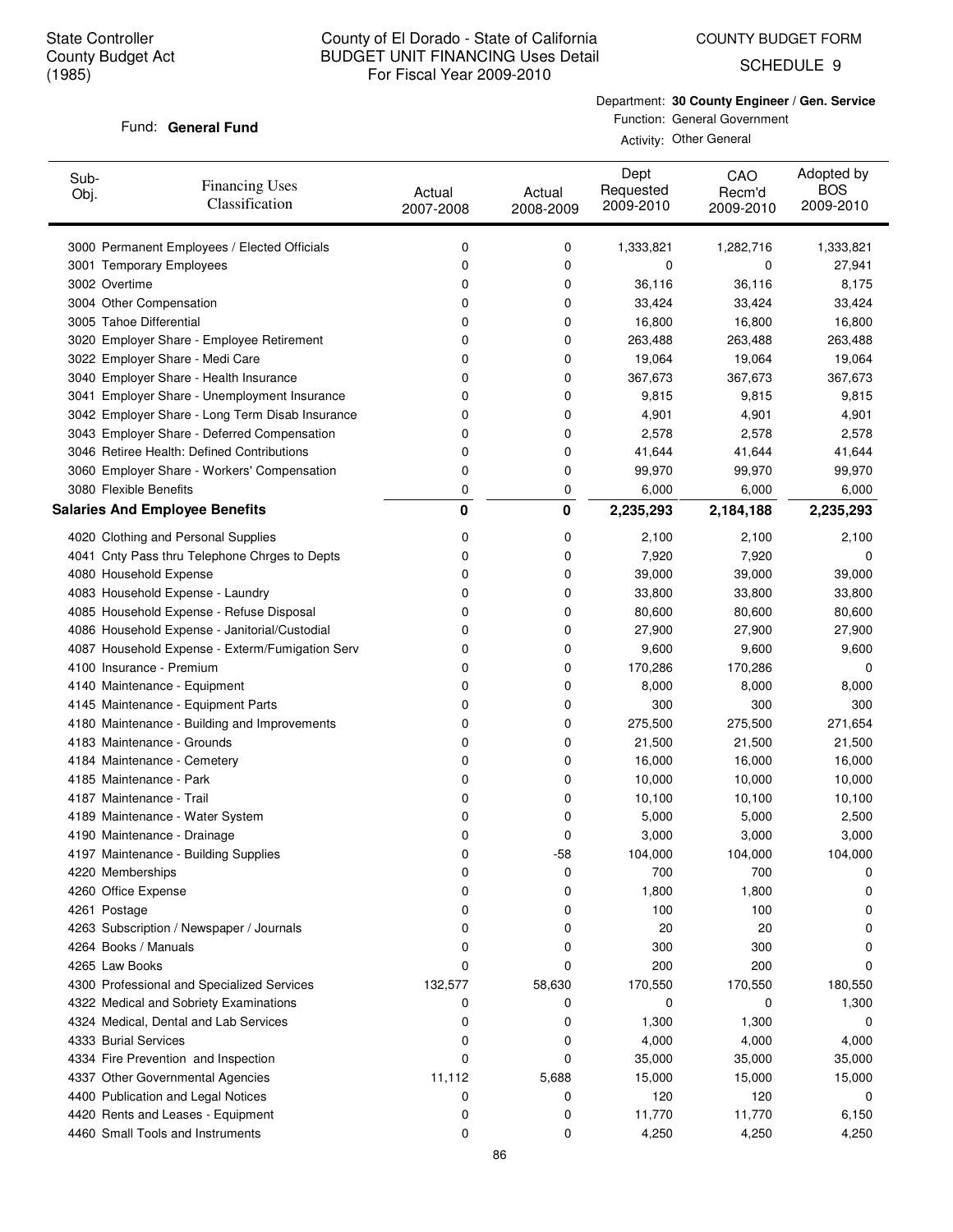COUNTY BUDGET FORM

SCHEDULE 9

### Fund: General Fund

Department: **30 County Engineer / Gen. Service** Function: General Government

Activity: Other General

| Sub-<br>Obj.        | <b>Financing Uses</b><br>Classification                                         | Actual<br>2007-2008 | Actual<br>2008-2009 | Dept<br>Requested<br>2009-2010 | CAO<br>Recm'd<br>2009-2010 | Adopted by<br><b>BOS</b><br>2009-2010 |
|---------------------|---------------------------------------------------------------------------------|---------------------|---------------------|--------------------------------|----------------------------|---------------------------------------|
|                     | 4461 Minor Equipment                                                            | 0                   | 0                   | 9,000                          | 9,000                      | 9,000                                 |
|                     | 4463 Minor Telephone and Radio Equipment                                        | 0                   | 0                   | 1,600                          | 1,600                      | 1,600                                 |
|                     | 4500 Special Departmental Expense                                               | 0                   | 0                   | 500                            | 500                        | 500                                   |
|                     | 4507 Fire and Safety Supplies                                                   | 0                   | 0                   | 1,500                          | 1,500                      | 1,500                                 |
|                     | 4529 Software License                                                           | 0                   | 0                   | 2,500                          | 2,500                      | 2,500                                 |
|                     | 4564 Road: Herbicide                                                            | 0                   | 0                   | 7,000                          | 7,000                      | 7,000                                 |
|                     | 4571 Road: Signs                                                                | 0                   | 0                   | 12,000                         | 12,000                     | 12,000                                |
|                     | 4602 Employee - Private Auto Mileage                                            | 0                   | 0                   | 4,800                          | 4,800                      | 4,300                                 |
|                     | 4605 Vehicle - Rent Or Lease                                                    | 0                   | 0                   | 44,092                         | 44,092                     | 44,092                                |
|                     | 4606 Fuel Purchases                                                             | 0                   | 0                   | 29,872                         | 29,872                     | 29,872                                |
|                     | 4620 Utilities                                                                  | 0                   | 0                   | 891,000                        | 891,000                    | 891,000                               |
|                     | <b>Services And Supplies</b>                                                    | 143,689             | 64,260              | 2,073,580                      | 2,073,580                  | 1,889,668                             |
|                     | 5060 Retirement of Other Long Term Debt                                         | 0                   | 0                   | 110,397                        | 110,397                    | 110,397                               |
|                     | 5100 Interest: Other Long Term Debt                                             | 0                   | 0                   | 17,673                         | 17,673                     | 17,673                                |
|                     | 5140 Judgments & Damages                                                        | 0                   | 327                 | 0                              | 0                          | 0                                     |
|                     | 5180 Taxes & Assessments                                                        | 0                   | 0                   | 383                            | 383                        | 383                                   |
|                     | 5240 Contribution To Non-county Governmental                                    | 0                   | 0                   | 25,000                         | 25,000                     | 25,000                                |
|                     | 5300 Interfund Expenditures                                                     | 200                 | 0                   | 1,059,613                      | 1,059,613                  | 1,333,502                             |
|                     | 5321 Intrfnd Exp: Collections                                                   | 118                 | 48                  | 0                              | 0                          | 0                                     |
|                     | 5351 Intrfnd Exp: County Engineer                                               | 1,795,594           | 1,303,012           | 1,043,576                      | 1,043,576                  | 1,036,362                             |
|                     | <b>Other Charges</b>                                                            | 1,795,912           | 1,303,388           | 2,256,642                      | 2,256,642                  | 2,523,317                             |
|                     | 6040 Fixed Assets - Equipment                                                   | 0                   | 0                   | 16,900                         | 16,900                     | 16,900                                |
| <b>Fixed Assets</b> |                                                                                 | 0                   | 0                   | 16,900                         | 16,900                     | 16,900                                |
|                     | 7200 Intrafund Transfers                                                        | 47,531              | 34,888              | 89,171                         | 89,171                     | 94,217                                |
|                     | 7210 Intrafund Transfers: Collections                                           | 150                 | 0                   | 0                              | 0                          | 0                                     |
|                     | 7220 Intrafnd: Telephone Equipment and Support                                  | 0                   | 0                   | 9,431                          | 9,431                      | 0                                     |
|                     | 7223 Intrafnd: Mail Service                                                     | 0                   | 0                   | 4,213                          | 4,213                      | 0                                     |
|                     | 7224 Intrafnd: Stores Support                                                   | 0                   | 0                   | 13,337                         | 13,337                     | 0                                     |
|                     | 7227 Intrafnd: Internal Data Processing                                         | 0                   | 0                   | 31,728                         | 31,728                     | 0                                     |
|                     | 7231 Intrafnd: IS Programming Support                                           | 0                   | 0                   | 2,000                          | 2,000                      | 0                                     |
|                     | 7234 Intrafnd: Network Support<br><b>Intrafund Transfers</b>                    | 0                   | 0                   | 9,392                          | 9,392                      | 0                                     |
|                     |                                                                                 | 47,681              | 34,888              | 159,272                        | 159,272                    | 94,217                                |
|                     | 7350 Intrfnd Abatemnt: Only General Fund                                        | 0                   | 0                   | $-221,597$                     | $-221,597$                 | $-220,141$                            |
|                     | 7366 Intrfnd Abatemnt: Maint Bldg & Improvmnts                                  | 0                   | 0                   | $-173,864$                     | $-173,864$                 | $-173,864$                            |
|                     | <b>Intrafund Abatement</b>                                                      | 0                   | $\pmb{0}$           | $-395,461$                     | $-395,461$                 | $-394,005$                            |
|                     | <b>Total Financing Uses</b>                                                     | 1,987,283           | 1,402,536           | 6,346,226                      | 6,295,121                  | 6,365,390                             |
|                     | Less Department Estimated Revenues                                              | 1,471,089           | 816,146             | 1,141,354                      | 1,141,354                  | 1,175,757                             |
|                     | <b>Department Use of Other General</b><br><b>Fund Sources (Net County Cost)</b> | 516,193             | 586,390             | 5,204,872                      | 5,153,767                  | 5,189,633                             |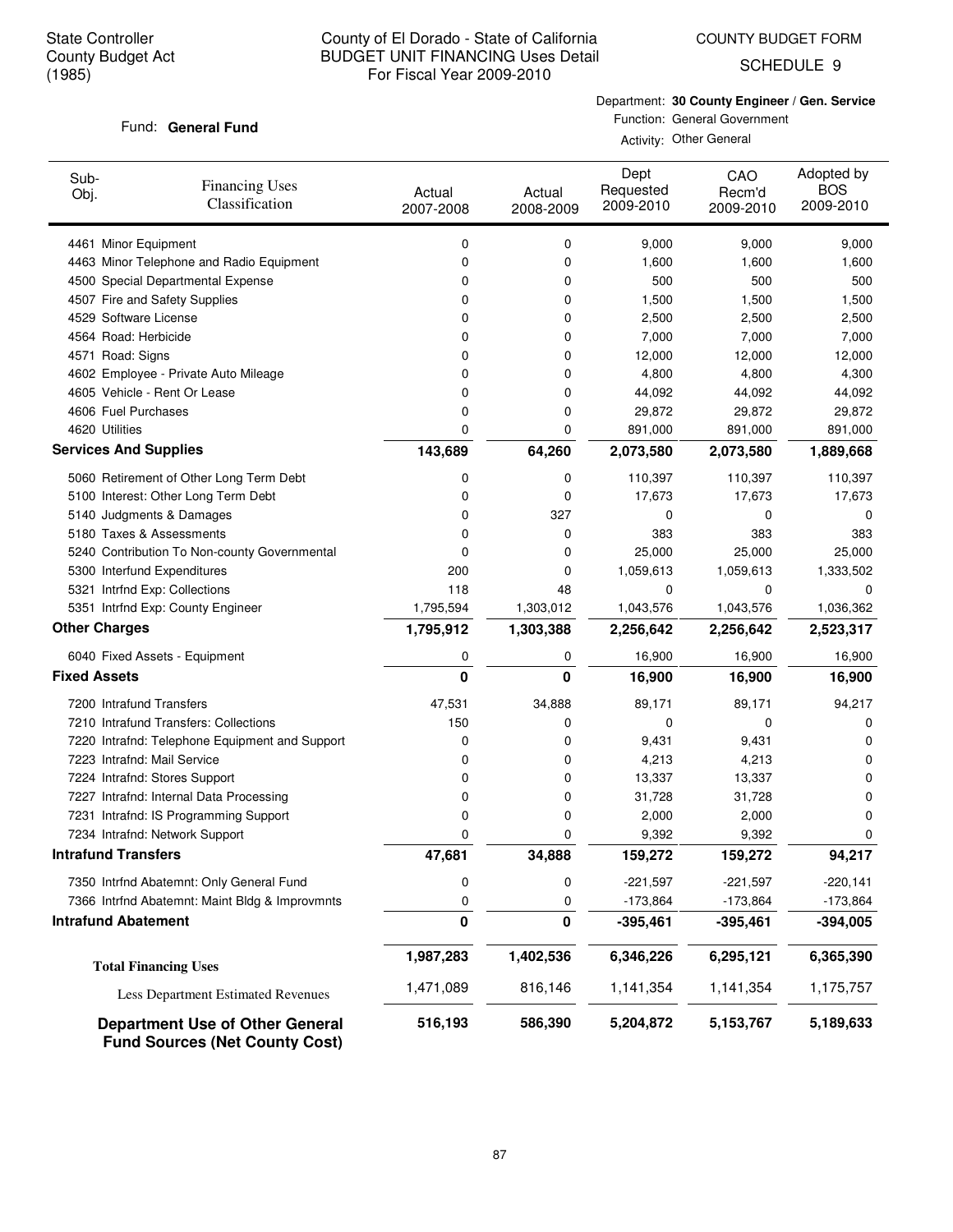COUNTY BUDGET FORM

SCHEDULE 9

#### **Erosion Control** Fund:

Department: **30 Erosion Control** Function: Public Protection

Activity: Flood Contr. & Soil/Water Conserv.

| Sub-<br>Obj.               | <b>Financing Uses</b><br>Classification                                      | Actual<br>2007-2008 | Actual<br>2008-2009 | Dept<br>Requested<br>2009-2010 | CAO<br>Recm'd<br>2009-2010 | Adopted by<br><b>BOS</b><br>2009-2010 |
|----------------------------|------------------------------------------------------------------------------|---------------------|---------------------|--------------------------------|----------------------------|---------------------------------------|
|                            | 4085 Household Expense - Refuse Disposal                                     | $\mathbf 0$         | 724                 | $\mathbf 0$                    | 0                          | 0                                     |
|                            | 4140 Maintenance - Equipment                                                 | 690                 | $\mathbf 0$         | 0                              | 0                          | $\mathbf 0$                           |
|                            | 4145 Maintenance - Equipment Parts                                           | 0                   | 146                 | 0                              | 0                          | $\Omega$                              |
|                            | 4266 Printing / Duplicating                                                  | 10,966              | 1,994               | 19,950                         | 19,950                     | 24,450                                |
|                            | 4300 Professional and Specialized Services                                   | 900,658             | 680,643             | 583,968                        | 583,968                    | 500,190                               |
| 4301                       | Engineer Design and Architectural Serv                                       | 273,502             | $\mathbf 0$         | $\mathbf 0$                    | 0                          | $\mathbf 0$                           |
|                            | 4302 Construction and Engineering Contracts                                  | 3,605,274           | 3,636,752           | 1,943,359                      | 1,943,359                  | 1,851,561                             |
|                            | 4337 Other Governmental Agencies                                             | 43,779              | 35,133              | 42,500                         | 42,500                     | 60,438                                |
|                            | 4400 Publication and Legal Notices                                           | 4,618               | 4,905               | 31,750                         | 31,750                     | 32,392                                |
|                            | 4420 Rents and Leases - Equipment                                            | 1,849               | 4,691               | 0                              | 0                          | 0                                     |
|                            | 4460 Small Tools and Instruments                                             | 12                  | 1,059               | 0                              | $\Omega$                   | $\Omega$                              |
|                            | 4500 Special Departmental Expense                                            | 45,639              | 26,492              | 75,058                         | 75,058                     | 111,058                               |
|                            | 4566 Road: Plant Mix                                                         | 0                   | 25,922              | 0                              | 0                          | $\mathbf 0$                           |
|                            | 4567 Road: Ab Rock                                                           | 0                   | 214                 | 0                              | 0                          | 5,950                                 |
| 4571 Road: Signs           |                                                                              | 1,523               | 989                 | 3,250                          | 3,250                      | 3,900                                 |
|                            | 4590 Road: Hauling - Plant Mix                                               | 0                   | 695                 | $\Omega$                       | 0                          | $\Omega$                              |
|                            | <b>Services And Supplies</b>                                                 | 4,888,510           | 4,420,361           | 2,699,835                      | 2,699,835                  | 2,589,939                             |
|                            | 5160 Rights of Way                                                           | 1,965               | 64                  | 473,500                        | 473,500                    | 473,655                               |
|                            | 5300 Interfund Expenditures                                                  | 0                   | 9,660               | 0                              | 0                          | 0                                     |
|                            | 5306 Intrfnd Exp: Central Duplicating                                        | 1,671               | 779                 | 2,500                          | 2,500                      | 3,500                                 |
|                            | 5310 Intrfnd Exp: County Counsel                                             | 51,812              | 30,645              | 54,500                         | 54,500                     | 54,000                                |
| <b>Other Charges</b>       |                                                                              | 55,448              | 41,148              | 530,500                        | 530,500                    | 531,155                               |
|                            | 7253 Intrafnd: Erosion Control                                               | 2,092,968           | 2,121,484           | 2,010,974                      | 2,010,974                  | 2,071,512                             |
| <b>Intrafund Transfers</b> |                                                                              | 2,092,968           | 2,121,484           | 2,010,974                      | 2,010,974                  | 2,071,512                             |
|                            | 7353 Intrfnd Abatemnt: Collections                                           | 0                   | 0                   | 0                              | 0                          | $-33,401$                             |
|                            | 7383 Intrfnd Abatemnt: Erosion Control                                       | $-49,464$           | $-33,401$           | 0                              | 0                          | 0                                     |
|                            | <b>Intrafund Abatement</b>                                                   | $-49,464$           | $-33,401$           | $\mathbf 0$                    | 0                          | $-33,401$                             |
|                            | <b>Total Financing Uses</b>                                                  | 6,987,463           | 6,549,592           | 5,241,309                      | 5,241,309                  | 5,159,205                             |
|                            | Less Department Estimated Revenues                                           | 6,995,089           | 7,156,920           | 5,241,309                      | 5,241,309                  | 5,159,205                             |
|                            | <b>Department Use of Erosion Control</b><br><b>Fund Balance and Reserves</b> | $-7,627$            | $-607,328$          | 0                              | $\mathbf 0$                | 0                                     |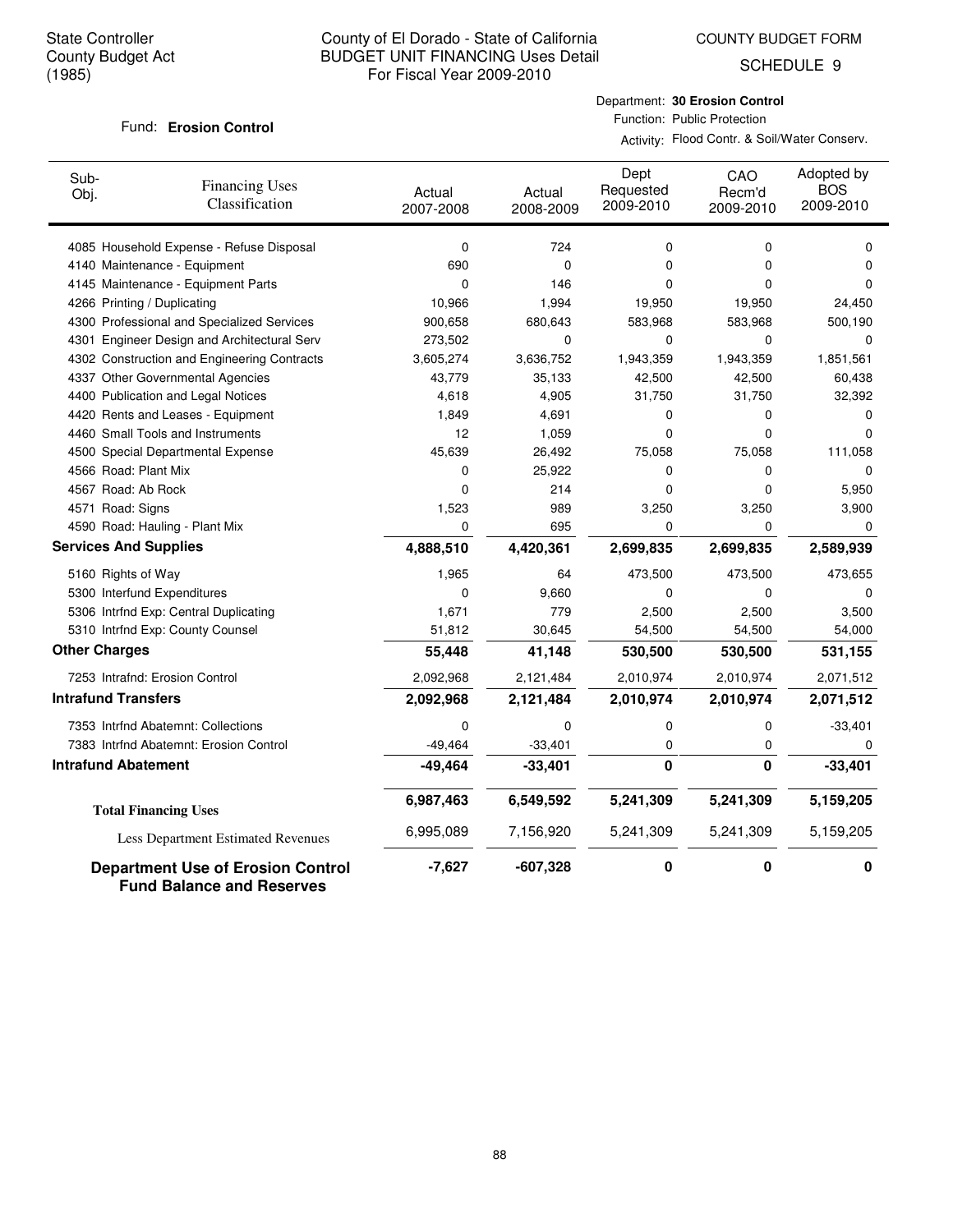# COST CENTER **303100**

# **El Dorado County Department of Transportation Work Program** - **Budgeted Costs 2009-2010 Fiscal Year**

 $\mathcal{F}_{\mathcal{G}}(\mathcal{A},\mathcal{G})\mathcal{A}(\mathcal{A},\mathcal{G})=\mathcal{F}_{\mathcal{G}}(\mathcal{A},\mathcal{G})\mathcal{A}(\mathcal{A},\mathcal{G})=\mathcal{F}_{\mathcal{G}}(\mathcal{A},\mathcal{G})\mathcal{A}(\mathcal{A},\mathcal{G})=\mathcal{F}_{\mathcal{G}}(\mathcal{A},\mathcal{G})\mathcal{A}(\mathcal{A},\mathcal{G})\mathcal{A}(\mathcal{A},\mathcal{G})=\mathcal{F}_{\mathcal{G}}(\mathcal{A},\mathcal{G})\mathcal{A}(\mathcal{$ 

 $\sim 10^{-1}$ 

| <b>Project Number/Description</b>                           | Labor | <b>Services</b><br>and<br><b>Supplies</b> | <b>Other</b><br><b>Charges</b> | Fixed<br><b>Assets</b> | Vehicle<br>Use | <b>Indirect</b> | Intra-Fund<br><b>Transfers</b> | <b>Operating</b><br><b>Transfers Out</b> | <b>Total</b><br><b>Expense</b> | Revenue<br>Source                                                        | Revenue<br>Amount |
|-------------------------------------------------------------|-------|-------------------------------------------|--------------------------------|------------------------|----------------|-----------------|--------------------------------|------------------------------------------|--------------------------------|--------------------------------------------------------------------------|-------------------|
| <b>Support to Other County Departments</b>                  |       |                                           |                                |                        |                |                 |                                |                                          |                                |                                                                          |                   |
| 95000                                                       | 0     | 76.631                                    | 0                              | 0                      | 0              | 0               | (76, 631)                      | 0                                        | $\mathbf 0$                    |                                                                          |                   |
| Erosion Control Roll Up                                     |       |                                           |                                |                        |                |                 |                                |                                          |                                |                                                                          |                   |
| 95147                                                       | 0     | 50,809                                    | 15,000                         | 0                      | 0              | 0               | 40,028                         | 0                                        |                                | 105,837 ST: Ca Tahoe Conservancy                                         | 43,844            |
| Angora Creek Stream<br><b>Environment Zone</b>              |       |                                           |                                |                        |                |                 |                                |                                          |                                | <b>Fed: United States Forest</b><br>Service (USFS)                       | 56,993            |
|                                                             |       |                                           |                                |                        |                |                 |                                |                                          |                                | <b>TRPA - Tahoe Regional</b><br><b>Planning Agency</b>                   | 5,000             |
| 95148                                                       | 0     | 39,417                                    | 1.500                          | 0                      | 0              | 0               | 41,000                         | 0                                        |                                | 81,917 ST: Ca Tahoe Conservancy                                          | 32,000            |
| Sawmill 1 Bikepath                                          |       |                                           |                                |                        |                |                 |                                |                                          |                                | TRPA - Tahoe Regional<br><b>Planning Agency</b>                          | 49,917            |
| 95151                                                       | 0     | 500                                       | 0                              | 0                      | 0              | 0               | 4,500                          | $\mathbf 0$                              |                                | 5,000 ST: Ca Tahoe Conservancy                                           | 5,000             |
| Christmas Valley - Phase<br>1 Erosion Control Project       |       |                                           |                                |                        |                |                 |                                |                                          |                                |                                                                          |                   |
| 95153                                                       | 0     | 72,068                                    | 11,500                         | 0                      | 0              | 0               | 181.189                        | 0                                        | 264.757                        | <b>Fed: United States Forest</b>                                         | 264,757           |
| <b>Boulder Mountain</b><br><b>Erosion Control Project</b>   |       |                                           |                                |                        |                |                 |                                |                                          |                                | Service (USFS)                                                           |                   |
| 95154                                                       | 0     | 3,500                                     | 0                              | 0                      | 0              | 0               | 15,500                         | $\mathbf 0$                              |                                | 19,000 Fed: United States Forest                                         | 19,000            |
| Apalachee Drive Erosion<br><b>Control Project</b>           |       |                                           |                                |                        |                |                 |                                |                                          |                                | Service (USFS)                                                           |                   |
| 95155                                                       | 0     | 24,776                                    | 16,500                         | 0                      | 0              | 0               | 171,601                        | 0                                        |                                | 212,877 Fed: United States Forest                                        | 199,377           |
| <b>Montgomery Estates</b><br><b>Erosion Control Project</b> |       |                                           |                                |                        |                |                 |                                |                                          |                                | Service (USFS)<br><b>TRPA - Tahoe Regional</b><br><b>Planning Agency</b> | 13,500            |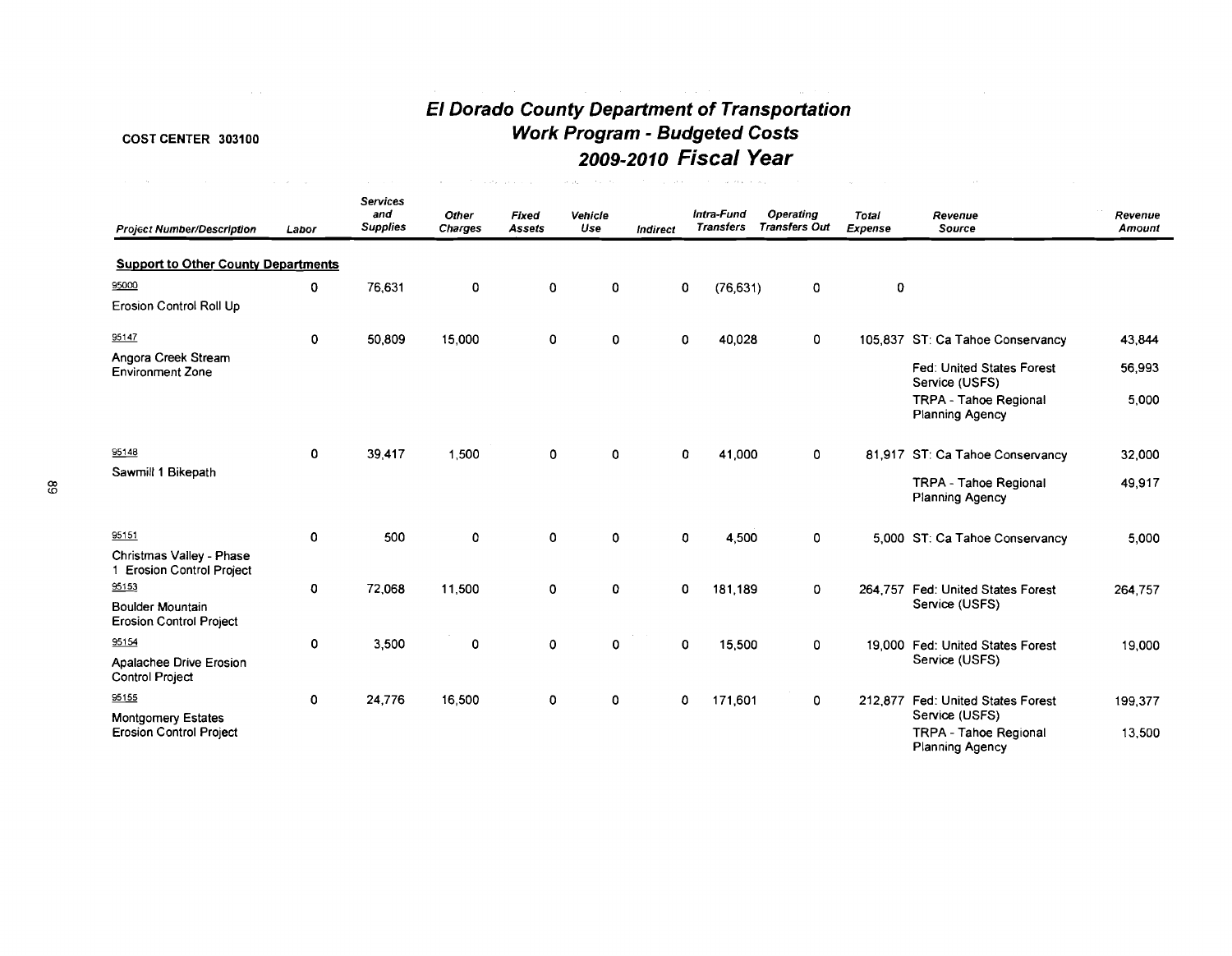# **El Dorado County Department of Transportation Work Program** - **Budgeted Costs 2009-2010 Fiscal Year**

 $\alpha=1$ 

# COST CENTER 303100

| <b>Project Number/Description</b>                        | Labor       | <b>Services</b><br>and<br><b>Supplies</b> | Other<br><b>Charges</b> | Fixed<br><b>Assets</b> | Vehicle<br>Use | <b>Indirect</b> | Intra-Fund<br>Transfers | <b>Operating</b><br><b>Transfers Out</b> | Total<br>Expense | Revenue<br>Source                                                 | Revenue<br><b>Amount</b> |
|----------------------------------------------------------|-------------|-------------------------------------------|-------------------------|------------------------|----------------|-----------------|-------------------------|------------------------------------------|------------------|-------------------------------------------------------------------|--------------------------|
| <b>Support to Other County Departments</b>               |             |                                           |                         |                        |                |                 |                         |                                          |                  |                                                                   |                          |
| 95156                                                    | $\mathbf 0$ | $\mathbf 0$                               | 300,655                 | $\mathbf{0}$           | 0              | $\Omega$        | 7,000                   | $\mathbf 0$                              |                  | 307,655 ST: Ca Tahoe Conservancy                                  | 238,046                  |
| <b>Cascade Erosion Control</b><br>Project                |             |                                           |                         |                        |                |                 |                         |                                          |                  | TRPA - Tahoe Regional<br><b>Planning Agency</b>                   | 69,609                   |
| 95159                                                    | $\mathbf 0$ | 615,124                                   | 1,500                   | $\mathbf 0$            | $\mathbf{0}$   | 0               | 183,721                 | $\Omega$                                 |                  | 800.345 Fed: United States Forest                                 | 797,845                  |
| <b>EC/Christmas Valley</b><br>Phase II                   |             |                                           |                         |                        |                |                 |                         |                                          |                  | Service (USFS)<br><b>TRPA - Tahoe Regional</b><br>Planning Agency | 2.500                    |
| 95160                                                    | $\mathbf 0$ | 12,000                                    | $\mathbf 0$             | 0                      | 0              | $\mathbf 0$     | 29,200                  | $\mathbf 0$                              |                  | 41,200 ST: Ca Tahoe Conservancy                                   | 30,000                   |
| Angora 3 Erosion Control<br>Project                      |             |                                           |                         |                        |                |                 |                         |                                          |                  | TRPA - Tahoe Regional<br><b>Planning Agency</b>                   | 11,200                   |
| 95161                                                    | 0           | 797,362                                   | 5,000                   | O                      | 0              | 0               | 87,691                  | $\mathbf 0$                              |                  | 890,053 ST: Ca Tahoe Conservancy                                  | 515,032                  |
| Angora Creek Fisheries<br><b>Enhancement Project</b>     |             |                                           |                         |                        |                |                 |                         |                                          |                  | FED: Other                                                        | 305,000                  |
|                                                          |             |                                           |                         |                        |                |                 |                         |                                          |                  | TRPA - Tahoe Regional<br>Planning Agency                          | 53,621                   |
|                                                          |             |                                           |                         |                        |                |                 |                         |                                          |                  | Misc: Reimbursement                                               | 16,400                   |
| 95163                                                    | 0           | 14,500                                    | $\mathbf 0$             | $\mathbf{o}$           | 0              | 0               | 25,000                  | 0                                        |                  | 39,500 ST: Ca Tahoe Conservancy                                   | 21,500                   |
| Lake Tahoe Boulevard -<br><b>Erosion Control Project</b> |             |                                           |                         |                        |                |                 |                         |                                          |                  | TRPA - Tahoe Regional<br><b>Planning Agency</b>                   | 18,000                   |
| 95164                                                    | 0           | 6,000                                     | 0                       | 0                      | 0              | 0               | 15,800                  | 0                                        |                  | 21,800 ST: Ca Tahoe Conservancy                                   | 15,800                   |
| Angora Phase 3B                                          |             |                                           |                         |                        |                |                 |                         |                                          |                  | TRPA - Tahoe Regional<br>Planning Agency                          | 6,000                    |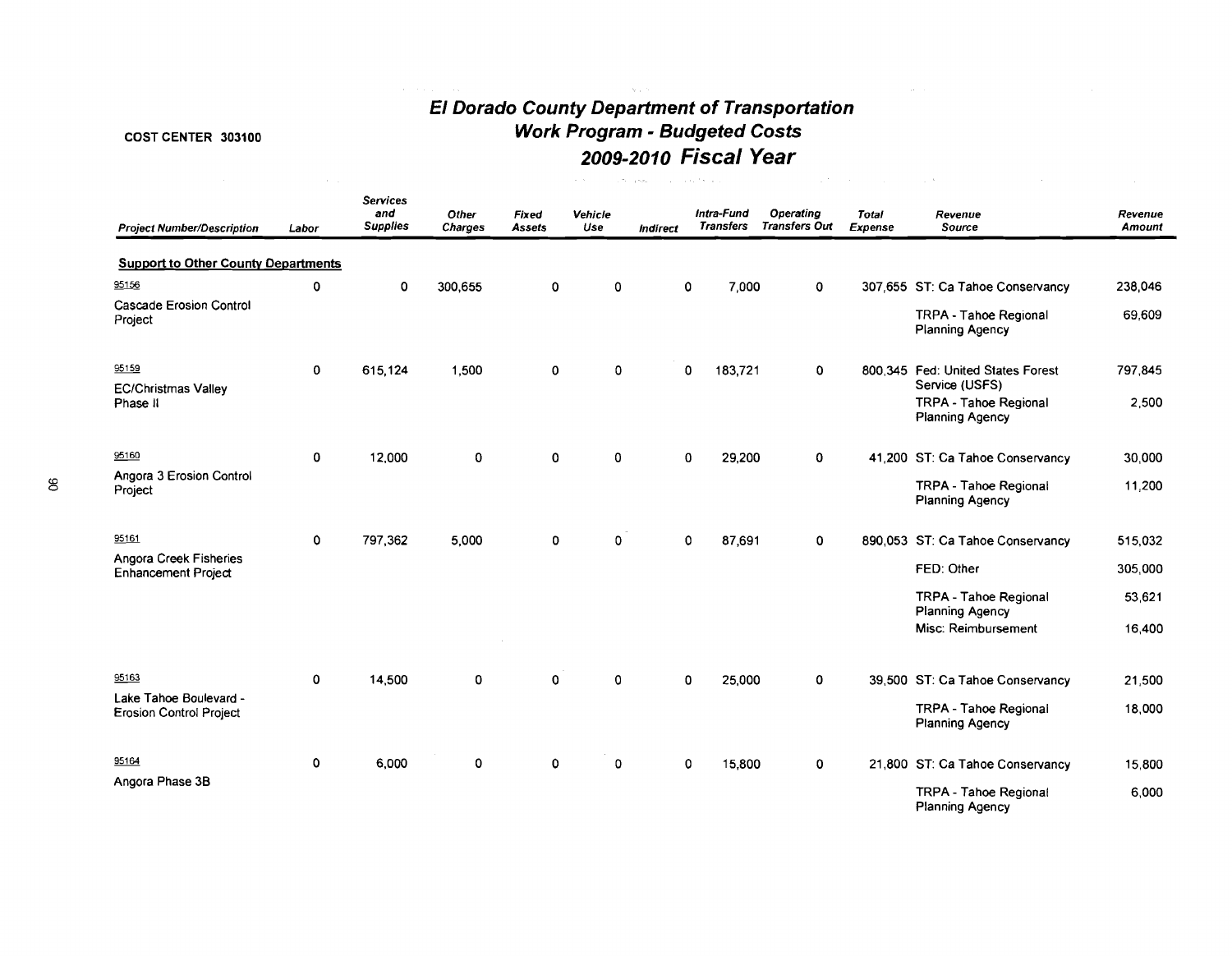# **El Dorado County Department of Transportation Work Program** - **Budgeted Costs** . **2009-201 0 Fiscal Year**

 $\mathcal{L}^{\text{max}}_{\text{max}}$  , where  $\mathcal{L}^{\text{max}}_{\text{max}}$ 

 $\sim 10^{11}$  section .

# **COST** CENTER **303100**

 $\mathcal{L}(\mathcal{L}^{\text{max}})$  . The  $\mathcal{L}(\mathcal{L}^{\text{max}})$ 

| <b>Project Number/Description</b>                     | Labor       | <b>Services</b><br>and<br><b>Supplies</b> | Other<br><b>Charges</b> | Fixed<br>Assets | Vehicle<br>Use | Indirect    |             | Intra-Fund<br><b>Transfers</b> | <b>Operating</b><br><b>Transfers Out</b> | <b>Total</b><br>Expense | Revenue<br>Source                                      | Revenue<br>Amount |
|-------------------------------------------------------|-------------|-------------------------------------------|-------------------------|-----------------|----------------|-------------|-------------|--------------------------------|------------------------------------------|-------------------------|--------------------------------------------------------|-------------------|
| <b>Support to Other County Departments</b>            |             |                                           |                         |                 |                |             |             |                                |                                          |                         |                                                        |                   |
| 95165                                                 | 0           | 30,638                                    | 123,000                 | 0               | $\mathbf 0$    | 0           |             | 178,261                        | 0                                        |                         | 331,899 ST: Ca Tahoe Conservancy                       | 29,734            |
| Sawmill 2 Bike Path<br><b>Erosion Control Project</b> |             |                                           |                         |                 |                |             |             |                                |                                          |                         | Fed: United States Forest<br>Service (USFS)            | 76,900            |
|                                                       |             |                                           |                         |                 |                |             |             |                                |                                          |                         | FED: Cmaq - Congest<br><b>Mitigath Air Qualty</b>      | 206,265           |
|                                                       |             |                                           |                         |                 |                |             |             |                                |                                          |                         | TRPA - Tahoe Regional<br>Planning Agency               | 19,000            |
| 95168                                                 | $\mathbf 0$ | 2,519                                     | 0                       | 0               | 0              | 0           |             | 43,905                         | 0                                        |                         | 46,424 TRPA - Tahoe Regional                           | 46,424            |
| South Upper Truckee<br><b>Erosion Control Project</b> |             |                                           |                         |                 |                |             |             |                                |                                          |                         | <b>Planning Agency</b>                                 |                   |
| 95169                                                 | 0           | 15,235                                    | 5,500                   | 0               | $\mathbf 0$    | $\mathbf 0$ |             | 115,943                        | $\mathbf 0$                              |                         | 136,678 ST: Ca Tahoe Conservancy                       | 24,717            |
| Echo View 2 Erosion<br><b>Control Project</b>         |             |                                           |                         |                 |                |             |             |                                |                                          |                         | Fed: United States Forest<br>Service (USFS)            | 68,069            |
|                                                       |             |                                           |                         |                 |                |             |             |                                |                                          |                         | <b>TRPA - Tahoe Regional</b><br><b>Planning Agency</b> | 43,892            |
| 95170                                                 | 0           | 75.400                                    | 1,000                   | 0               | 0              |             | $\mathbf 0$ | 139,252                        | $\mathbf 0$                              |                         | 215,652 Fed: United States Forest                      | 176,152           |
| Montgomery Estates                                    |             |                                           |                         |                 |                |             |             |                                |                                          |                         | Service (USFS)                                         |                   |
| Area 2 Erosion Control                                |             |                                           |                         |                 |                |             |             |                                |                                          |                         | <b>TRPA - Tahoe Regional</b><br><b>Planning Agency</b> | 39,500            |
| 95171                                                 | 0           | 26,750                                    | 4,000                   | 0               | 0              |             | 0           | 78,500                         | $\mathbf 0$                              |                         | 109.250 Fed: United States Forest                      | 109,250           |
| <b>Tahoe Hills Erosion</b><br>Control Project         |             |                                           |                         |                 |                |             |             |                                |                                          |                         | Service (USFS)                                         |                   |
| 95172                                                 | 0           | 29,419                                    | 1,000                   | 0               | 0              |             | $\mathbf 0$ | 77,500                         | $\mathbf 0$                              |                         | 107.919 Fed: United States Forest<br>Service (USFS)    | 105,419           |
| <b>Montgomery Estates</b><br>Area 3 Erosion Control   |             |                                           |                         |                 |                |             |             |                                |                                          |                         | <b>TRPA - Tahoe Regional</b><br><b>Planning Agency</b> | 2,500             |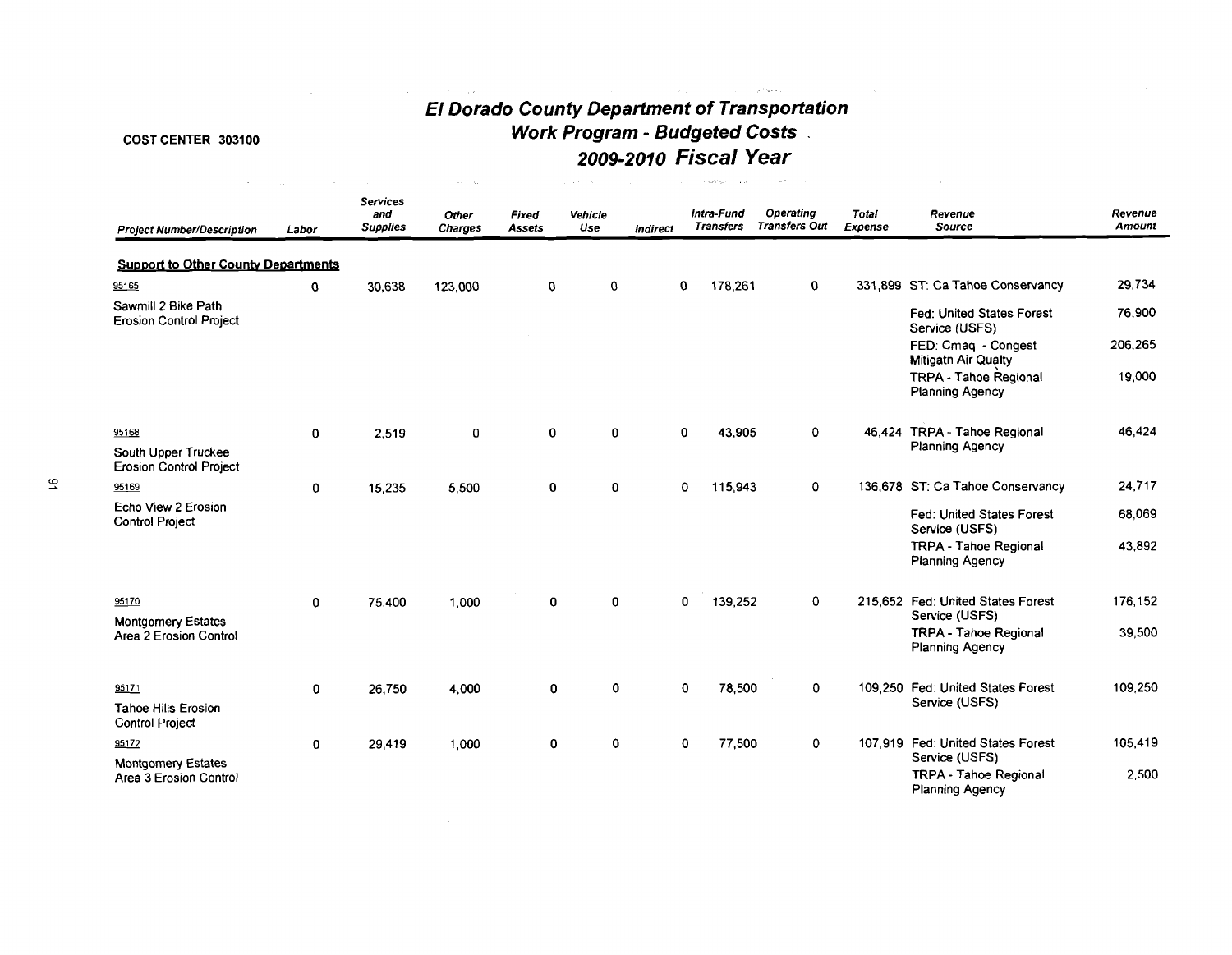# **El Dorado County Department of Transportation Work Program** - **Budgeted Costs 2009-2010 Fiscal Year**

 $\label{eq:1} \hat{\mathcal{A}}(t) = \hat{\mathcal{A}}(t) + \hat{\mathcal{A}}(t) + \hat{\mathcal{A}}(t) + \hat{\mathcal{A}}(t) + \hat{\mathcal{A}}(t)$ 

# COST CENTER **303100**

 $\hat{f}^{\dagger}$  and  $\hat{f}^{\dagger}$  are the second conditions of the second conditions of  $\hat{f}^{\dagger}$ 

| <b>Project Number/Description</b>                         | Labor       | <b>Services</b><br>and<br><b>Supplies</b> | <b>Other</b><br>Charges | Fixed<br><b>Assets</b> | Vehicle<br>Use | <b>Indirect</b> | Intra-Fund            | <b>Operating</b><br>Transfers Transfers Out | Total<br><b>Expense</b> | Revenue<br>Source                                  | Revenue<br>Amount |
|-----------------------------------------------------------|-------------|-------------------------------------------|-------------------------|------------------------|----------------|-----------------|-----------------------|---------------------------------------------|-------------------------|----------------------------------------------------|-------------------|
| <b>Support to Other County Departments</b>                |             |                                           |                         |                        |                |                 |                       |                                             |                         |                                                    |                   |
| 95175                                                     | 0           | 12,000                                    | 0                       | $\mathbf 0$            | $\mathbf 0$    |                 | $\mathbf 0$<br>24,811 | $\mathbf 0$                                 |                         | 36,811 ST: Ca Tahoe Conservancy                    | 5,311             |
| Lake Tahoe Boulevard -<br><b>SEZ Project</b>              |             |                                           |                         |                        |                |                 |                       |                                             |                         | Fed: United States Forest<br>Service (USFS)        | 11,500            |
|                                                           |             |                                           |                         |                        |                |                 |                       |                                             |                         | TRPA - Tahoe Regional<br><b>Planning Agency</b>    | 20,000            |
| 95178                                                     | $\mathbf 0$ | 73,322                                    | 3,500                   | 0                      | 0              |                 | 164,000<br>0          | $\mathbf{0}$                                |                         | 240,822 ST: Ca Tahoe Conservancy                   | 21,750            |
| Rubicon 5                                                 |             |                                           |                         |                        |                |                 |                       |                                             |                         | Fed: United States Forest<br>Service (USFS)        | 219,072           |
| 95183                                                     | $\mathbf 0$ | 232,723                                   | 0                       | $\mathbf 0$            | 0              |                 | 13,137<br>0           | 0                                           |                         | 245,860 ST: Ca Tahoe Conservancy                   | 5.000             |
| Apalachee Phase 3B EC<br>project                          |             |                                           |                         |                        |                |                 |                       |                                             |                         | Fed: United States Forest<br>Service (USFS)        | 240,860           |
| 95184                                                     | $\mathbf 0$ | 1,200                                     | 0                       | $\mathbf 0$            | $\Omega$       |                 | 17,500<br>0           | 0                                           |                         | 18,700 ST: Ca Tahoe Conservancy                    | 5,000             |
| Apalachee Phase 3<br><b>Erosion Control Project</b>       |             |                                           |                         |                        |                |                 |                       |                                             |                         | <b>Fed: United States Forest</b><br>Service (USFS) | 13,700            |
| 95186                                                     | 0           | 47,200                                    | 3,500                   | 0                      | 0              |                 | 0<br>96,372           | 0                                           |                         | 147,072 ST: Ca Tahoe Conservancy                   | 4,000             |
| Lake Tahoe Boulevard -<br><b>Bike Trail Project</b>       |             |                                           |                         |                        |                |                 |                       |                                             |                         | ST: Rstp 182.6h Rgnl<br>Surface Tran Plan          | 42.000            |
|                                                           |             |                                           |                         |                        |                |                 |                       |                                             |                         | FED: Cmaq - Congest<br>Mitigath Air Qualty         | 60,000            |
|                                                           |             |                                           |                         |                        |                |                 |                       |                                             |                         | <b>TRPA - Tahoe Regional</b><br>Planning Agency    | 41,072            |
| 95187                                                     | $\mathbf 0$ | 14,400                                    | 0                       | $\Omega$               | 0              |                 | 0<br>22,300           | 0                                           |                         | 36,700 ST: Ca Tahoe Conservancy                    | 36,700            |
| <b>Cold Creek Fisheries</b><br><b>Enhancement Project</b> |             |                                           |                         |                        |                |                 |                       |                                             |                         |                                                    |                   |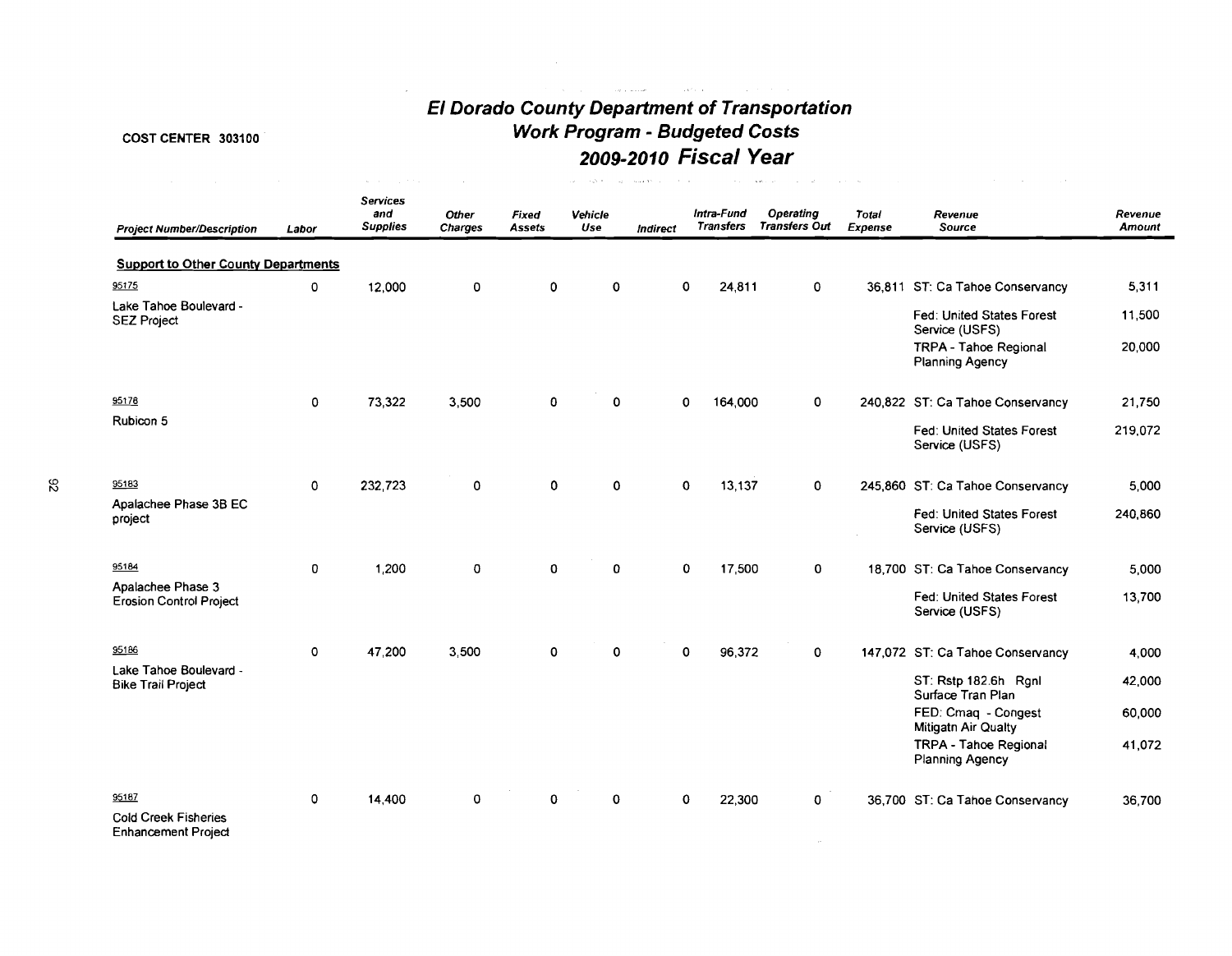# **El Dorado County Department of Transportation**  COST CENTER **303100 Work Program** - **Budgeted Costs 2009-2010 Fiscal Year**

 $\label{eq:1} \left\langle \left( \begin{array}{cc} \ddots & \ddots & \ddots \\ \ddots & \ddots & \ddots \end{array} \right) \right\rangle_{\mathcal{M}} = \left\langle \begin{array}{cc} \ddots & \ddots & \ddots \\ \ddots & \ddots & \ddots \\ \ddots & \ddots & \ddots \end{array} \right\rangle_{\mathcal{M}} = \left\langle \begin{array}{cc} \ddots & \ddots & \ddots \\ \ddots & \ddots & \ddots \\ \ddots & \ddots & \ddots \end{array} \right\rangle_{\mathcal{M}} = \left\langle \begin{array}{cc} \ddots & \ddots & \ddots \\ \ddots & \ddots$ 

| <b>Project Number/Description</b>                      | Labor | Services<br>and<br><b>Supplies</b> | Other<br><b>Charges</b> | Fixed<br><b>Assets</b> | Vehicle<br>Use | Indirect | Intra-Fund<br><b>Transfers</b> | Operating<br><b>Transfers Out</b> | <b>Total</b><br>Expense | Revenue<br>Source                               | Revenue<br>Amount |
|--------------------------------------------------------|-------|------------------------------------|-------------------------|------------------------|----------------|----------|--------------------------------|-----------------------------------|-------------------------|-------------------------------------------------|-------------------|
| <b>Support to Other County Departments</b>             |       |                                    |                         |                        |                |          |                                |                                   |                         |                                                 |                   |
| 95188                                                  | 0     | 1,200                              | 0                       | 0                      | 0              | 0        | 13,400                         | 0                                 |                         | 14,600 ST: Ca Tahoe Conservancy                 | 14,600            |
| Christmas Valley Ph1<br><b>SEZ Restoration Project</b> |       |                                    |                         |                        |                |          |                                |                                   |                         |                                                 |                   |
| 95189                                                  | 0     | 161,500                            | 14,250                  | 0                      | 0              | 0        | 164,609                        | 0                                 |                         | 340,359 ST: Ca Tahoe Conservancy                | 30,000            |
| <b>Christmas Valley Phase</b><br>2B Erosion Control    |       |                                    |                         |                        |                |          |                                |                                   |                         | Fed: United States Forest<br>Service (USFS)     | 310,359           |
| 95190                                                  | 0     | 139,046                            | 23,750                  | 0                      | 0              | 0        | 120,028                        | 0                                 |                         | 282,824 ST: Ca Tahoe Conservancy                | 42,628            |
| <b>Christmas Valley Phase</b><br>2C Erosion Control    |       |                                    |                         |                        |                |          |                                |                                   |                         | Fed: United States Forest<br>Service (USFS)     | 203,068           |
|                                                        |       |                                    |                         |                        |                |          |                                |                                   |                         | <b>TRPA - Tahoe Regional</b><br>Planning Agency | 37,128            |
| 95838                                                  | 0     | 1.250                              | 0                       | $\mathbf{0}$           | $\mathbf 0$    | 0        | 11,607                         | $\mathbf 0$                       |                         | 12,857 ST: Cal Trans                            | 12,857            |
| Passenger Facility                                     |       |                                    |                         |                        |                |          |                                |                                   |                         |                                                 |                   |
| 95959                                                  | 0     | 0                                  | 0                       | 0                      | $\mathbf 0$    | 0        | 8,694                          | 0                                 |                         | 8,694 ST: Ca Tahoe Conservancy                  | 8,694             |
| <b>Pollutant Load Reduction</b><br>Strategy            |       |                                    |                         |                        |                |          |                                |                                   |                         |                                                 |                   |
| 95960                                                  | 0     | 13.450                             | 0                       | 0                      | 0              | 0        | 22,693                         | 0                                 |                         | 36.143 Fed: United States Forest                | 36,143            |
| Tahoe Science Program -<br>Perlite Study               |       |                                    |                         |                        |                |          |                                |                                   |                         | Service (USFS)                                  |                   |
| Total Support to Other County                          | 0     | 2,589,939                          | 531,155                 | 0                      | 0              |          | 0<br>2,038,111                 | 0                                 | 5.159,205               |                                                 | 5,159,205         |
| <b>Service</b>                                         |       |                                    |                         | The West Committee     |                |          |                                |                                   |                         |                                                 |                   |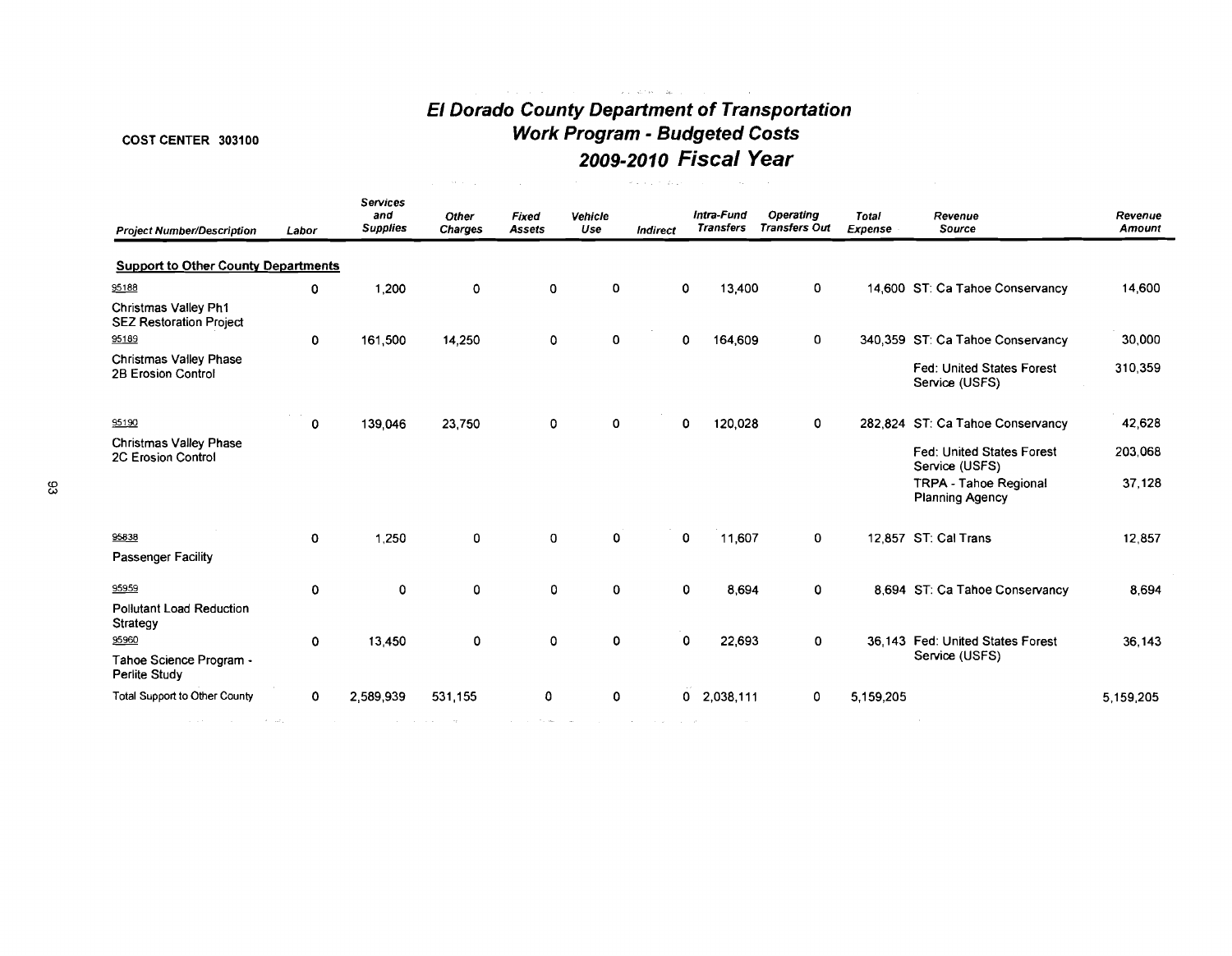#### **COST CENTER 303100**

# **El Dorado County Department of Transportation Work Program** - **Budgeted Costs 2009-2010 Fiscal Year**

 $\label{eq:3.1} \mathcal{O}(\mathcal{O}(\log n) \cdot \mathcal{O}(\log n)) \leq \mathcal{O}(\log n) \leq \mathcal{O}(\log n) \leq \mathcal{O}(\log n)$ 

|                                   |       | <b>Services</b> |                |        |                |          |            |               |         |         |         |
|-----------------------------------|-------|-----------------|----------------|--------|----------------|----------|------------|---------------|---------|---------|---------|
|                                   |       | and             | Other          | Fixed  | <b>Vehicle</b> |          | Intra-Fund | Operating     | Total   | Revenue | Revenue |
| <b>Project Number/Description</b> | Labor | Supplies        | <b>Charges</b> | Assets | Use            | Indirect | Transfers  | Transfers Out | Expense | Source  | Amount  |

 $\mathcal{L}^{\text{max}}_{\text{max}}$ 

*Grand Total Revenue:* 5,159,205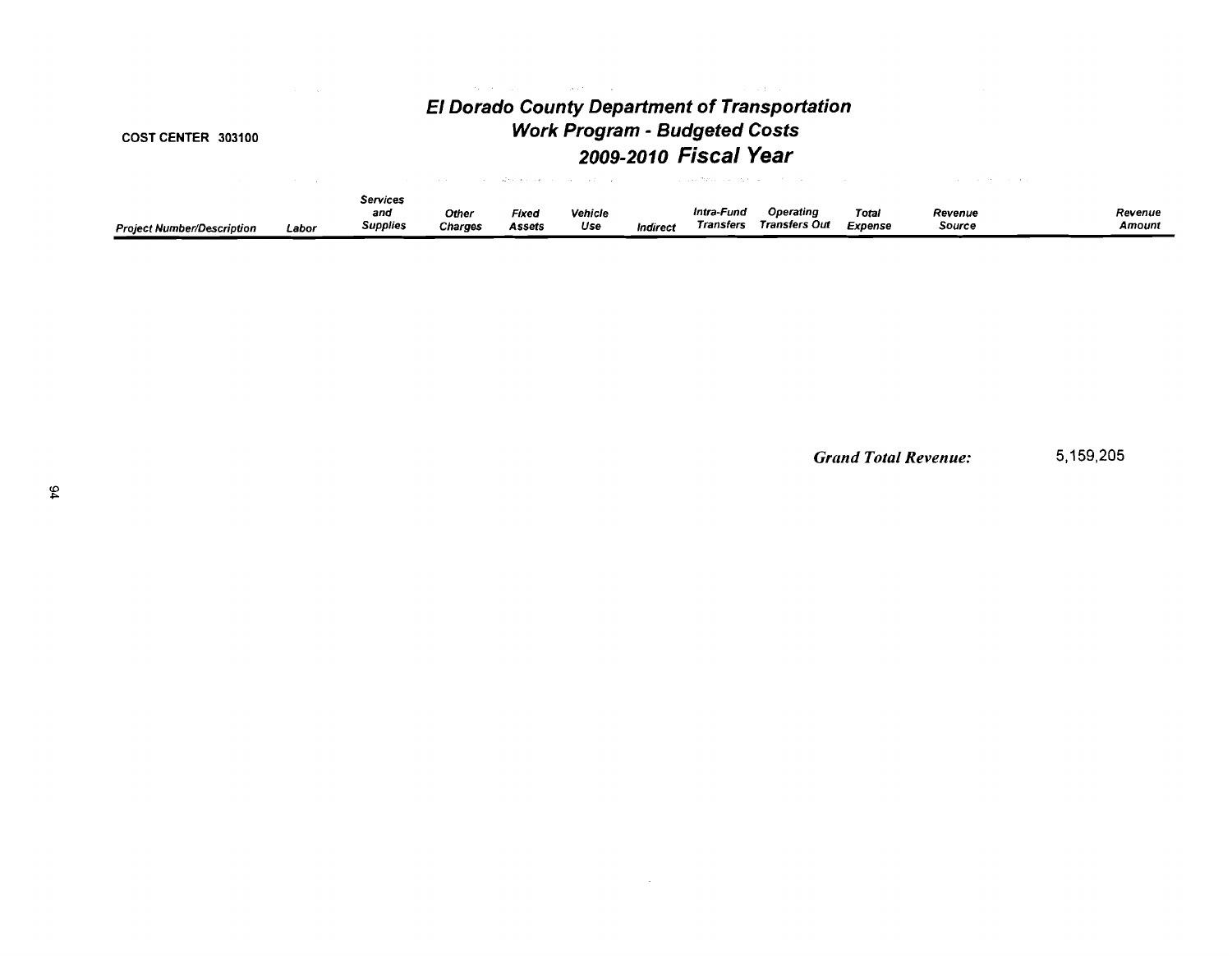COUNTY BUDGET FORM

SCHEDULE 9

# Department: **30 Department of Transportation** Function: Public Ways and Facilities

#### Fund: **Road Fund**

Activity: Public Ways

| Sub-<br>Obj. | <b>Financing Uses</b><br>Classification         | Actual<br>2007-2008 | Actual<br>2008-2009 | Dept<br>Requested<br>2009-2010 | CAO<br>Recm'd<br>2009-2010 | Adopted by<br><b>BOS</b><br>2009-2010 |
|--------------|-------------------------------------------------|---------------------|---------------------|--------------------------------|----------------------------|---------------------------------------|
|              | 3000 Permanent Employees / Elected Officials    | 13,870,862          | 13,633,950          | 15,089,659                     | 15,089,659                 | 14,849,549                            |
|              | 3001 Temporary Employees                        | 371,610             | 415,520             | 537,570                        | 537,570                    | 537,570                               |
|              | 3002 Overtime                                   | 577,086             | 478,491             | 477,686                        | 477,686                    | 508,626                               |
|              | 3003 Standby Pay                                | 6                   | 0                   | 0                              | 0                          | 0                                     |
|              | 3004 Other Compensation                         | 278,813             | 276,131             | 172,866                        | 172,866                    | 283,418                               |
|              | 3005 Tahoe Differential                         | 94,847              | 88,073              | 91,200                         | 91,200                     | 91,200                                |
|              | 3007 Hazard Pay                                 | 1,080               | 1,499               | 0                              | 0                          | 0                                     |
|              | 3020 Employer Share - Employee Retirement       | 2,573,584           | 2,689,701           | 2,908,190                      | 2,908,190                  | 2,899,618                             |
|              | 3022 Employer Share - Medi Care                 | 194,655             | 193,666             | 207,655                        | 207,655                    | 205,822                               |
|              | 3040 Employer Share - Health Insurance          | 2,565,045           | 2,548,698           | 2,859,855                      | 2,859,855                  | 2,814,748                             |
|              | 3041 Employer Share - Unemployment Insurance    | 46,026              | 44,065              | 114,034                        | 114,034                    | 113,086                               |
|              | 3042 Employer Share - Long Term Disab Insurance | 64,411              | 55,011              | 54,736                         | 54,736                     | 54,281                                |
|              | 3043 Employer Share - Deferred Compensation     | 35,712              | 35,997              | 60,115                         | 60,115                     | 56,890                                |
|              | 3046 Retiree Health: Defined Contributions      | 510,644             | 743,012             | 177,830                        | 177,830                    | 177,830                               |
|              | 3060 Employer Share - Workers' Compensation     | 398,150             | 321,604             | 328,628                        | 328,628                    | 327,628                               |
|              | 3080 Flexible Benefits                          | 36,248              | 41,910              | 35,183                         | 35,183                     | 35,183                                |
|              | <b>Salaries And Employee Benefits</b>           | 21,618,780          | 21,567,329          | 23,115,206                     | 23,115,206                 | 22,955,448                            |
|              | 4020 Clothing and Personal Supplies             | 22,642              | 8,789               | 24,490                         | 24,490                     | 24,490                                |
|              | 4040 Telephone Company Vendor Payments          | 23,566              | 5,505               | 3,500                          | 3,500                      | 3,500                                 |
|              | 4041 Cnty Pass thru Telephone Chrges to Depts   | 3,813               | 2,991               | 5,000                          | 5,000                      | 13,020                                |
|              | 4080 Household Expense                          | 5,164               | 10,439              | 5,400                          | 5,400                      | 5,700                                 |
|              | 4082 Household Expense - Other                  | 0                   | 2,809               | 0                              | $\Omega$                   | 0                                     |
|              | 4083 Household Expense - Laundry                | 9,271               | 8,858               | 9,500                          | 9,500                      | 9,500                                 |
|              | 4085 Household Expense - Refuse Disposal        | 46,394              | 50,212              | 54,000                         | 54,000                     | 54,000                                |
|              | 4086 Household Expense - Janitorial/Custodial   | 58,799              | 44,528              | 37,665                         | 37,665                     | 37,665                                |
|              | 4100 Insurance - Premium                        | 507,763             | 518,949             | 887,745                        | 887,745                    | 1,060,354                             |
|              | 4140 Maintenance - Equipment                    | 8,262               | 10,616              | 22,650                         | 22,650                     | 22,650                                |
|              | 4141 Maintenance - Office Equipment             | 158                 | 6,765               | 2,200                          | 2,200                      | 2,200                                 |
|              | 4142 Maintenance - Telephone / Radio            | 0                   | $-37$               | 0                              | 0                          | 0                                     |
|              | 4143 Maintenance - Service Contracts            | 0                   | 1,490               | 0                              | 0                          | 0                                     |
|              | 4144 Maintenance - Computer System Supplies     | 0                   | 1,120               | 75,600                         | 75,600                     | 75,600                                |
|              | 4145 Maintenance - Equipment Parts              | 1,208               | 9,788               | 0                              | 0                          | 0                                     |
|              | 4160 Maintenance Vehicles - Service Contract    | 109,454             | 66,259              | 132,500                        | 132,500                    | 132,500                               |
|              | 4161 Maintenance Vehicles - Parts/Direct Chrg   | 25,878              | 21,120              | 116,000                        | 116,000                    | 116,000                               |
|              | 4162 Maintenance Vehicles - Supplies            | 61,775              | 45,240              | 85,500                         | 85,500                     | 85,500                                |
|              | 4163 Maintenance Vehicles - Inventory           | 310,368             | 254,806             | 277,000                        | 277,000                    | 277,000                               |
|              | 4164 Maintenance Vehicles - Tires and Tubes     | 89,475              | 82,670              | 87,000                         | 87,000                     | 87,000                                |
|              | 4165 Maintenance Vehicles - Oil and Grease      | 1,095               | 753                 | 0                              | 0                          | 0                                     |
|              | 4180 Maintenance - Building and Improvements    | 44,948              | 22,702              | 6,000                          | 6,000                      | 23,000                                |
|              | 4197 Maintenance - Building Supplies            | 0                   | 3,306               | 0                              | 0                          | 0                                     |
|              | 4200 Medical, Dental and Laboratory Supplies    | 0                   | 0                   | 100                            | 100                        | 100                                   |
|              | 4220 Memberships                                | 8,020               | 6,898               | 5,980                          | 5,980                      | 6,930                                 |
|              | 4221 Memberships - Legislative Advocacy         | 21,908              | 24,532              | 27,000                         | 27,000                     | 27,000                                |
|              | 4240 Miscellaneous Expense                      | 36                  | 30                  | 0                              | 0                          | 0                                     |
|              | 4260 Office Expense                             | 79,311              | 64,799              | 80,000                         | 80,000                     | 84,400                                |
|              | 4261 Postage                                    | 8,051               | 8,766               | 10,435                         | 10,435                     | 11,435                                |
|              | 4262 Software                                   | 89,432              | 0                   | 25,900                         | 25,900                     | 25,900                                |
|              | 4263 Subscription / Newspaper / Journals        | 1,331               | 567                 | 2,500                          | 2,500                      | 2,520                                 |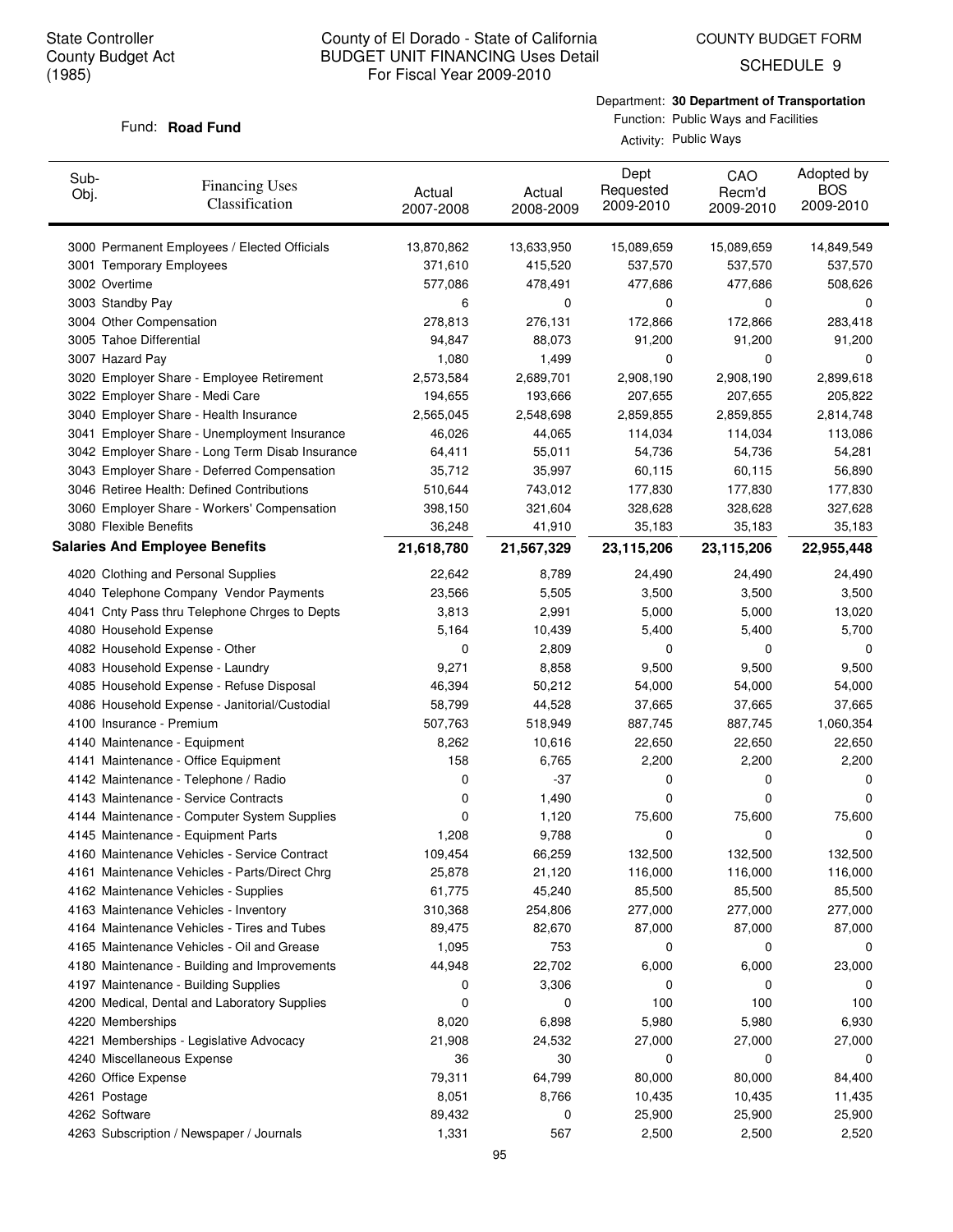SCHEDULE 9

# Department: **30 Department of Transportation** Function: Public Ways and Facilities

#### Fund: **Road Fund**

Activity: Public Ways

| Sub-<br>Obj.                | <b>Financing Uses</b><br>Classification     | Actual<br>2007-2008 | Actual<br>2008-2009 | Dept<br>Requested<br>2009-2010 | CAO<br>Recm'd<br>2009-2010 | Adopted by<br><b>BOS</b><br>2009-2010 |
|-----------------------------|---------------------------------------------|---------------------|---------------------|--------------------------------|----------------------------|---------------------------------------|
| 4264 Books / Manuals        |                                             | 6,864               | 2,496               | 10,640                         | 10,640                     | 10,940                                |
| 4265 Law Books              |                                             | 0                   | 0                   | 0                              | 0                          | 200                                   |
| 4266 Printing / Duplicating |                                             | 24,097              | 19,655              | 21,200                         | 21,200                     | 31,400                                |
|                             | 4300 Professional and Specialized Services  | 6,150,611           | 4,657,305           | 17,687,535                     | 17,687,535                 | 18,153,300                            |
|                             | 4302 Construction and Engineering Contracts | 26,644,700          | 22,414,071          | 52,037,250                     | 52,037,250                 | 49,773,716                            |
|                             | 4315 Contract Legal Attorney                | 30,047              | 82,200              | 0                              | 0                          | 0                                     |
|                             | 4324 Medical, Dental and Lab Services       | 14,379              | 15,734              | 13,350                         | 13,350                     | 13,350                                |
|                             | 4334 Fire Prevention and Inspection         | 1,840               | 1,645               | 3,600                          | 3,600                      | 3,600                                 |
|                             | 4337 Other Governmental Agencies            | 174,454             | 284,566             | 200,000                        | 200,000                    | 200,000                               |
|                             | 4341 Service Connect Expense                | 9,393               | 11,154              | 0                              | 0                          | 0                                     |
|                             | 4400 Publication and Legal Notices          | 9,583               | 4,558               | 15,300                         | 15,300                     | 15,520                                |
|                             | 4420 Rents and Leases - Equipment           | 193,406             | 173,861             | 116,303                        | 116,303                    | 131,634                               |
| 4421 Security System        |                                             | 722                 | 1,688               | 0                              | 0                          | 0                                     |
|                             | 4440 Rent & Lease - Building/Improvements   | 377,814             | 360,390             | 378,695                        | 378,695                    | 363,870                               |
|                             | 4460 Small Tools and Instruments            | 18,019              | 13,773              | 17,675                         | 17,675                     | 17,675                                |
| 4461 Minor Equipment        |                                             | 49,043              | 24,146              | 20,650                         | 20,650                     | 22,386                                |
|                             | 4462 Minor Computer Equipment               | 55,059              | 2,835               | 21,700                         | 21,700                     | 21,700                                |
|                             | 4463 Minor Telephone and Radio Equipment    | 209                 | 6,058               | 1,500                          | 1,500                      | 1,500                                 |
|                             | 4500 Special Departmental Expense           | 216,860             | 226,830             | 111,940                        | 111,940                    | 126,240                               |
| 4501 Special Projects       |                                             | 22                  | 4,125               | 152,552                        | 152,552                    | 141,136                               |
| 4502 Educational Materials  |                                             | 44                  | 169                 | 0                              | 0                          | 0                                     |
| 4503 Staff Development      |                                             | 40,140              | 7,668               | 29,510                         | 29,510                     | 29,510                                |
|                             | 4506 Film Development/Photography Supplies  | 283                 | 0                   | 0                              | 0                          | 0                                     |
|                             | 4507 Fire and Safety Supplies               | 11,494              | 9,881               | 12,350                         | 12,350                     | 12,350                                |
| 4508 Snow Removal           |                                             | 125,163             | 59,752              | 115,000                        | 115,000                    | 115,000                               |
| 4529 Software License       |                                             | 72,651              | 70,099              | 48,600                         | 48,600                     | 48,600                                |
| 4540 Staff Development      |                                             | 60                  | 0                   | 0                              | 0                          | 0                                     |
|                             | 4560 Road: Bridge Material Inventory        | 20,402              | 11,082              | 31,000                         | 31,000                     | 31,000                                |
|                             | 4561 Road: Guardrail Inventory              | 17,619              | 12,026              | 34,000                         | 34,000                     | 34,000                                |
|                             |                                             | 15,976              | 30,721              | 20,000                         | 20,000                     | 20,200                                |
|                             | 4562 Road: Marking Supplies                 |                     |                     |                                |                            |                                       |
|                             | 4563 Road: Materials Testing                | 0                   | 368                 | 5,000                          | 5,000                      | 5,000                                 |
| 4564 Road: Herbicide        |                                             | 55,469              | 44,733              | 60,000                         | 60,000                     | 60,000<br>339,000                     |
| 4565 Road: Chips            |                                             | 26,930              | 16,234              | 339,000                        | 339,000                    |                                       |
| 4566 Road: Plant Mix        |                                             | 1,040,869           | 824,836             | 880,000                        | 880,000                    | 880,000                               |
| 4567 Road: Ab Rock          |                                             | 101,007             | 35,621              | 20,000                         | 20,000                     | 22,750                                |
| 4568 Road: Crack Filler     |                                             | 47,055              | 11,894              | 40,000                         | 40,000                     | 40,000                                |
| 4569 Road: Culverts         |                                             | 12,304              | 10,171              | 13,000                         | 13,000                     | 13,000                                |
| 4570 Road: Emulsion         |                                             | 100,354             | 70,774              | 1,060,000                      | 1,060,000                  | 1,060,000                             |
| 4571 Road: Signs            |                                             | 30,236              | 22,148              | 40,000                         | 40,000                     | 40,000                                |
| 4572 Road: Beads            |                                             | 25,656              | 23,586              | 33,000                         | 33,000                     | 33,000                                |
| 4573 Road: Paint            |                                             | 127,955             | 136,212             | 138,000                        | 138,000                    | 138,000                               |
|                             | 4574 Road: Salt and Sand - Snow Removal     | 24,561              | 34,502              | 35,000                         | 35,000                     | 35,000                                |
|                             | 4575 Road: Signal Materials                 | 185,988             | 84,337              | 107,000                        | 107,000                    | 82,000                                |
|                             | 4590 Road: Hauling - Plant Mix              | 102,066             | 67,192              | 180,000                        | 180,000                    | 180,000                               |
|                             | 4600 Transportation and Travel              | 21,649              | $-1,211$            | 9,761                          | 9,761                      | 9,761                                 |
|                             | 4602 Employee - Private Auto Mileage        | 1,413               | 234                 | 2,000                          | 2,000                      | 2,500                                 |
|                             | 4605 Vehicle - Rent Or Lease                | 274,851             | 154,825             | 324,977                        | 324,977                    | 324,977                               |
| 4606 Fuel Purchases         |                                             | 671,177             | 541,216             | 644,000                        | 644,000                    | 644,000                               |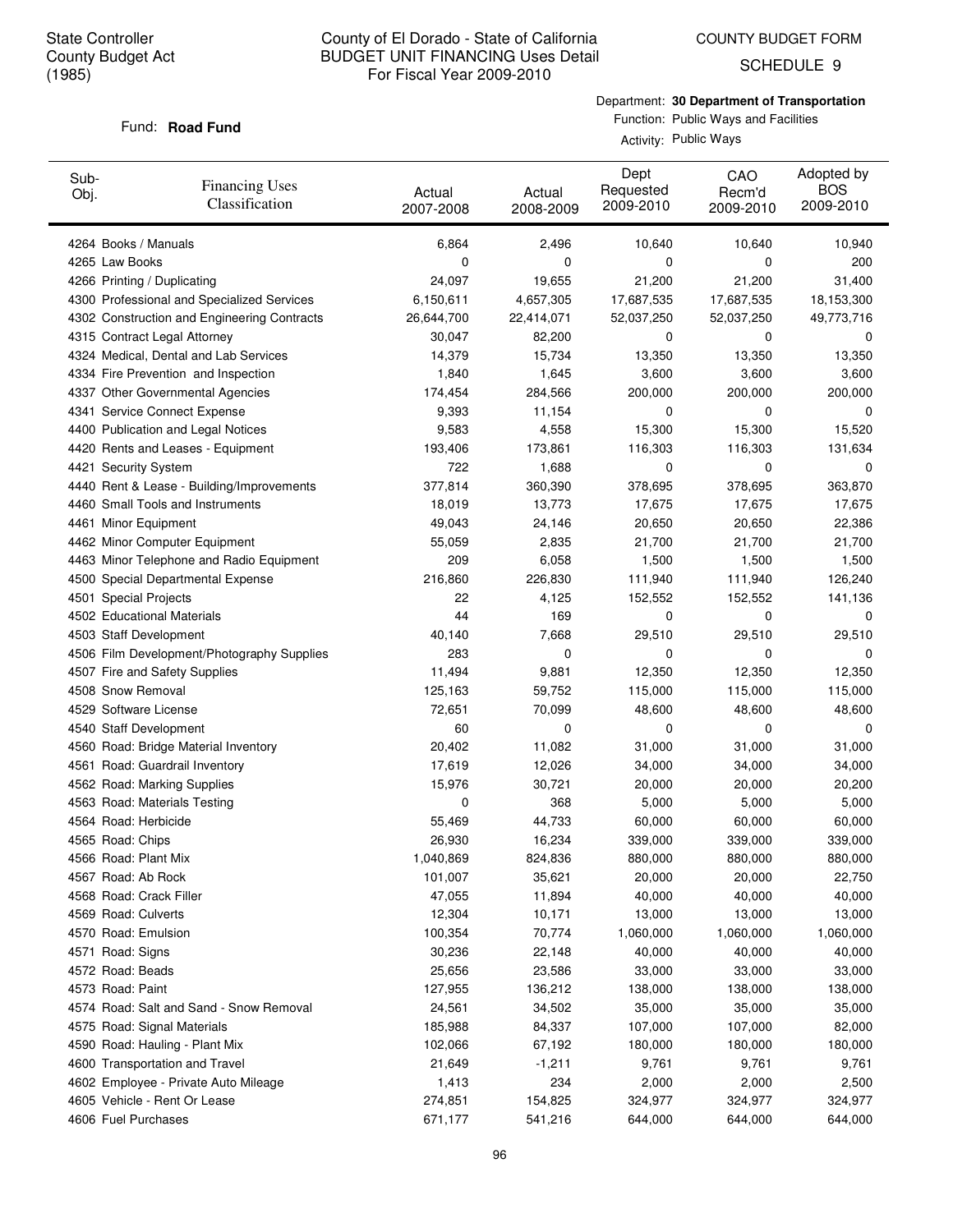SCHEDULE 9

# Department: **30 Department of Transportation**

#### Fund: **Road Fund**

Function: Public Ways and Facilities Activity: Public Ways

| Sub-<br>Obj.                | <b>Financing Uses</b><br>Classification                            | Actual<br>2007-2008 | Actual<br>2008-2009 | Dept<br>Requested<br>2009-2010 | CAO<br>Recm'd<br>2009-2010 | Adopted by<br><b>BOS</b><br>2009-2010 |
|-----------------------------|--------------------------------------------------------------------|---------------------|---------------------|--------------------------------|----------------------------|---------------------------------------|
| 4620 Utilities              |                                                                    | 262,050             | 243,390             | 254,350                        | 254,350                    | 254,350                               |
|                             | <b>Services And Supplies</b>                                       | 38,930,660          | 32,114,819          | 77,269,103                     | 77,269,103                 | 75,670,129                            |
|                             | 5060 Retirement of Other Long Term Debt                            | 124,855             | 130,199             | 135,771                        | 135,771                    | 135,771                               |
|                             | 5100 Interest: Other Long Term Debt                                | 22,787              | 17,443              | 11,871                         | 11,871                     | 11,871                                |
|                             | 5140 Judgments & Damages                                           | 0                   | 132,455             | 0                              | 0                          | 755,646                               |
| 5160 Rights of Way          |                                                                    | 2,447,636           | $-50,678$           | 12,875,345                     | 12,875,345                 | 12,824,345                            |
|                             | 5180 Taxes & Assessments                                           | 552                 | 600                 | 650                            | 650                        | 650                                   |
|                             | 5240 Contribution To Non-county Governmental                       | 20,000              | 40,000              | 60,000                         | 60,000                     | 60,000                                |
|                             | 5300 Interfund Expenditures                                        | 1,312,524           | 1,515,491           | 1,351,171                      | 1,351,171                  | 1,351,171                             |
|                             | 5301 Intrfnd Exp: Telephone Equip & Support                        | 173,178             | 116,322             | 182,600                        | 182,600                    | 195,882                               |
|                             | 5302 Intrfnd Exp: Radio Equipment and Support                      | 18,963              | 1,691               | 20,000                         | 20,000                     | 20,000                                |
|                             | 5304 Intrfnd Exp: Mail Service                                     | 3,868               | 5,910               | 3,776                          | 3,776                      | 9,402                                 |
|                             | 5305 Intrfnd Exp: Stores Support                                   | 11,897              | 13,400              | 10,497                         | 10,497                     | 25,974                                |
|                             | 5306 Intrfnd Exp: Central Duplicating                              | 12,073              | 12,207              | 14,100                         | 14,100                     | 14,930                                |
|                             | 5307 Intrfnd Exp: Lease Administration Fee                         | 3,693               | 0                   | 0                              | 0                          | 0                                     |
|                             | 5308 Intrfnd Exp: Internal Data Processing                         | 88,767              | 97,995              | 116,804                        | 116,804                    | 180,287                               |
|                             | 5310 Intrfnd Exp: County Counsel                                   | 329,803             | 305,306             | 235,500                        | 235,500                    | 235,500                               |
|                             | 5314 Intrfnd Exp: PC Support                                       | 6,019               | 177                 | 10,000                         | 10,000                     | 10,600                                |
|                             | 5316 Intrfnd Exp: IS Software Training                             | 21,150              | 15,525              | 2,500                          | 2,500                      | 7,500                                 |
|                             | 5318 Intrfnd Exp: Maint Buildg & Imprvmnts                         | 117,804             | 115,324             | 105,412                        | 105,412<br>217,527         | 105,412                               |
|                             | 5320 Intrfnd Exp: Network Support<br>5321 Intrfnd Exp: Collections | 157,151<br>32       | 197,257<br>607      | 217,527<br>750                 | 750                        | 228,587<br>750                        |
| <b>Other Charges</b>        |                                                                    |                     |                     |                                |                            |                                       |
|                             |                                                                    | 4,872,752           | 2,667,232           | 15,354,274                     | 15,354,274                 | 16,174,278                            |
|                             | 6020 Fixed Assets - Building and Improvement                       | 14,055              | 96,248              | 650,000                        | 650,000                    | 699,000                               |
|                             | 6027 Fixed Assets - Infrastructure Acquisition                     | 642,555             | 2,969,059           | 2,143,864                      | 2,143,864                  | 1,661,683                             |
|                             | 6040 Fixed Assets - Equipment                                      | 463,241             | 2,171,604           | 327,400                        | 327,400                    | 337,200                               |
|                             | 6042 Fixed Assets - Computer Sys Equipment                         | 30,474              | 1,809               | 14,500                         | 14,500                     | 14,500                                |
|                             | 6045 Fixed Assets - Vehicles                                       | 1,856               | 0                   | 0                              | 0                          | 96,000                                |
| <b>Fixed Assets</b>         |                                                                    | 1,152,181           | 5,238,719           | 3,135,764                      | 3,135,764                  | 2,808,383                             |
|                             | 7001 Operating Transfers Out: Fleet                                | 18,774              | 0                   | 0                              | 0                          | 0                                     |
| <b>Other Financing Uses</b> |                                                                    | 18,774              | 0                   | 0                              | 0                          | 0                                     |
|                             | 7200 Intrafund Transfers                                           | 0                   | 0                   | 0                              | 16,044                     | 16,044                                |
|                             | 7235 Intrafnd: Privacy/Compliance Program                          | 0                   | 0                   | 16,044                         | 0                          | 0                                     |
|                             | 7250 Intrafnd: Non General Fund Types                              | 2,935               | 0                   | 1,200                          | 1,200                      | 1,200                                 |
|                             | 7252 Intrafnd: Capital Improvement                                 | 7,330,707           | 7,721,713           | 7,320,537                      | 7,320,537                  | 7,216,532                             |
|                             | 7253 Intrafnd: Erosion Control                                     | 49,464              | 33,401              | 0                              | 0                          | 33,401                                |
| <b>Intrafund Transfers</b>  |                                                                    | 7,383,106           | 7,755,114           | 7,337,781                      | 7,337,781                  | 7,267,177                             |
|                             | 7380 Intrfnd Abatemnt: Not General Fund                            | 0                   | $-209$              | $-26,033$                      | $-26,033$                  | $-26,033$                             |
|                             | 7382 Intrfnd Abatemnt: Capital Improvement                         | $-7,330,707$        | $-7,721,713$        | $-7,320,536$                   | $-7,320,536$               | $-7,216,535$                          |
|                             | 7383 Intrfnd Abatemnt: Erosion Control                             | $-2,092,968$        | $-2,121,484$        | $-2,010,974$                   | $-2,010,974$               | $-2,071,512$                          |
| <b>Intrafund Abatement</b>  |                                                                    | $-9,423,675$        | $-9,843,405$        | $-9,357,543$                   | $-9,357,543$               | $-9,314,080$                          |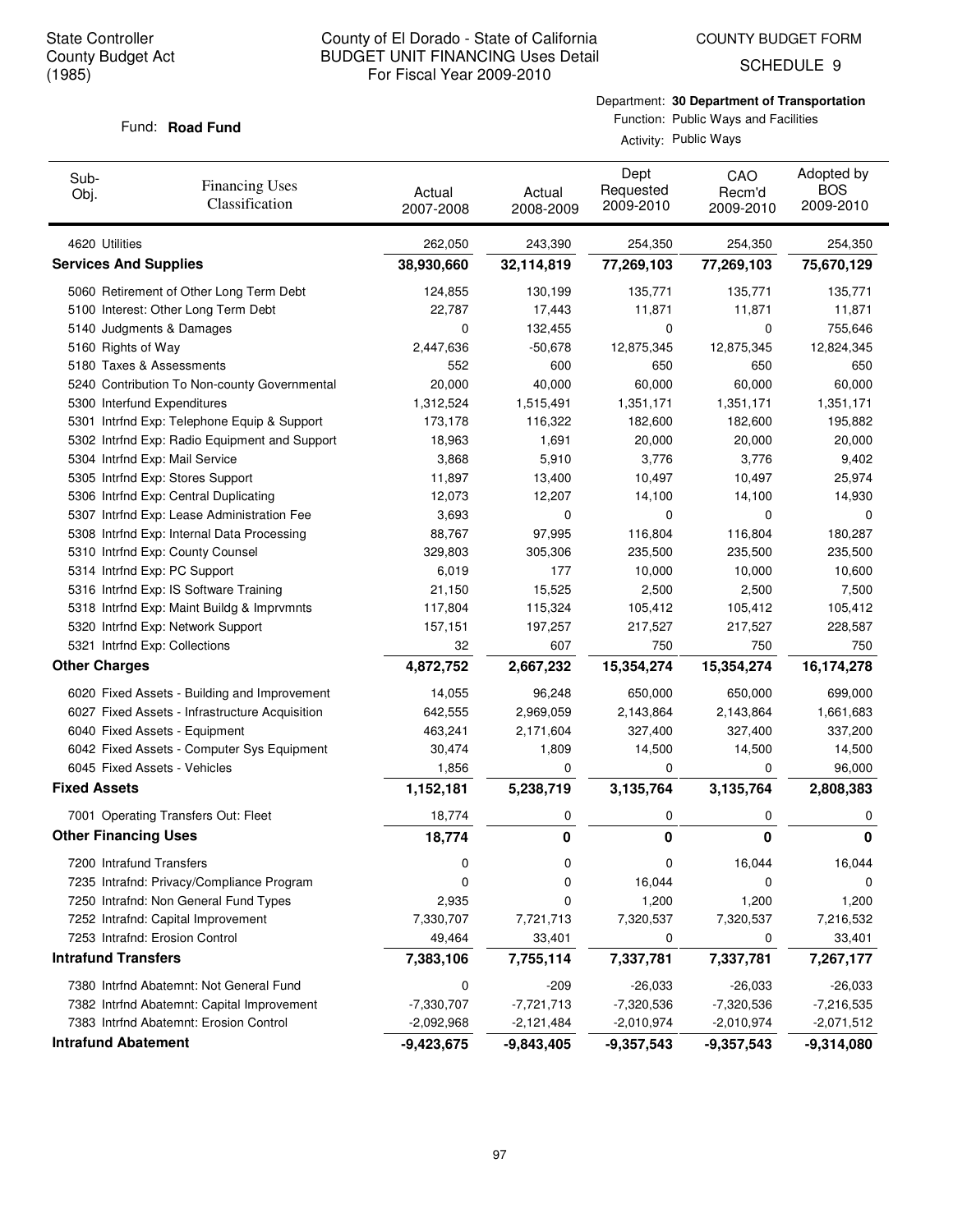Department: **30 Department of Transportation**

SCHEDULE 9

|              | Fund: Road Fund                                                          |                     |                     | Activity: Public Ways          | Function: Public Ways and Facilities |                                       |
|--------------|--------------------------------------------------------------------------|---------------------|---------------------|--------------------------------|--------------------------------------|---------------------------------------|
| Sub-<br>Obj. | <b>Financing Uses</b><br>Classification                                  | Actual<br>2007-2008 | Actual<br>2008-2009 | Dept<br>Requested<br>2009-2010 | CAO<br>Recm'd<br>2009-2010           | Adopted by<br><b>BOS</b><br>2009-2010 |
|              |                                                                          | 64,552,578          | 59,499,807          | 116.854.585                    | 116.854.585                          | 115,561,335                           |
|              | <b>Total Financing Uses</b><br><b>Less Department Estimated Revenues</b> | 68,680,116          | 60.021.547          | 113,337,793                    | 113.337.793                          | 115.995.095                           |
|              | <b>Department Use of Road Fund Fund</b><br><b>Balance</b>                | -4,127,538          | $-521,740$          | 3,516,792                      | 3,516,792                            | -433,760                              |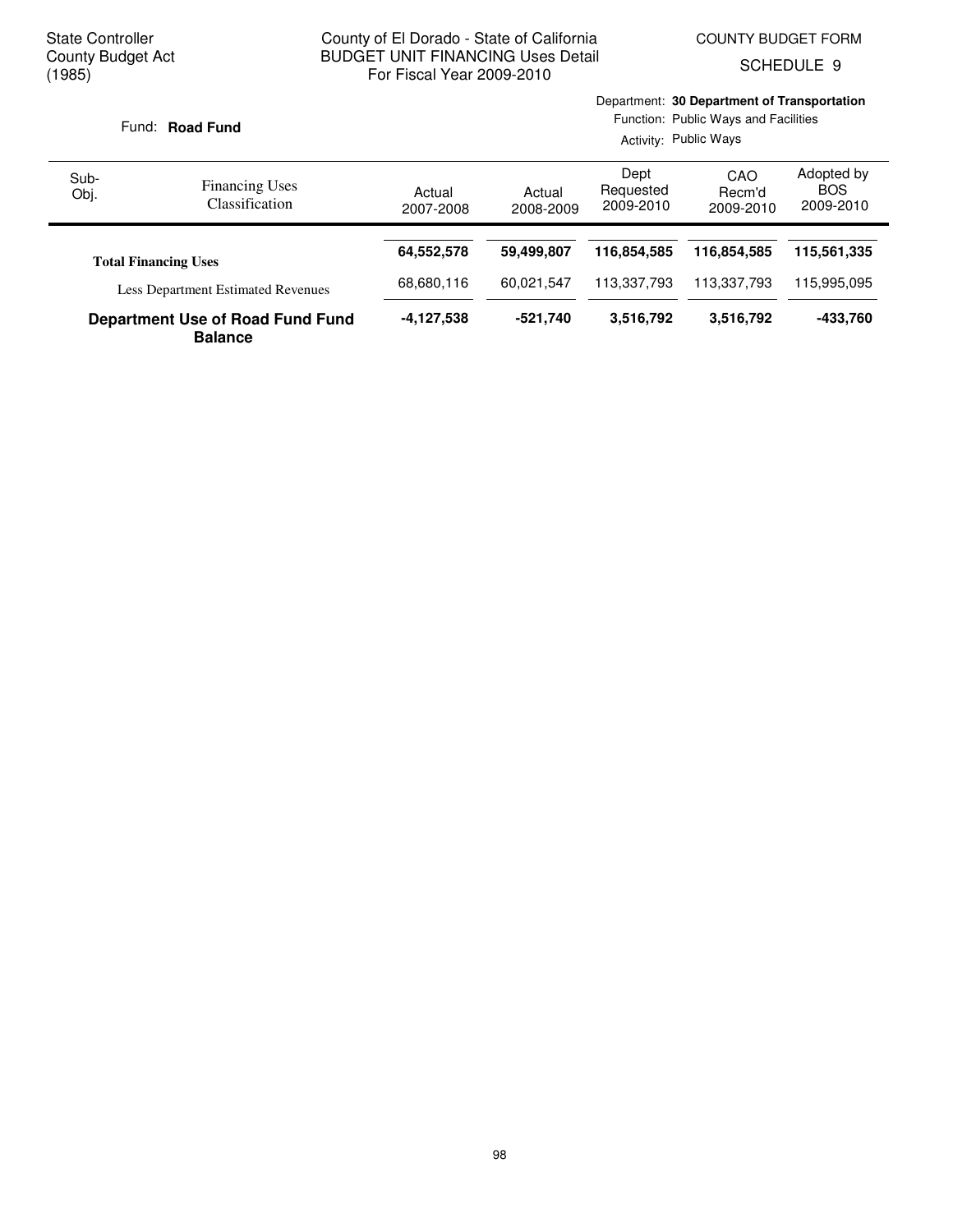# **El Dorado County Department of Transporta tion**  COST CENTER 306 **Work Program** - **Budgeted Costs 2009-2010 Fiscal Year**

|                                                  |            |                                    | and low and looking  | <b>Contractor</b> | 12.50           | $\sim$ 100 $\mu$ | starting the project<br>$\sim$ $\sim$ |                                          |                         |                         |                   |
|--------------------------------------------------|------------|------------------------------------|----------------------|-------------------|-----------------|------------------|---------------------------------------|------------------------------------------|-------------------------|-------------------------|-------------------|
| <b>Project Number/Description</b>                | Labor      | Services<br>and<br><b>Supplies</b> | Other<br>Charges     | Fixed<br>Assets   | Vehicle<br>Use  | Indirect         | Intra-Fund<br>Transfers               | <b>Operating</b><br><b>Transfers Out</b> | <b>Total</b><br>Expense | Revenue<br>Source       | Revenue<br>Amount |
| <b>Vehicle &amp; Shop Operation Costs</b>        |            |                                    |                      |                   |                 |                  |                                       |                                          |                         |                         |                   |
| 12100                                            | 0          | 65,750                             | 0                    | 0                 | 0               | 0                |                                       | $\mathbf 0$<br>0                         |                         | 65,750 Discretionary    | 65,750            |
| Shop - Overhead/ DOT<br><b>Equipment Only</b>    |            |                                    |                      |                   |                 |                  |                                       |                                          |                         |                         |                   |
| 13000                                            | 818,779    | 1,574,777                          | 0                    | 0                 | 14,700          | 781,763          |                                       | 0<br>0                                   |                         | 3,190,019 Discretionary | 3,190,019         |
| Shop - Direct Vehicle<br>Repair                  |            |                                    |                      |                   |                 |                  |                                       |                                          |                         |                         |                   |
| 13723                                            | 0          | 0                                  | 2,067                | 0                 | 0               | 0                |                                       | 0<br>0                                   |                         | 2,067 Discretionary     | 2,067             |
| Lease Payment-04/05<br><b>Capital Warrenties</b> |            |                                    |                      |                   |                 |                  |                                       |                                          |                         |                         |                   |
| Total Vehicle & Shop Operation 818,779           |            | 1,640,527                          | 2,067                | 0                 | 14,700          | 781,763          |                                       | 0<br>0                                   | 3,257,836               |                         | 3,257,836         |
|                                                  |            | $\sim 100$                         | and other financials |                   | advertisers and |                  | call to the actual at the             | and the state                            |                         |                         |                   |
| Allocated to Projects<br>as Vehicle Usage        | (818, 779) | (1,640,527)                        | (2,067)              | 0                 | (14, 700)       | (781, 763)       |                                       | 0                                        | 0(3,257,836)            |                         |                   |
| Adj Category Total                               | 0          | 0                                  | 0                    | 0                 | 0               | 0                |                                       | 0<br>0                                   | 0                       |                         |                   |
| <b>Overhead &amp; Indirect Costs</b>             |            |                                    |                      |                   |                 |                  |                                       |                                          |                         |                         |                   |
| 20000                                            | 252,141    | 34,040                             | 0                    | 0                 | 0               | 0                |                                       | 0<br>0                                   |                         | 286,181 Discretionary   | 286,181           |
| Directors Office -<br>Administration             |            |                                    |                      |                   |                 |                  |                                       |                                          |                         |                         |                   |
| 21000                                            | 1 338 150  | 850                                | 973,605              | 0                 | 0               | 0                |                                       | $\mathbf 0$<br>0                         |                         | 2,312,605 Discretionary | 2,312,605         |
| Administration                                   |            |                                    |                      |                   |                 |                  |                                       |                                          |                         |                         |                   |
| 21100                                            | 446,262    | 181,800                            | 10,000               | 14,500            | 0               | 0                |                                       | 0<br>0                                   |                         | 652,562 Discretionary   | 652,562           |
| Computer Services and<br>Support                 |            |                                    |                      |                   |                 |                  |                                       |                                          |                         |                         |                   |
| 22000                                            | 659.972    | 27,930                             | 11,871               | 0                 | 0               | 0                |                                       | 0<br>0                                   |                         | 699,773 Discretionary   | 699,773           |
| Maintenance - Indirect<br>Charges                |            |                                    |                      |                   |                 |                  |                                       |                                          |                         |                         |                   |
| 22001                                            | 44,888     | 0                                  | 0                    | 0                 | $\mathbf 0$     | 0                |                                       | 0<br>$\mathbf 0$                         |                         | 44,888 Discretionary    | 44,888            |
| Maintenance/Shop Job<br>Training                 |            |                                    |                      |                   |                 |                  |                                       |                                          |                         |                         |                   |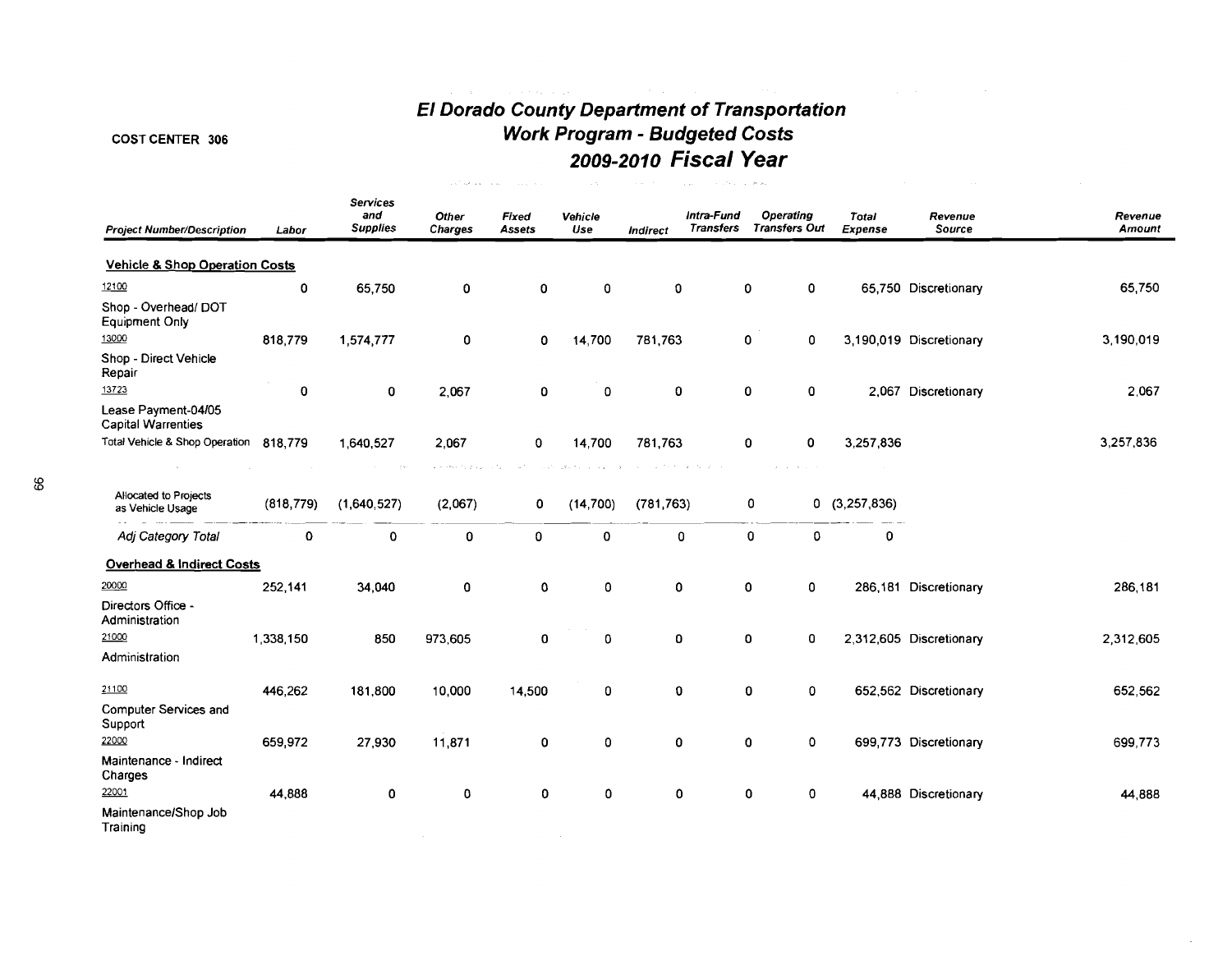COST CENTER 306

# El Dorado County Department of Transportation Work Program - Budgeted Costs 2009-2010 Fiscal Year

Revenue<br>Amount 349,009 123,326 248,093  $132,241$ 168,052 524,376 161,057 178,057 249,061 148,031 325,841 248,093 Discretionary 249,061 Discretionary 148,031 Discretionary 132,241 Discretionary 325,841 Discretionary 168,052 Discretionary 349,009 Discretionary 524,376 Discretionary 161.057 Discretionary 178,057 Discretionary 123,326 Discretionary Revenue<br>Source Total<br>Expense Intra-Fund Operating<br>Transfers Transfers Out  $\circ$  $\circ$  $\circ$  $\circ$  $\circ$  $\circ$  $\circ$  $\circ$  $\circ$  $\circ$  $\circ$  $\circ$  $\circ$  $\circ$  $\circ$  $\circ$  $\circ$  $\circ$  $\circ$ O  $\circ$  $\circ$  $\circ$  $\bullet$  $\circ$  $\circ$  $\circ$  $\circ$ Ō o  $\circ$  $\bullet$  $\bullet$ Indirect  $\circ$  $\circ$  $\circ$  $\circ$  $\circ$ 420  $\circ$  $\circ$  $\circ$ o  $\bullet$ Vehicle<br>Use  $\circ$  $\circ$  $\circ$  $\circ$  $\circ$  $\circ$  $\circ$ o  $\circ$  $\circ$  $\circ$ Fixed<br>Assets Other<br>Charges 650  $\circ$  $\circ$  $\circ$  $\circ$ 1,387  $\circ$  $\circ$  $\circ$  $\circ$  $\bullet$ Services<br>and<br>Supplies 6,615 81,470 46,671 80 45,653 69,953 2,630 243,099 3,025 3,405 5,630 ł 202,390 141,416 117,696 166,623 98,099 346,379 280,627 174,652  $132,181$ 278,381 158,032 Labor Overhead & Indirect Costs Project Number/Description Maintenance - West<br>Slope Road Maintenance Maintenance - Shop<br>Operations Tahoe Basin Right of Way Ind Chrgs Design Program Mgmt -<br>Indirect Charges Maintenance - Shop<br>Operations West Slope Design Unit 1 - Indirect Maintenance - Tahoe Maintenance - Traffic Design Unit 2 Indrect Maintenance - Shop<br>Operations Support Tahoe Engineering Road Maintenance Indirect Charges Charges Chrgs 22510 23000 23300 23600 22220 2320 22400 2500 22520 23520 23700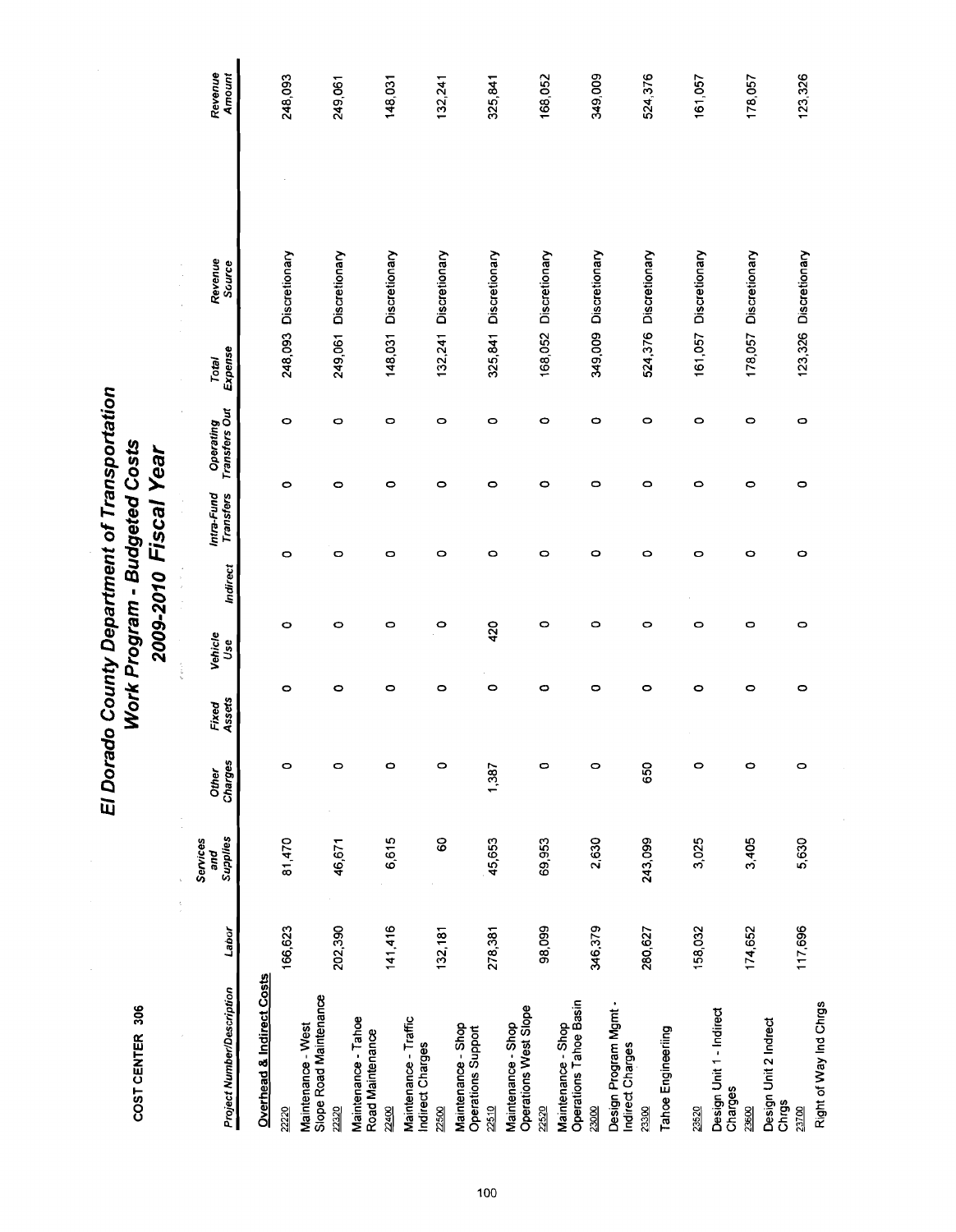# **El Dorado County Department of Transportation COST CENTER 306 Work Program** - **Budgeted Costs 2009-201 0 Fiscal Year**

 $\sim$ 

| - 40                                                        | <b>Carl Adams</b> | Art in                                    | <b>Contract</b><br>$\sigma = \rho$ . |                        |                |             | contract the contract of the gallery and the |                                   |                         |                       |                   |
|-------------------------------------------------------------|-------------------|-------------------------------------------|--------------------------------------|------------------------|----------------|-------------|----------------------------------------------|-----------------------------------|-------------------------|-----------------------|-------------------|
| <b>Project Number/Description</b>                           | Labor             | <b>Services</b><br>and<br><b>Supplies</b> | <b>Other</b><br><b>Charges</b>       | Fixed<br><b>Assets</b> | Vehicle<br>Use | Indirect    | Intra-Fund<br>Transfers                      | Operating<br><b>Transfers Out</b> | Total<br><b>Expense</b> | Revenue<br>Source     | Revenue<br>Amount |
| <b>Overhead &amp; Indirect Costs</b>                        |                   |                                           |                                      |                        |                |             |                                              |                                   |                         |                       |                   |
| 24100                                                       | 413,354           | 3,100                                     | $\mathbf 0$                          | $\mathbf 0$            | $\mathbf 0$    | $\mathbf 0$ |                                              | $\mathbf 0$<br>$\mathbf{o}$       |                         | 416,454 Discretionary | 416,454           |
| TP&LD - Administration-<br><b>Indirect Charges</b>          |                   |                                           |                                      |                        |                |             |                                              |                                   |                         |                       |                   |
| 24200                                                       | 55,267            | 1,800                                     | 1,000                                | $\mathbf 0$            | $\mathbf 0$    | $\mathbf 0$ |                                              | $\mathbf 0$<br>0                  | 58,067                  | Discretionary         | 58,067            |
| TP&LD Planning -<br>Indirect Charges                        |                   |                                           |                                      |                        |                |             |                                              |                                   |                         |                       |                   |
| 24300                                                       | 89,483            | 11,380                                    | 1,500                                | 0                      | $\mathbf 0$    | 0           |                                              | $\mathbf 0$<br>0                  |                         | 102,363 Discretionary | 102,363           |
| <b>TP&amp;LD Traffic</b><br>Engineering - Indirect<br>24400 | 251,937           | 3,800                                     | 0                                    | 0                      | 0              | 0           |                                              | 0<br>0                            |                         | 255,737 Discretionary | 255,737           |
| <b>TP&amp;LD Land Dev/Disc</b><br>Rev - indirect Charges    |                   |                                           |                                      |                        |                |             |                                              |                                   |                         |                       |                   |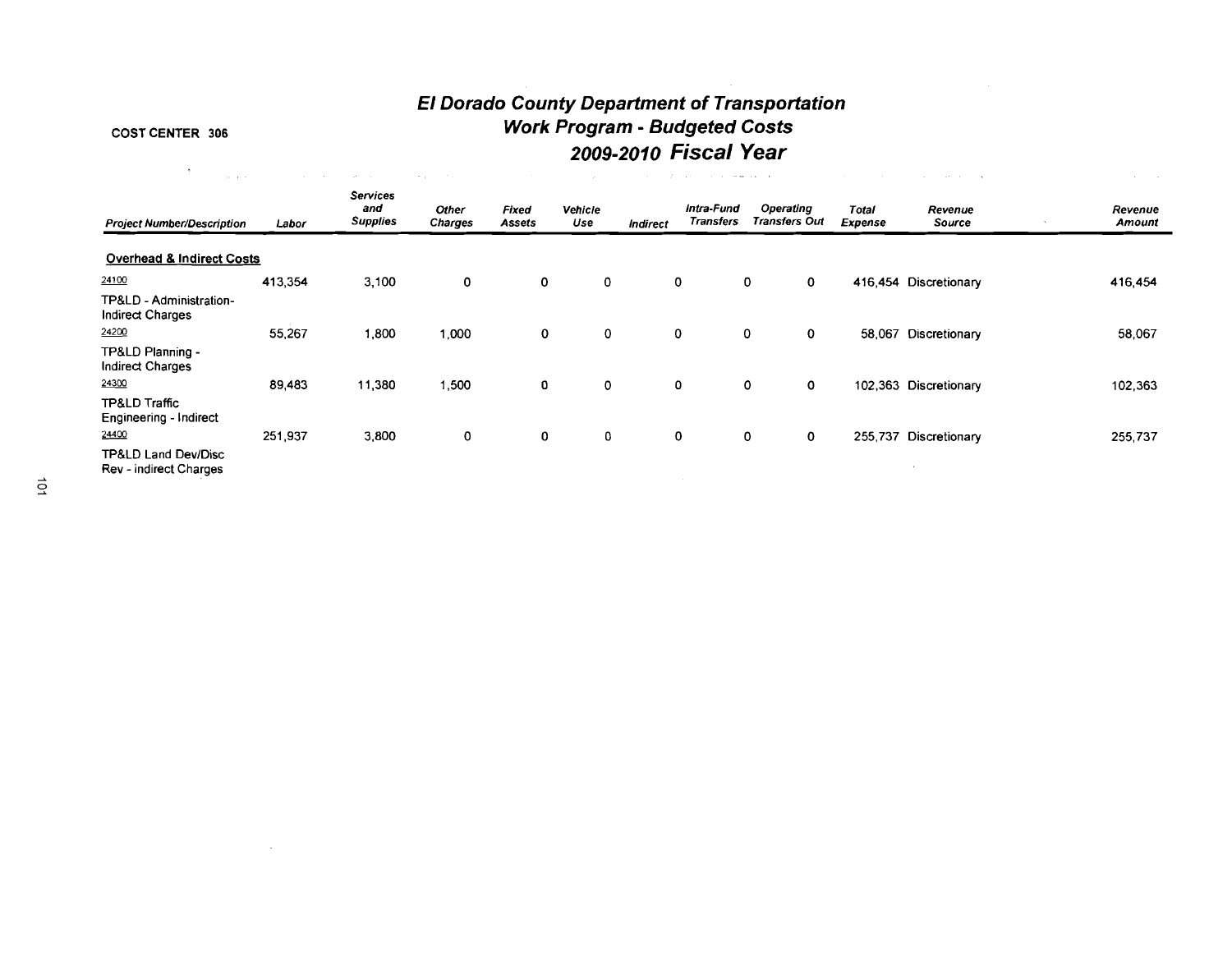# **El Dorado County Department of Transportation Work Program** - **Budgeted Costs 2009-2010 Fiscal Year**

# COST CENTER 306

25000

|                                   |             |                                    |                         |                 |                | the company of the |                                |        | and the same<br>the company of the company | <b>Contractor</b>              |                                        |                   |
|-----------------------------------|-------------|------------------------------------|-------------------------|-----------------|----------------|--------------------|--------------------------------|--------|--------------------------------------------|--------------------------------|----------------------------------------|-------------------|
| <b>Project Number/Description</b> | Labor       | Services<br>and<br><b>Supplies</b> | Other<br><b>Charges</b> | Fixed<br>Assets | Vehicle<br>Use | <b>Indirect</b>    | Intra-Fund<br><b>Transfers</b> |        | <b>Operating</b><br><b>Transfers Out</b>   | <b>Total</b><br><b>Expense</b> | Revenue<br>Source                      | Revenue<br>Amount |
| Overhead & Indirect Costs         |             |                                    |                         |                 |                |                    |                                |        |                                            |                                |                                        |                   |
| 25000                             | $\mathbf 0$ | 1,538,714                          | 1.048.390               | 0               | 0              |                    | 0                              | 16,044 | $\mathbf 0$                                |                                | 2,603,148 Discretionary                | (12, 177, 514)    |
| General Department                |             |                                    |                         |                 |                |                    |                                |        |                                            |                                | Fund Balance                           | (1,636,817)       |
|                                   |             |                                    |                         |                 |                |                    |                                |        |                                            |                                | Tax: Timber Yield                      | 4,545             |
|                                   |             |                                    |                         |                 |                |                    |                                |        |                                            |                                | Rev: Interest                          | 30,000            |
|                                   |             |                                    |                         |                 |                |                    |                                |        |                                            |                                | Rent: Land & Buildings                 | 24,742            |
|                                   |             |                                    |                         |                 |                |                    |                                |        |                                            |                                | ST: 2104A Adm / Eng<br>Hwy Tax         | 20,000            |
|                                   |             |                                    |                         |                 |                |                    |                                |        |                                            |                                | ST: 2104B Snow Removal<br>Hwy Tax      | 818,000           |
|                                   |             |                                    |                         |                 |                |                    |                                |        |                                            |                                | St: 2104d e f Unrestricted Hwy<br>Tax  | 2,003,000         |
|                                   |             |                                    |                         |                 |                |                    |                                |        |                                            |                                | ST: 2105 Prop 111<br><b>Hwy</b><br>Tax | 1,570,000         |
|                                   |             |                                    |                         |                 |                |                    |                                |        |                                            |                                | ST: 2106 Unrestricted Hwy<br>Tax       | 698,000           |

 $\vec{5}$ 

|                                                  |        |   |   |             |             |   |   |         | Tax                                                     |           |
|--------------------------------------------------|--------|---|---|-------------|-------------|---|---|---------|---------------------------------------------------------|-----------|
|                                                  |        |   |   |             |             |   |   |         | ST: 2106 Unrestricted Hwy<br>Tax                        | 698,000   |
|                                                  |        |   |   |             |             |   |   |         | St: Traffic Congestion Relief                           | 2,806,654 |
|                                                  |        |   |   |             |             |   |   |         | FED: Forest Reserve Revenue                             | 1,437,501 |
|                                                  |        |   |   |             |             |   |   |         | Interfnd Rev: Service Between<br><b>Fund Types</b>      | 975,520   |
|                                                  |        |   |   |             |             |   |   |         | <b>Other Sales</b>                                      | 10,000    |
|                                                  |        |   |   |             |             |   |   |         | Operating Transfer In - RDT                             | 5,285,012 |
|                                                  |        |   |   |             |             |   |   |         | Operating Transfer In: Utility<br><b>Franchise Fees</b> | 734,505   |
| 25004                                            | 23,253 | 0 | 0 | $\mathbf 0$ | $\mathbf 0$ | 0 | 0 | $\circ$ | 23,253 Discretionary                                    | 23,253    |
| Union Activities - Meet<br>and Confer/Grievances |        |   |   |             |             |   |   |         |                                                         |           |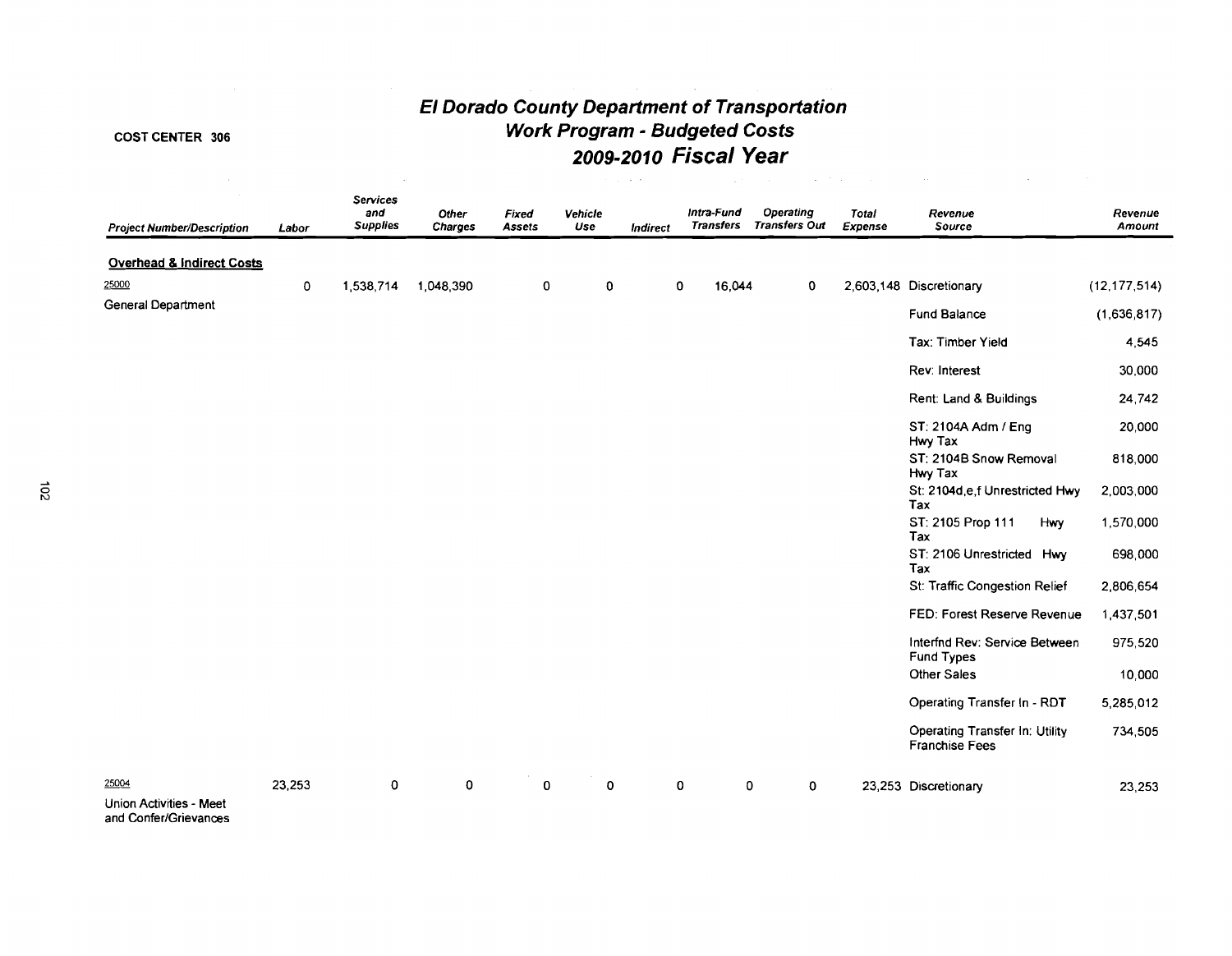# **El Dorado County Department of Transportation Work Program** - **Budgeted Costs 2009-20 10 Fiscal Year**

# COST CENTER 306

 $\Delta \sim 10^{11}$  km s  $^{-1}$ 

| <b>Project Number/Description</b>            | Labor       | <b>Services</b><br>and<br><b>Supplies</b> | Other<br>Charges | <b>Fixed</b><br><b>Assets</b> | Vehicle<br>Use | Indirect | Intra-Fund<br><b>Transfers</b>    | <b>Operating</b><br><b>Transfers Out</b> | <b>Total</b><br><b>Expense</b> | Revenue<br>Source     | Revenue<br><b>Amount</b> |
|----------------------------------------------|-------------|-------------------------------------------|------------------|-------------------------------|----------------|----------|-----------------------------------|------------------------------------------|--------------------------------|-----------------------|--------------------------|
| <b>Overhead &amp; Indirect Costs</b>         |             |                                           |                  |                               |                |          |                                   |                                          |                                |                       |                          |
| 25009                                        | $\mathbf 0$ | 3,150                                     | 0                | $\mathbf 0$                   | 0              |          | 0<br>$\mathbf 0$                  | $\mathbf 0$                              |                                | 3,150 Discretionary   | 3,150                    |
| Drug and Alcohol<br>Testing/Maintenance      |             |                                           |                  |                               |                |          |                                   |                                          |                                |                       |                          |
| 25011                                        | $\mathbf 0$ | 10,000                                    | 0                | 0                             | 0              |          | $\mathbf 0$<br>1,200              | $\mathbf 0$                              |                                | 11,200 Discretionary  | 11,200                   |
| Administration - Human<br>Resources          |             |                                           |                  |                               |                |          |                                   |                                          |                                |                       |                          |
| 27100                                        | 407,701     | 9,685                                     | 0                | 0                             | $\mathbf 0$    |          | $\pmb{0}$<br>$\mathbf 0$          | 0                                        |                                | 417,386 Discretionary | 417,386                  |
| Admin: WS Construction                       |             |                                           |                  |                               |                |          |                                   |                                          |                                |                       |                          |
| 27200                                        | 320,259     | 9,216                                     | 0                | $\mathbf 0$                   | $\pmb{0}$      |          | $\pmb{0}$                         | 0<br>0                                   |                                | 329,475 Discretionary | 329,475                  |
| Office Eng Indirect<br>Charges               |             |                                           |                  |                               |                |          |                                   |                                          |                                |                       |                          |
| 27400                                        | 139,276     | 14,755                                    | 0                | 0                             | 0              |          | $\pmb{0}$<br>0                    | $\mathbf 0$                              |                                | 154,031 Discretionary | 154,031                  |
| <b>Construction Support Ind</b><br>Chrgs     |             |                                           |                  |                               |                |          |                                   |                                          |                                |                       |                          |
| 27500                                        | 137,505     | 2,425                                     | 0                | $\mathbf 0$                   | 0              |          | 0<br>$\mathbf 0$                  | $\mathbf 0$                              |                                | 139,930 Discretionary | 139,930                  |
| <b>Construction Support</b><br>Indrect Chrgs |             |                                           |                  |                               |                |          |                                   |                                          |                                |                       |                          |
| 27510                                        | 29,042      | 13,550                                    | 0                | $\mathbf 0$                   | 0              |          | $\pmb{\mathsf{O}}$<br>$\mathbf 0$ | $\mathbf 0$                              |                                | 42,592 Discretionary  | 42,592                   |
| Lab/Materials Testing -<br>Ind Chrgs         |             |                                           |                  |                               |                |          |                                   |                                          |                                |                       |                          |
| 27520                                        | 44,499      | 1,200                                     | 0                | $\mathbf 0$                   | 887            |          | $\pmb{0}$<br>$\mathbf 0$          | 0                                        |                                | 46,586 Discretionary  | 46,586                   |
| Minor CIP/subdivision<br>Insp Ind Chrgs      |             |                                           |                  |                               |                |          |                                   |                                          |                                |                       |                          |
| 27530                                        | 76,333      | 14,570                                    | 0                | 0                             | 0              |          | 0<br>$\mathbf 0$                  | 0                                        |                                | 90,903 Discretionary  | 90,903                   |
| Survey Indirect                              |             |                                           |                  |                               |                |          |                                   |                                          |                                |                       |                          |
| 29100                                        | 340,660     | 5,000                                     | 0                | 0                             | 0              |          | $\pmb{\mathsf{O}}$<br>0           | 0                                        |                                | 345,660 Discretionary | 345,660                  |
| <b>Facilities Eng Admin</b>                  |             |                                           |                  |                               |                |          |                                   |                                          |                                |                       |                          |
| 29200                                        | 253,261     | 4,200                                     | 0                | $\circ$                       | 0              |          | 0<br>0                            | 0                                        |                                | 257,461 Discretionary | 257,461                  |
| <b>Facilities Engineering</b>                |             |                                           |                  |                               |                |          |                                   |                                          |                                |                       |                          |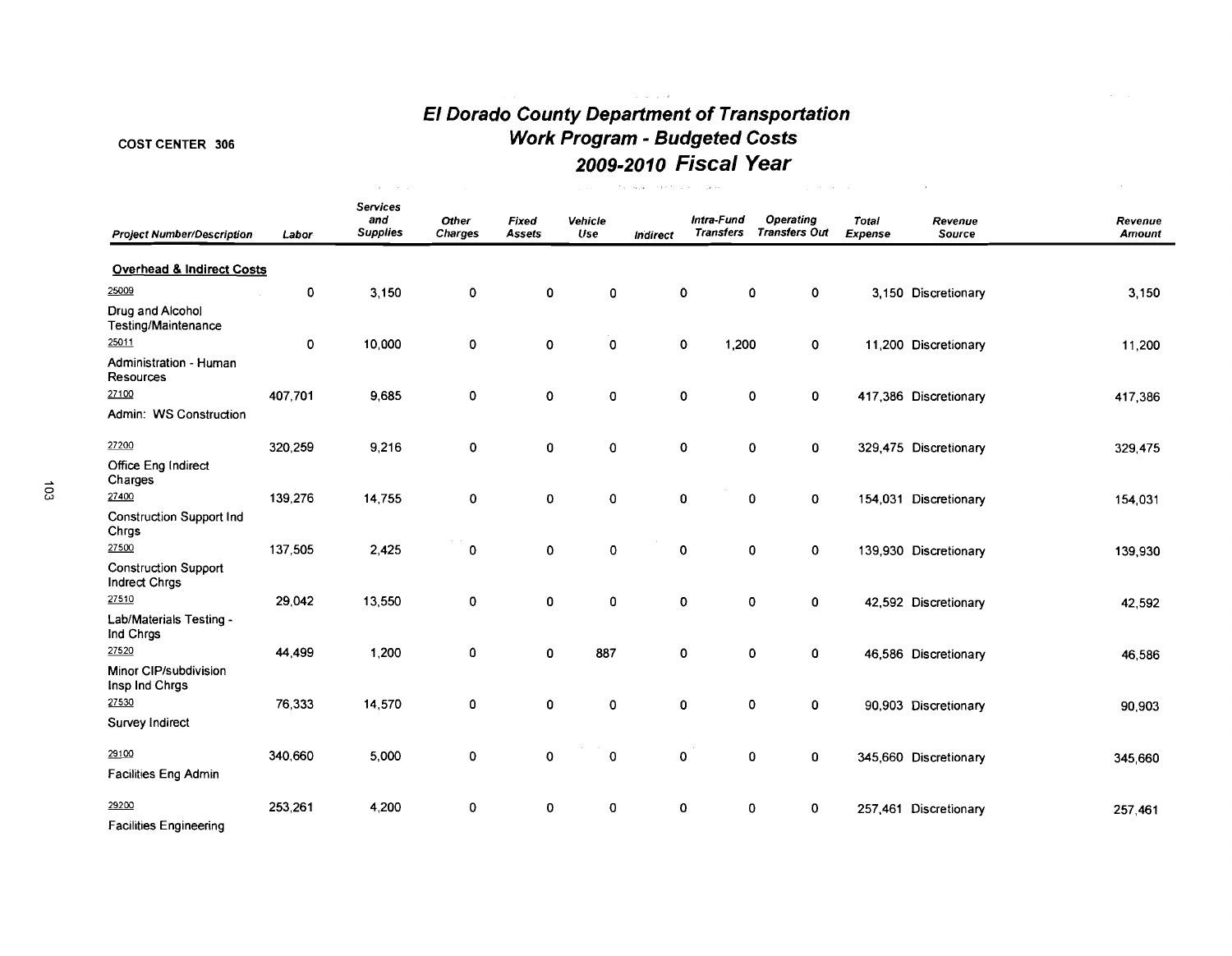# **€I Dorado County Department of Transportation**  COST CENTER 306 **Work Program** - **Budgeted Costs 2009-201 0 Fiscal Year**

| <b>Project Number/Description</b>                             | Labor                                | <b>Services</b><br>and<br><b>Supplies</b> | Other<br><b>Charges</b>     | <b>Fixed</b><br><b>Assets</b> | Vehicle<br>Use | <b>Indirect</b> | Intra-Fund<br><b>Transfers</b> | Operating<br><b>Transfers Out</b> | Total<br>Expense | Revenue<br>Source            | Revenue<br>Amount |
|---------------------------------------------------------------|--------------------------------------|-------------------------------------------|-----------------------------|-------------------------------|----------------|-----------------|--------------------------------|-----------------------------------|------------------|------------------------------|-------------------|
| <b>Overhead &amp; Indirect Costs</b>                          |                                      |                                           |                             |                               |                |                 |                                |                                   |                  |                              |                   |
| Total Overhead & Indirect Costs7,419,719                      | $\mathbf{E} = \mathbf{E} \mathbf{E}$ | 2,399,376                                 | 2,048,403                   | 14,500                        | 1,307          | 0               | 17,244                         | 0                                 | 11,900,549       |                              | 11,900,549        |
| Allocated to Projects<br>as Overhead Chgs                     | (5,091,225)                          |                                           | $(1,646,392)$ $(1,405,563)$ | (9,950)                       | (897)          |                 | 0<br>(11, 832)                 |                                   | 0(8, 165, 858)   |                              |                   |
| Adj Category Total                                            | 2,328,494                            | 752,984                                   | 642,840                     | 4,550                         | 410            |                 | 0<br>5,412                     | $\mathbf{0}$                      | 3.734,691        |                              |                   |
| <b>Undistributed Engineering</b>                              |                                      |                                           |                             |                               |                |                 |                                |                                   |                  |                              |                   |
| 31108                                                         | 5,000                                | 0                                         | 0                           | 0                             | 0              | $\pmb{0}$       | $\mathbf 0$                    | 0                                 |                  | 5,000 Charges For Services   | 5,000             |
| Mello Roos - Promontory<br><b>Acquisition Reports</b>         |                                      |                                           |                             |                               |                |                 |                                |                                   |                  |                              |                   |
| 31109                                                         | 5,395                                | 0                                         | 0                           | $\mathbf 0$                   | $\mathbf 0$    | 3,265           | 0                              | 0                                 |                  | 8,660 Discretionary          | (1, 145)          |
| MC and FP (Master<br><b>Circulation &amp; Funding</b>         |                                      |                                           |                             |                               |                |                 |                                |                                   |                  | <b>Charges For Services</b>  | 9,805             |
| 31111                                                         | 5,000                                | 0                                         | 0                           | 0                             | $\mathbf 0$    | 0               | 0                              | 0                                 |                  | 5,000 Operating Transfers In | 5,000             |
| <b>Bass Lake Hills Specific</b><br><b>Plan Administration</b> |                                      |                                           |                             |                               |                |                 |                                |                                   |                  |                              |                   |
| 31115                                                         | 6,782                                | 0                                         | 60,000                      | 0                             | 0              | 4,749           | 0                              | 0                                 |                  | 71,531 Discretionary         | 71,531            |
| <b>SACOG JPA Contribution</b><br>for connector                |                                      |                                           |                             |                               |                |                 |                                |                                   |                  |                              |                   |
| 33000                                                         | 70,373                               | 25,000                                    | 0                           | 0                             | 0              | 50,018          | 0                              | 0                                 |                  | 145,391 Discretionary        | 145,391           |
| Undistributed<br>Engineering                                  |                                      |                                           |                             |                               |                |                 |                                |                                   |                  |                              |                   |
| 33002                                                         | 13,257                               | 0                                         | 0                           | $\mathbf 0$                   | 0              | 9,579           | 0                              | 0                                 |                  | 22,836 Discretionary         | 22,836            |
| <b>Utility Undergrounding</b><br>Program                      |                                      |                                           |                             |                               |                |                 |                                |                                   |                  |                              |                   |
| 33003                                                         | 5,001                                | 0                                         | 0                           | 0                             | 0              | 3,026           | 0                              | 0                                 |                  | 8,027 Discretionary          | 8,027             |
| <b>Utility Coordination</b>                                   |                                      |                                           |                             |                               |                |                 |                                |                                   |                  |                              |                   |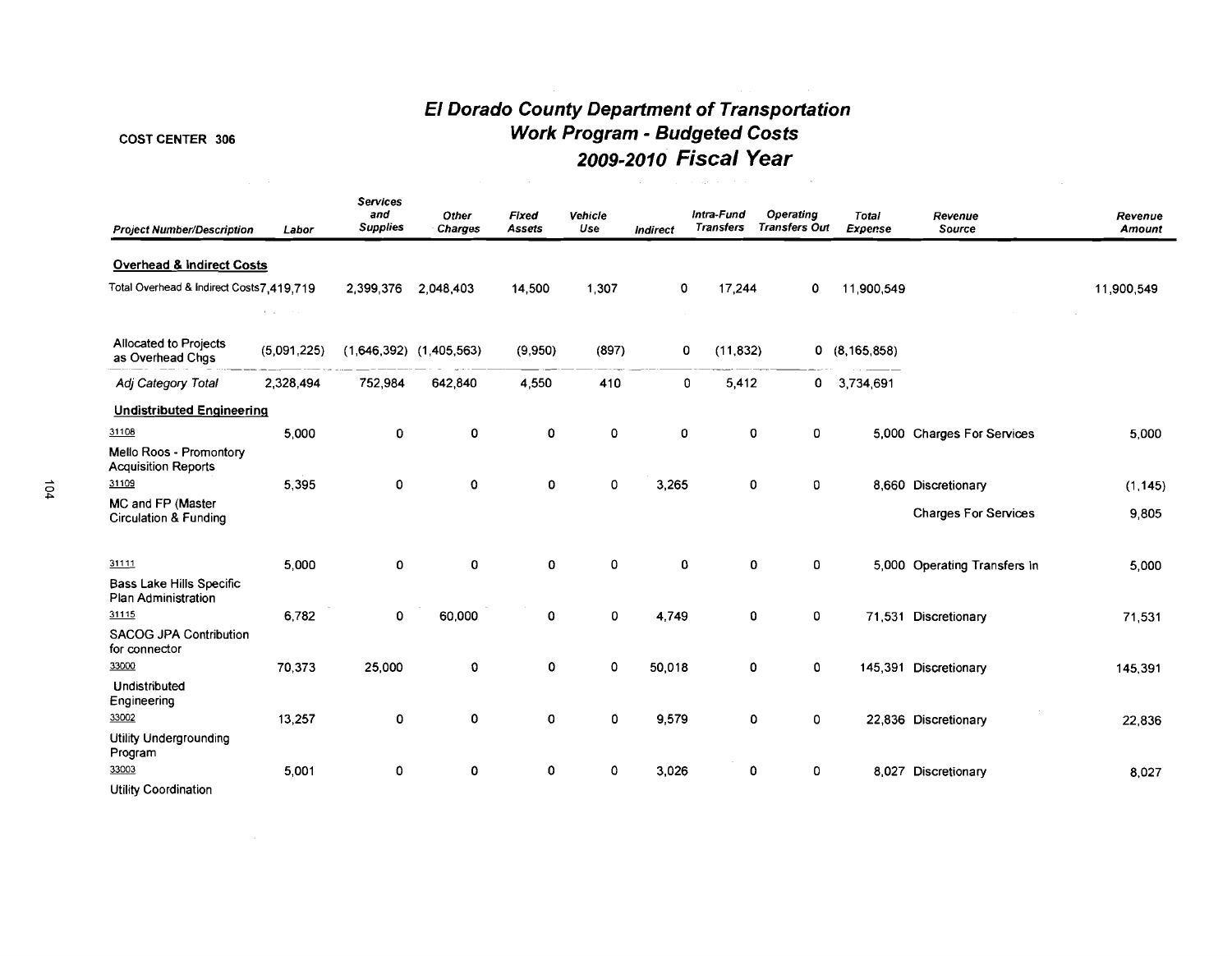# **El Dorado County Department of Transportation Work Program** - **Budgeted Costs 2009-2010 Fiscal Year**

# COST CENTER 306

|                                                   |         | $\sim$                                    | $\sim$                  |                 | Section Departure | contractors and |                                |                                   |                         |                                                    |                   |
|---------------------------------------------------|---------|-------------------------------------------|-------------------------|-----------------|-------------------|-----------------|--------------------------------|-----------------------------------|-------------------------|----------------------------------------------------|-------------------|
| <b>Project Number/Description</b>                 | Labor   | <b>Services</b><br>and<br><b>Supplies</b> | Other<br><b>Charges</b> | Fixed<br>Assets | Vehicle<br>Use    | Indirect        | Intra-Fund<br><b>Transfers</b> | Operating<br><b>Transfers Out</b> | <b>Total</b><br>Expense | Revenue<br>Source                                  | Revenue<br>Amount |
| <b>Undistributed Engineering</b>                  |         |                                           |                         |                 |                   |                 |                                |                                   |                         |                                                    |                   |
|                                                   |         |                                           |                         |                 |                   |                 |                                |                                   |                         |                                                    |                   |
| 33101                                             | 6,835   | 0                                         | 0                       | 0               | 3,177             | 5,170           |                                | 0<br>0                            |                         | 15,182 Discretionary                               | 15,182            |
| Complaints                                        |         |                                           |                         |                 |                   |                 |                                |                                   |                         |                                                    |                   |
| 33225                                             | 15,906  | 0                                         | 0                       | 0               | 1,593             | 12,531          |                                | 0<br>0                            |                         | 30,030 Discretionary                               | 26,407            |
| Abandonment Of<br>Easement - General              |         |                                           |                         |                 |                   |                 |                                |                                   |                         | Abandonment Of Easement                            | 3,623             |
| 33235                                             | 15,906  | 0                                         | 0                       | 0               | 1,593             | 12,531          |                                | 0<br>$\mathbf 0$                  |                         | 30,030 Discretionary                               | 26,406            |
| IOD (Irrevocable Offer of<br>Dedication)          |         |                                           |                         |                 |                   |                 |                                |                                   |                         | Abandonment Of Easement                            | 3,624             |
| 34000                                             | 62,683  | 0                                         | 0                       | 0               | 0                 | 42,310          |                                | $\mathbf 0$<br>0                  |                         | 104,993 Discretionary                              | 104,993           |
| Tran Planning & Land<br><b>DVLP Undistributed</b> |         |                                           |                         |                 |                   |                 |                                |                                   |                         |                                                    |                   |
| 34001                                             | 0       | $\mathbf 0$                               | 21,500                  | 0               | $\pmb{0}$         | 0               |                                | $\mathbf 0$<br>0                  |                         | 21,500 Discretionary                               | 21,500            |
| Geographic Information<br>System (GIS) - Smart    |         |                                           |                         |                 |                   |                 |                                |                                   |                         |                                                    |                   |
| 34002                                             | 46,968  | 0                                         | 0                       | 0               | 0                 | 32,737          |                                | $\mathbf{0}$<br>$\mathbf 0$       |                         | 79,705 Discretionary                               | 79,705            |
| Undistributed<br>Engineering - CIP                |         |                                           |                         |                 |                   |                 |                                |                                   |                         |                                                    |                   |
| 34004                                             | 124,860 | $\pmb{0}$                                 | 0                       | 0               | 0                 | 87,436          |                                | 0<br>0                            |                         | 212,296 Discretionary                              | (26, 548)         |
| Undistributed<br><b>Engineering - Traffic</b>     |         |                                           |                         |                 |                   |                 |                                |                                   |                         | Operating Transfer In: Silva<br>Valley Interchange | 28,410            |
|                                                   |         |                                           |                         |                 |                   |                 |                                |                                   |                         | Operating Transfer In: County<br><b>TIM</b>        | 88,492            |
|                                                   |         |                                           |                         |                 |                   |                 |                                |                                   |                         | Operating Transfer In: Interim<br>HWY 50 TIM       | 55,651            |

Operating Transfers In: RIF 66,291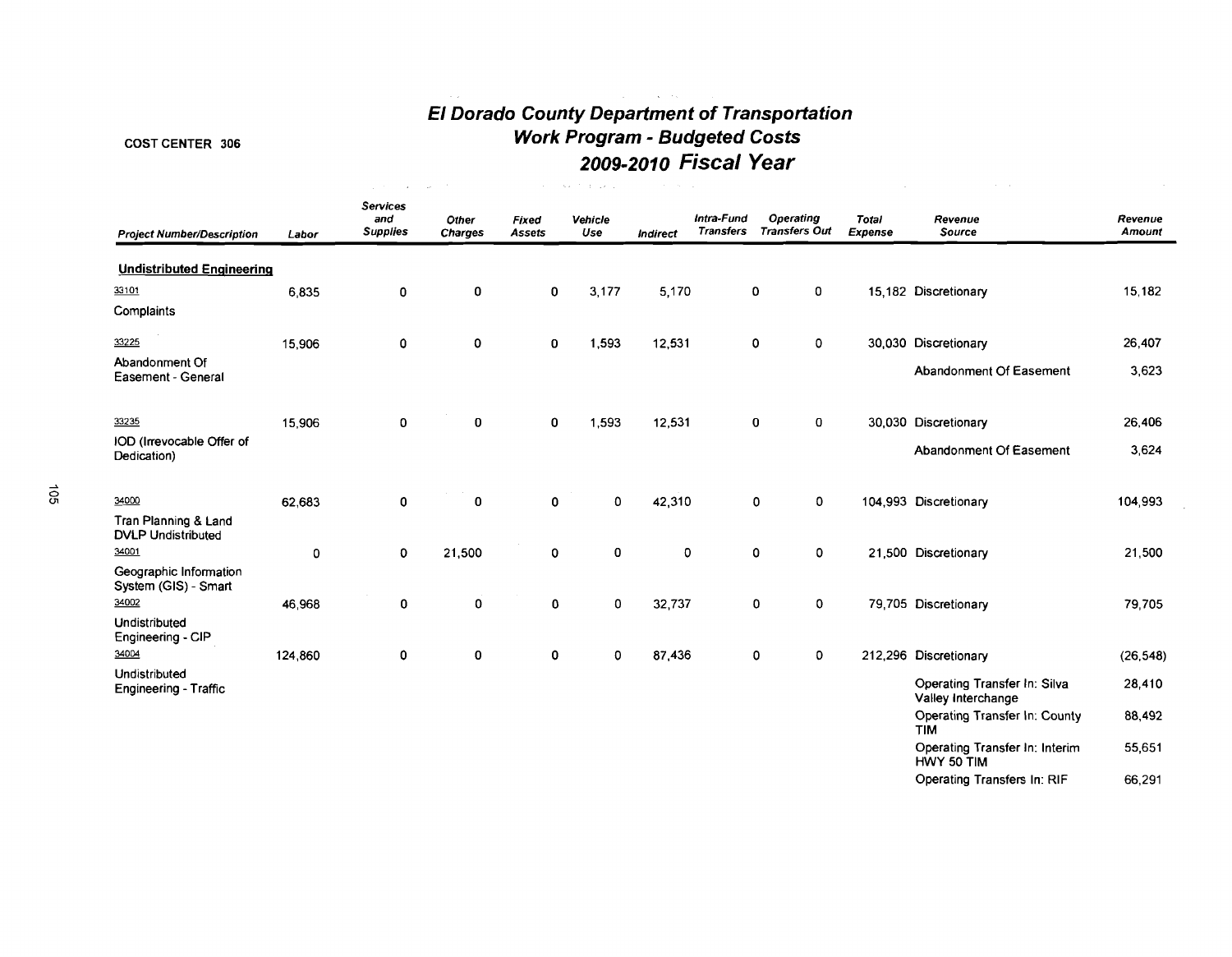# **El Dorado County Department of Transportation Work Program** - **Budgeted Costs 2009-2010 Fiscal Year**

# COST CENTER 306

|                                              |         | $\sim$ $\sim$                             | <b>Carl Park</b>        |                 |                |          | a the car                      |                                          |                         |                                                    |                   |
|----------------------------------------------|---------|-------------------------------------------|-------------------------|-----------------|----------------|----------|--------------------------------|------------------------------------------|-------------------------|----------------------------------------------------|-------------------|
| <b>Project Number/Description</b>            | Labor   | <b>Services</b><br>and<br><b>Supplies</b> | <b>Other</b><br>Charges | Fixed<br>Assets | Vehicle<br>Use | Indirect | Intra-Fund<br><b>Transfers</b> | <b>Operating</b><br><b>Transfers Out</b> | <b>Total</b><br>Expense | Revenue<br>Source                                  | Revenue<br>Amount |
| <b>Undistributed Engineering</b>             |         |                                           |                         |                 |                |          |                                |                                          |                         |                                                    |                   |
| 34007                                        | 105,209 | 298,000                                   | 0                       | 0               | 0              | 64,247   |                                | 0<br>0                                   |                         | 467,456 Discretionary                              | (33, 164)         |
| General Plan<br><b>Transportation Impact</b> |         |                                           |                         |                 |                |          |                                |                                          |                         | Operating Transfer In: Silva<br>Valley Interchange | 71,583            |
|                                              |         |                                           |                         |                 |                |          |                                |                                          |                         | Operating Transfer In: County<br><b>TIM</b>        | 180,419           |
|                                              |         |                                           |                         |                 |                |          |                                |                                          |                         | Operating Transfer In: Interim<br>HWY 50 TIM       | 113,462           |
|                                              |         |                                           |                         |                 |                |          |                                |                                          |                         | <b>Operating Transfers In: RIF</b>                 | 135,156           |
| 34008                                        | 42,912  | 75,000                                    | 0                       | $\mathbf 0$     | 100            | 29,894   |                                | $\mathbf 0$<br>0                         |                         | 147,906 Discretionary                              | 147,906           |
| General Plan<br>Implementation               |         |                                           |                         |                 |                |          |                                |                                          |                         |                                                    |                   |
| 34009                                        | 27,979  | 0                                         | 0                       | $\mathbf 0$     | 0              | 19,593   |                                | 0<br>0                                   |                         | 47,572 Discretionary                               | (5,949)           |
| General Plan<br>Implementation (General      |         |                                           |                         |                 |                |          |                                |                                          |                         | <b>Operating Transfers In</b>                      | 53,521            |
| 34011                                        | 42,102  | 15,000                                    | 0                       | $\mathbf C$     | 0              | 28,418   |                                | 0<br>0                                   |                         | 85,520 Discretionary                               | 85,520            |
| <b>Environmental Advisory</b>                |         |                                           |                         |                 |                |          |                                |                                          |                         |                                                    |                   |
| 34012                                        | 32,556  | 0                                         | 0                       | 0               | 0              | 22,624   |                                | 0<br>0                                   |                         | 55,180 Discretionary                               | (6, 922)          |
| Design Manual Update -<br>General Fund       |         |                                           |                         |                 |                |          |                                |                                          |                         | Operating Transfers In                             | 62,102            |
| 34015                                        | 3,900   | 30,000                                    | 0                       | $\mathbf{0}$    | 0              | 4,207    |                                | 0<br>$\mathbf 0$                         |                         | 38,107 Discretionary                               | 38,107            |
| <b>Board Requested Tasks</b>                 |         |                                           |                         |                 |                |          |                                |                                          |                         |                                                    |                   |
| 34016                                        | 41,513  | 0                                         | 0                       | $\mathbf 0$     | 0              | 29,071   |                                | 0<br>0                                   |                         | 70,584 Discretionary                               | 70,584            |
| Traffic Engineering-Long<br>Range            |         |                                           |                         |                 |                |          |                                |                                          |                         |                                                    |                   |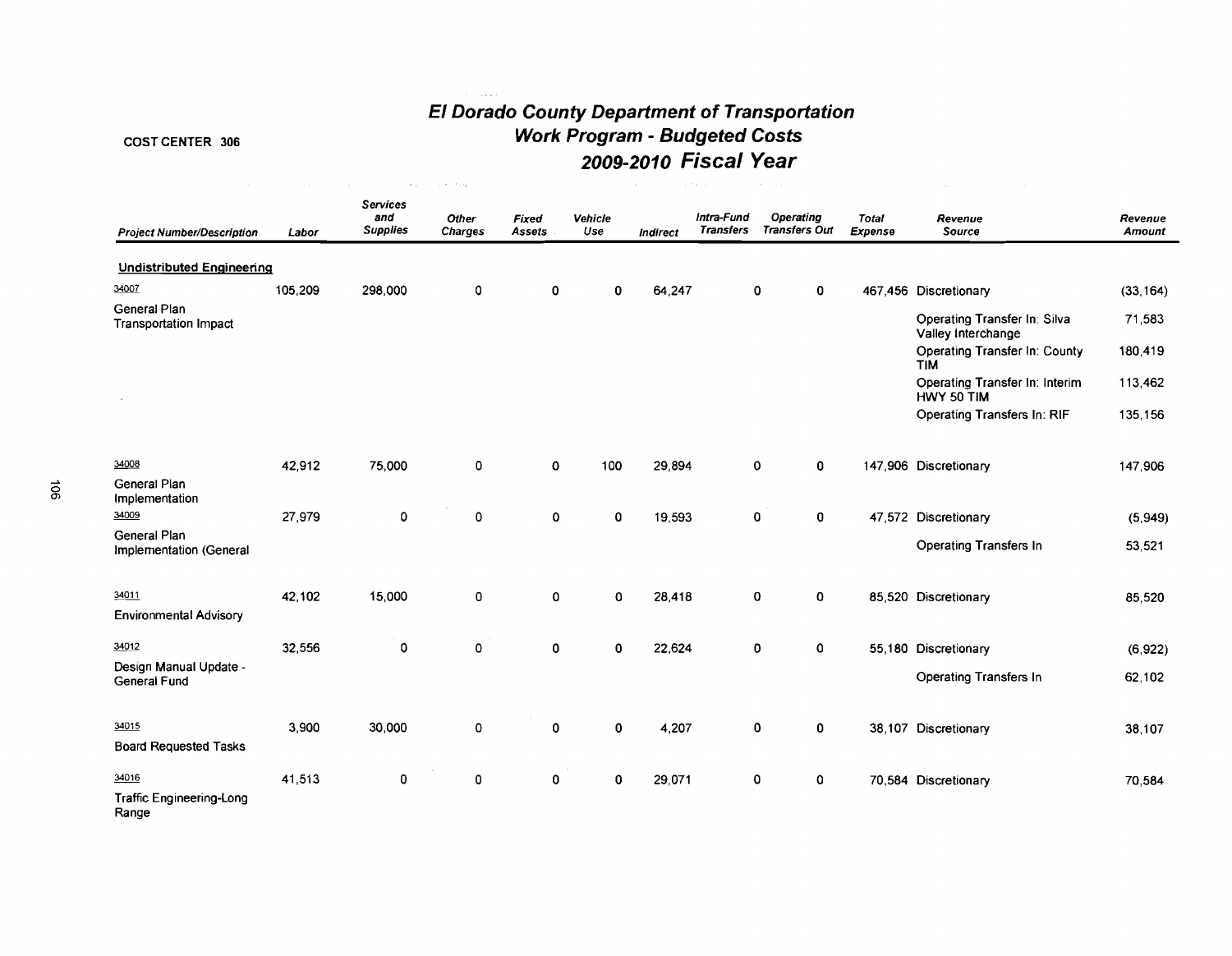#### COST CENTER 306

# **El Dorado County Department of Transportation Work Program** - **Budgeted Costs 2009-2010 Fiscal Year**

| <b>Project Number/Description</b>                      | Labor   | <b>Services</b><br>and<br><b>Supplies</b> | Other<br><b>Charges</b> | Fixed<br>Assets | Vehicle<br>Use | Indirect    | Intra-Fund<br><b>Transfers</b> | Operating<br><b>Transfers Out</b> | Total<br>Expense | Revenue<br><b>Source</b> | Revenue<br>Amount |
|--------------------------------------------------------|---------|-------------------------------------------|-------------------------|-----------------|----------------|-------------|--------------------------------|-----------------------------------|------------------|--------------------------|-------------------|
| <b>Undistributed Engineering</b>                       |         |                                           |                         |                 |                |             |                                |                                   |                  |                          |                   |
| 34017                                                  | 11,426  | $\mathbf 0$                               | $\pmb{0}$               | 0               | 0              | 8,001       |                                | 0<br>0                            |                  | 19,427 Discretionary     | 19,427            |
| Long Range Planning                                    |         |                                           |                         |                 |                |             |                                |                                   |                  |                          |                   |
| 34115                                                  | 54,074  | 2,000                                     | 0                       | 0               | 3,060          | 36,279      |                                | 0<br>0                            |                  | 95,413 Discretionary     | 95,413            |
| Traffic Engineering -<br>Average Annual Daily          |         |                                           |                         |                 |                |             |                                |                                   |                  |                          |                   |
| 34400                                                  | 125,693 | 0                                         | 0                       | 0               | 0              | 133,932     |                                | 0<br>0                            |                  | 259,625 Discretionary    | 259,625           |
| <b>Undistributed</b><br>Engineering -                  |         |                                           |                         |                 |                |             |                                |                                   |                  |                          |                   |
| 34500                                                  | 62,801  | $\mathbf 0$                               | 0                       | 0               | 0              | 42,717      |                                | 0<br>0                            |                  | 105,518 Discretionary    | 105,518           |
| <b>Federal Grant</b><br>Applications/ Compliance       |         |                                           |                         |                 |                |             |                                |                                   |                  |                          |                   |
| 35000                                                  | 117,760 | 0                                         | 0                       | 0               | 0              | $\mathbf 0$ |                                | 0<br>0                            |                  | 117,760 Discretionary    | 117,760           |
| Services Support -<br>Operating                        |         |                                           |                         |                 |                |             |                                |                                   |                  |                          |                   |
| 36000                                                  | 73,069  | $\mathbf 0$                               | $\mathbf 0$             | 0               | 0              | 78,817      |                                | 0<br>0                            |                  | 151,886 Discretionary    | 116,886           |
| Encroachments -<br>Operating                           |         |                                           |                         |                 |                |             |                                |                                   |                  | Permit: Road Privileges  | 35,000            |
| 36001                                                  | 7,185   | 0                                         | 0                       | 0               | 288            | 5623        |                                | 0<br>0                            |                  | 13,096 Discretionary     | 13,096            |
| Encroachments - Tahoe                                  |         |                                           |                         |                 |                |             |                                |                                   |                  |                          |                   |
| 36003                                                  | 5,601   | $\mathbf 0$                               | $\mathbf 0$             | 0               | 0              | 6,042       |                                | 0<br>0                            |                  | 11,643 Discretionary     | 11,643            |
| Encroachments - Road<br><b>Closures/Parade Permits</b> |         |                                           |                         |                 |                |             |                                |                                   |                  |                          |                   |
| 36200                                                  | 35,656  | 0                                         | $\mathbf 0$             | 0               | 0              | 38,461      |                                | 0<br>0                            |                  | 74,117 Discretionary     | 59,117            |
| Fax Oversize Load<br>Permits                           |         |                                           |                         |                 |                |             |                                |                                   |                  | Permit: Road Privileges  | 15,000            |
| 38000                                                  | 187,578 | 0                                         | 0                       | 0               | 5,627          | 66,015      |                                | 0<br>0                            |                  | 259,220 Discretionary    | 259,220           |
| Traffic Engineering -<br>Operating                     |         |                                           |                         |                 |                |             |                                |                                   |                  |                          |                   |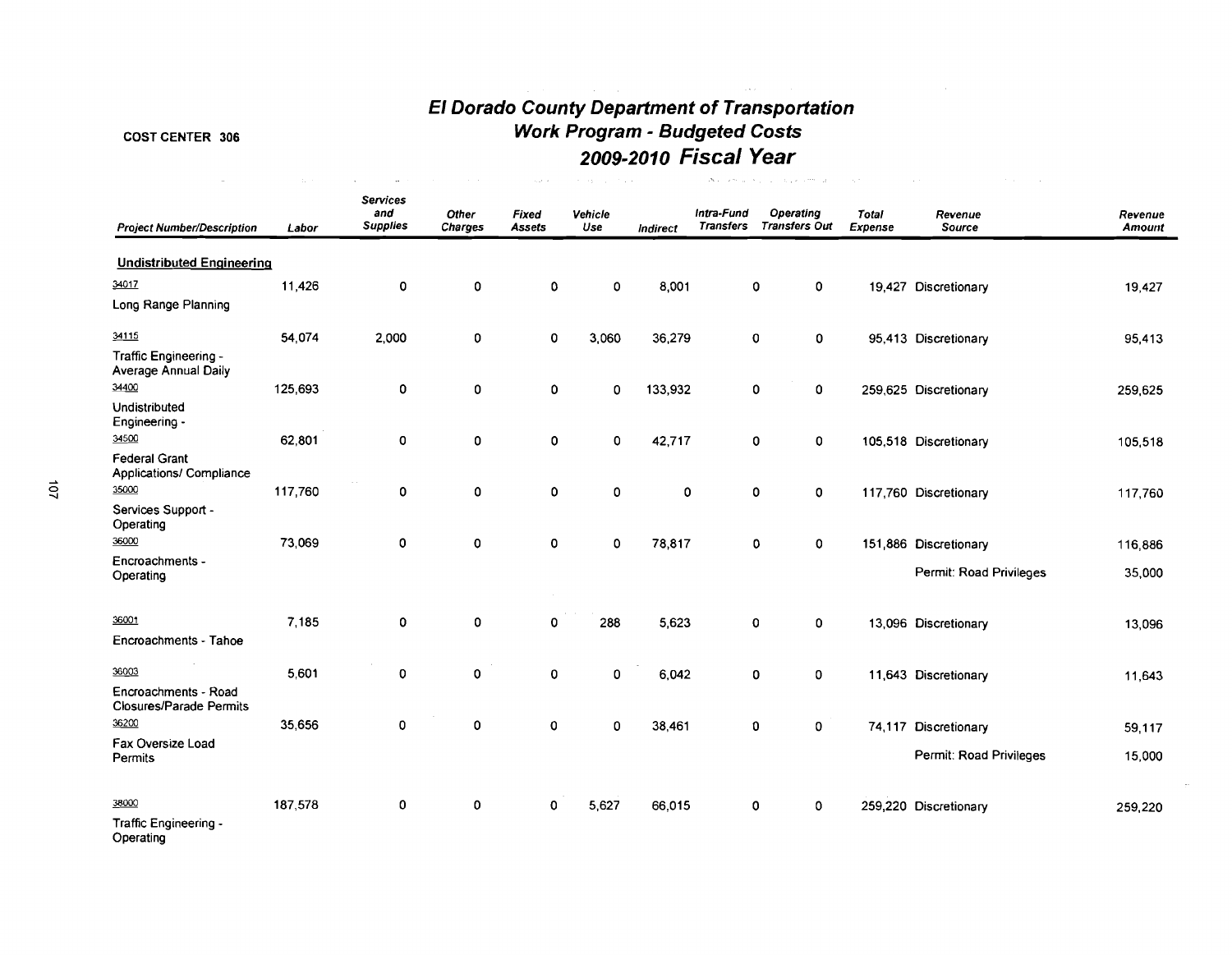# **El Dorado County Department of Transportation**  COST CENTER 306 **Work Program** - **Budgeted Costs 2009-2010 Fiscal Year**

**Sales** 

#### **Services and Other Fixed Vehicle Intra-Fund Operating Total Revenue Revenue Project Number/Description Labor Supplies Charges Assets Use Indirect Transfers Transfers Oul Expense Source Amount**  Undistributed Enaineering **39102** 63,221 3.000 0 0 0 44,272 0 0 110,493 Discretionary 110,493 CQIP: Update Standard Plans/Design Manual Total Undistributed Engineering 1,424,201 448,000 81,500 0 15,438 921,565 0 0 2,890,704 2.890.704  $\hat{\mathcal{A}} = \hat{\mathcal{A}} \hat{\mathcal{A}}$  .  $\sim 100$  km s  $^{-1}$ the services. **Carl Adams**  $\gamma$  ,  $\gamma$  as Road Maintenance Proiects 41100 43.825 210,450  $\mathbf{0}$ 0 70,000 15,424 0 0 339,699 Discretionary 339,699 Traffic Signal and Lighting Maintenance - 41101  $\mathbf{0}$ 7,550  $\mathbf 0$ 0 0 0 0 0 7,550 Discretionary 7,550 **0** Traffic Signal **a,** Maintenance - Tahoe Maintenance - Ianoe<br>
<u>42297</u> 0 0 100,000<br>
Force Account/Roadside<br>
Litter Pickup<br>
43100 88,732 21,000 0<br>
Install New Sign. Strip 0 0 0 0 0 0 100.000 Discretionary 100.000 Force AccounVRoadside Litter Pickup 0 17.746 31.228 0 0 158.706 Discretionary 158.706 Install New Sign, Strip and Safety 43101 4,437 3,000 0 0 887 1,561 0 0 9,885 Discretionary 9,885 Install New Sign, Strip and Safety 44100 138,084 171,000 0 0 66,280 35,841 0 0 411,205 Discretionary 411,205 Force AccounVOverlay - West Slope 46100 390,000 1,592,000 0 0 256,743 101,227 0 0 2,339,970 Discretionary 77.180 Chip Seal -West Slope Prop 1B Fund Balance 300,000 ST: PROP 1B 500,000

Operating Transfers In 1,462,790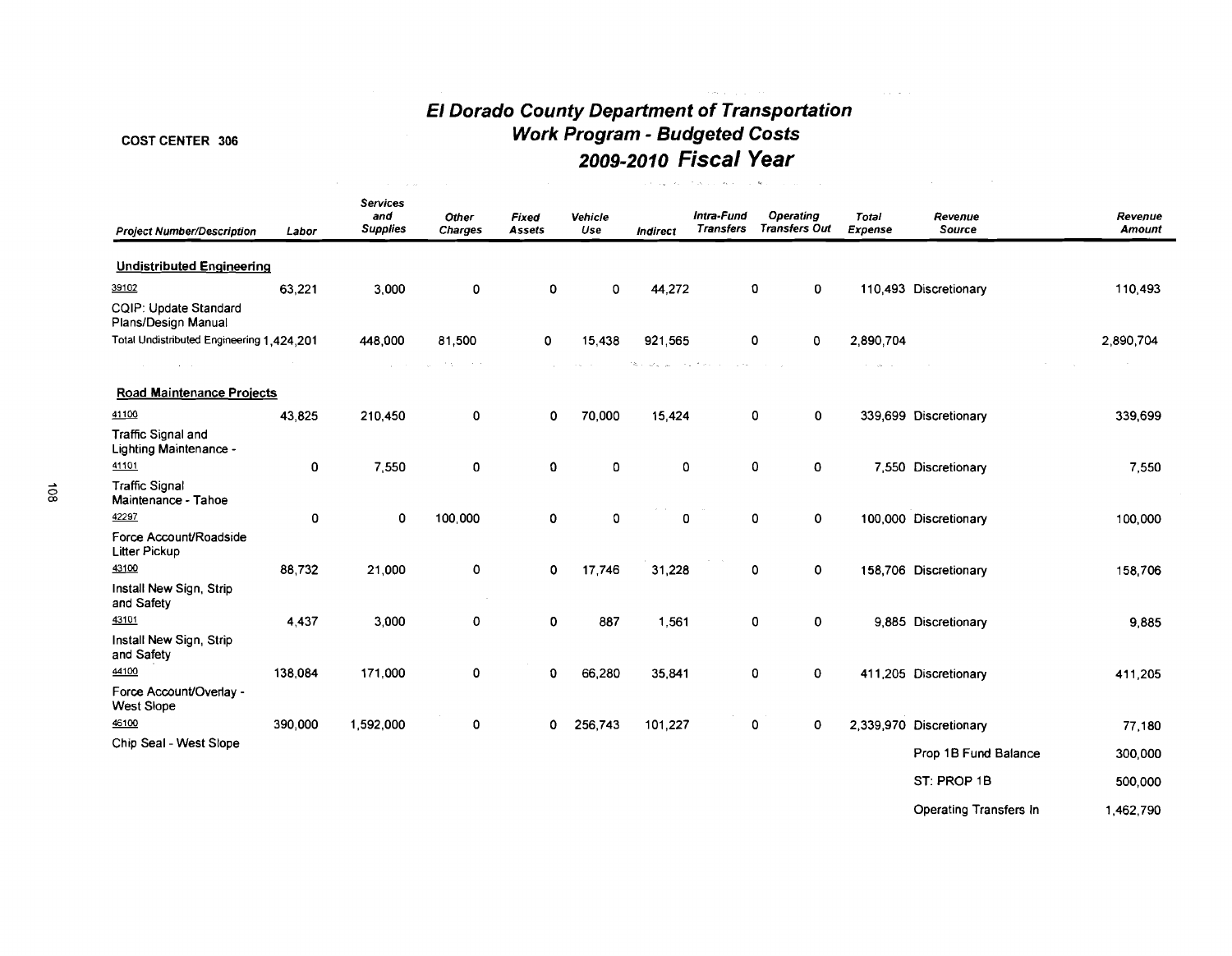| œ<br>ă |  |
|--------|--|
|        |  |
|        |  |

# El Dorado County Department of Transportation<br>Work Program - Budgeted Costs<br>2009-2010 Fiscal Year

i,

|                                             |         |                             |                  |                 | 医无头的 医小脑内脏 医静脉 | ź        | $\label{eq:2.1} \begin{split} \mathcal{L}_{\text{max}}(\mathcal{L}_{\text{max}},\mathcal{L}_{\text{max}},\mathcal{L}_{\text{max}}) = \mathcal{L}_{\text{max}}(\mathcal{L}_{\text{max}},\mathcal{L}_{\text{max}}) \\ \mathcal{L}_{\text{max}}(\mathcal{L}_{\text{max}},\mathcal{L}_{\text{max}},\mathcal{L}_{\text{max}}) = \mathcal{L}_{\text{max}}(\mathcal{L}_{\text{max}},\mathcal{L}_{\text{max}}) \end{split}$ | $\frac{1}{2}$              |                  | f,                                           |                   |
|---------------------------------------------|---------|-----------------------------|------------------|-----------------|----------------|----------|---------------------------------------------------------------------------------------------------------------------------------------------------------------------------------------------------------------------------------------------------------------------------------------------------------------------------------------------------------------------------------------------------------------------|----------------------------|------------------|----------------------------------------------|-------------------|
| <b>Project Number/Description</b>           | Labor   | Supplies<br>Services<br>and | Charges<br>Other | Assets<br>Fixed | Venicle<br>Use | Indirect | Intra-Fund<br>Transfers                                                                                                                                                                                                                                                                                                                                                                                             | Operating<br>Transfers Out | Total<br>Expense | Revenue<br>Source                            | Revenue<br>Amount |
| Road Maintenance Projects                   |         |                             |                  |                 |                |          |                                                                                                                                                                                                                                                                                                                                                                                                                     |                            |                  |                                              |                   |
| 48100                                       | 54,198  | 0                           | $\circ$          | $\circ$         | 5,500          | 36,362   | O                                                                                                                                                                                                                                                                                                                                                                                                                   | $\circ$                    |                  | 96,060 Discretionary                         | 96,060            |
| Pavement Management<br>System               |         |                             |                  |                 |                |          |                                                                                                                                                                                                                                                                                                                                                                                                                     |                            |                  |                                              |                   |
| 48101                                       | 22,183  | 0                           | $\circ$          | 0               | 665            | 7,807    | 0                                                                                                                                                                                                                                                                                                                                                                                                                   | 0                          |                  | 30,655 Discretionary                         | 30,655            |
| Maintained Mileage                          |         |                             |                  |                 |                |          |                                                                                                                                                                                                                                                                                                                                                                                                                     |                            |                  |                                              |                   |
| 48102                                       | 671,318 | 970,500                     | $\circ$          | $\circ$         | 298,769        | 208,257  | $\circ$                                                                                                                                                                                                                                                                                                                                                                                                             | $\circ$                    |                  | 2,148,844 Discretionary                      | 14,356            |
| Routine Maintenance -<br>Asphalt Patching   |         |                             |                  |                 |                |          |                                                                                                                                                                                                                                                                                                                                                                                                                     |                            |                  | Prop 1B Fund Balance                         | 7,981             |
|                                             |         |                             |                  |                 |                |          |                                                                                                                                                                                                                                                                                                                                                                                                                     |                            |                  | Rgnl<br>ST: Rstp 182.6h<br>Surface Tran Plan | 37,255            |
|                                             |         |                             |                  |                 |                |          |                                                                                                                                                                                                                                                                                                                                                                                                                     |                            |                  | ST: PROP 1B                                  | 2,089,252         |
|                                             |         |                             |                  |                 |                |          |                                                                                                                                                                                                                                                                                                                                                                                                                     |                            |                  |                                              |                   |
| 48104                                       | 207,384 | 40,000                      | $\circ$          | $\bullet$       | 49,772         | 59,156   | 0                                                                                                                                                                                                                                                                                                                                                                                                                   | 0                          |                  | 356,312 Discretionary                        | 0                 |
| Routine Maintenance -<br>Crack Seals        |         |                             |                  |                 |                |          |                                                                                                                                                                                                                                                                                                                                                                                                                     |                            |                  | ST: PROP 1B                                  | 356,312           |
| 48105                                       |         |                             |                  |                 |                |          |                                                                                                                                                                                                                                                                                                                                                                                                                     |                            |                  |                                              |                   |
|                                             | 70,812  | 5,000                       | $\circ$          | $\bullet$       | 93,000         | 18,380   | O                                                                                                                                                                                                                                                                                                                                                                                                                   | $\circ$                    |                  | 187,192 Discretionary                        | 187,192           |
| Road Surface Grading<br>Routine Maintenance |         |                             |                  |                 |                |          |                                                                                                                                                                                                                                                                                                                                                                                                                     |                            |                  |                                              |                   |
| 48107                                       | 291,441 | 2,000                       | $\circ$          | $\circ$         | 253,882        | 80,427   | $\circ$                                                                                                                                                                                                                                                                                                                                                                                                             | $\circ$                    |                  | 627,750 Discretionary                        | 586,916           |
| Routine Maintenance -<br>Brush and Weed     |         |                             |                  |                 |                |          |                                                                                                                                                                                                                                                                                                                                                                                                                     |                            |                  | Prop 1B Fund Balance                         | 40,834            |
|                                             |         |                             |                  |                 |                |          |                                                                                                                                                                                                                                                                                                                                                                                                                     |                            |                  |                                              |                   |
| 48108                                       | 241,806 | 15,000                      | $\circ$          | $\circ$         | 163,000        | 64,737   | $\circ$                                                                                                                                                                                                                                                                                                                                                                                                             | 0                          |                  | 484,543 Discretionary                        | 484,543           |
| Routine Maintenance -<br>Road Side Ditching |         |                             |                  |                 |                |          |                                                                                                                                                                                                                                                                                                                                                                                                                     |                            |                  |                                              |                   |
| 48110                                       | 180,895 | 9,000                       | $\circ$          | $\circ$         | 160,000        | 55,490   | $\circ$                                                                                                                                                                                                                                                                                                                                                                                                             | $\circ$                    |                  | 405,385 Discretionary                        | 405,385           |
| Routine Maintenance -<br>Sweeping           |         |                             |                  |                 |                |          |                                                                                                                                                                                                                                                                                                                                                                                                                     |                            |                  |                                              |                   |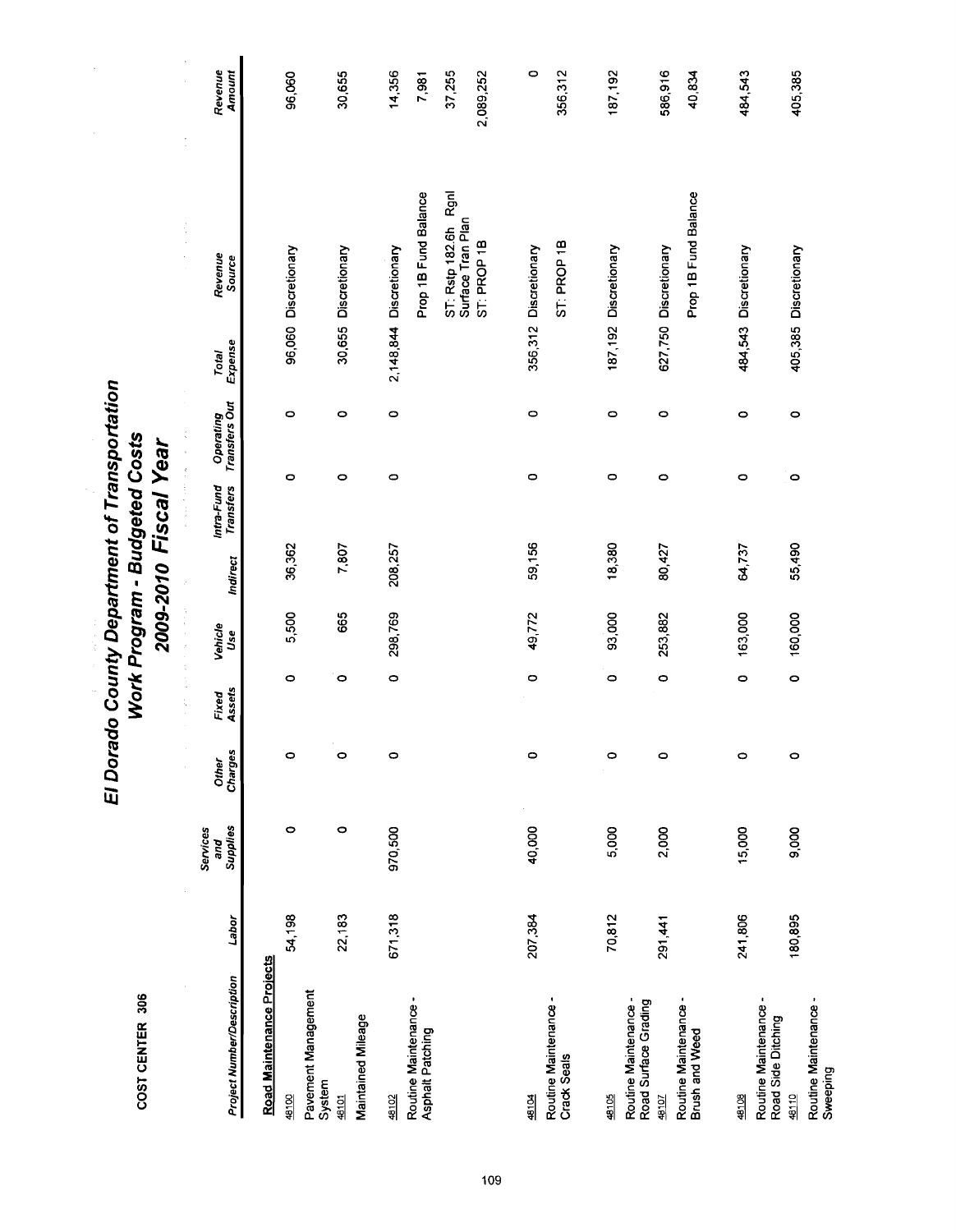COST CENTER 306

# El Dorado County Department of Transportation Work Program - Budgeted Costs 2009-2010 Fiscal Year

Revenue<br>Amount 730,930 39,260 10,000 50,192 355,400 642,252 91,000 238,235 120,659 4,300 30,598 Prop 1B Fund Balance Misc: Reimbursement 770,190 Discretionary 365,400 Discretionary 150,192 Discretionary 30,598 Discretionary Revenue<br>Source 642,252 Discretionary 91,000 Discretionary 238,235 Discretionary 120,659 Discretionary 4,300 Discretionary Total<br>Expense Operating<br>Transfers Out  $\circ$  $\circ$  $\circ$  $\circ$  $\circ$  $\circ$  $\circ$  $\circ$  $\bullet$  $\circ$  $\circ$  $\circ$  $\circ$  $\circ$  $\circ$  $\circ$  $\circ$  $\circ$ Intra-Fund<br>Transfers 137,185 18,380 98,306  $\circ$ 34,462 16,528  $\circ$ 83,407 5,487 Indirect 128,430 25,000 23,499 104,815  $\circ$ 37,000 9,966  $\circ$ 9,000 Vehicle<br>Use  $\ddot{\circ}$  $\circ$  $\circ$  $\bullet$  $\circ$  $\circ$  $\circ$  $\circ$  $\bullet$ Fixed<br>Assets Other<br>Charges  $\circ$  $\circ$  $\circ$  $\circ$ 72,000  $\circ$  $\circ$  $\bullet$  $\bullet$ 4,300 29,000 36,000 21,500 19,000 34,000 33,000  $\circ$ Services Supplies 159,800 and 70,812 475,575 236,994  $\circ$ 132,773 61,165 16,111 279,331  $\circ$ Labor Road Maintenance Projects **Project Number/Description** Routine Maintenance -<br>Clean and Repair Culvert Routine Maintenance -<br>Sign Maintenance - West Fence, Guardrail, Barrier Routine Maintenance -Routine Maintenance -<br>Dead Animal Removal Routine Maintenance -Routine Maintenance -Centerline and Marker Routine Maintenance -<br>Erosion Control Bridge Maintenance-**Building and Yard** Somerset Mine Maintenance Maintenance 48114 48115 48118 48119 48120 48122  $4811$ 49113 48116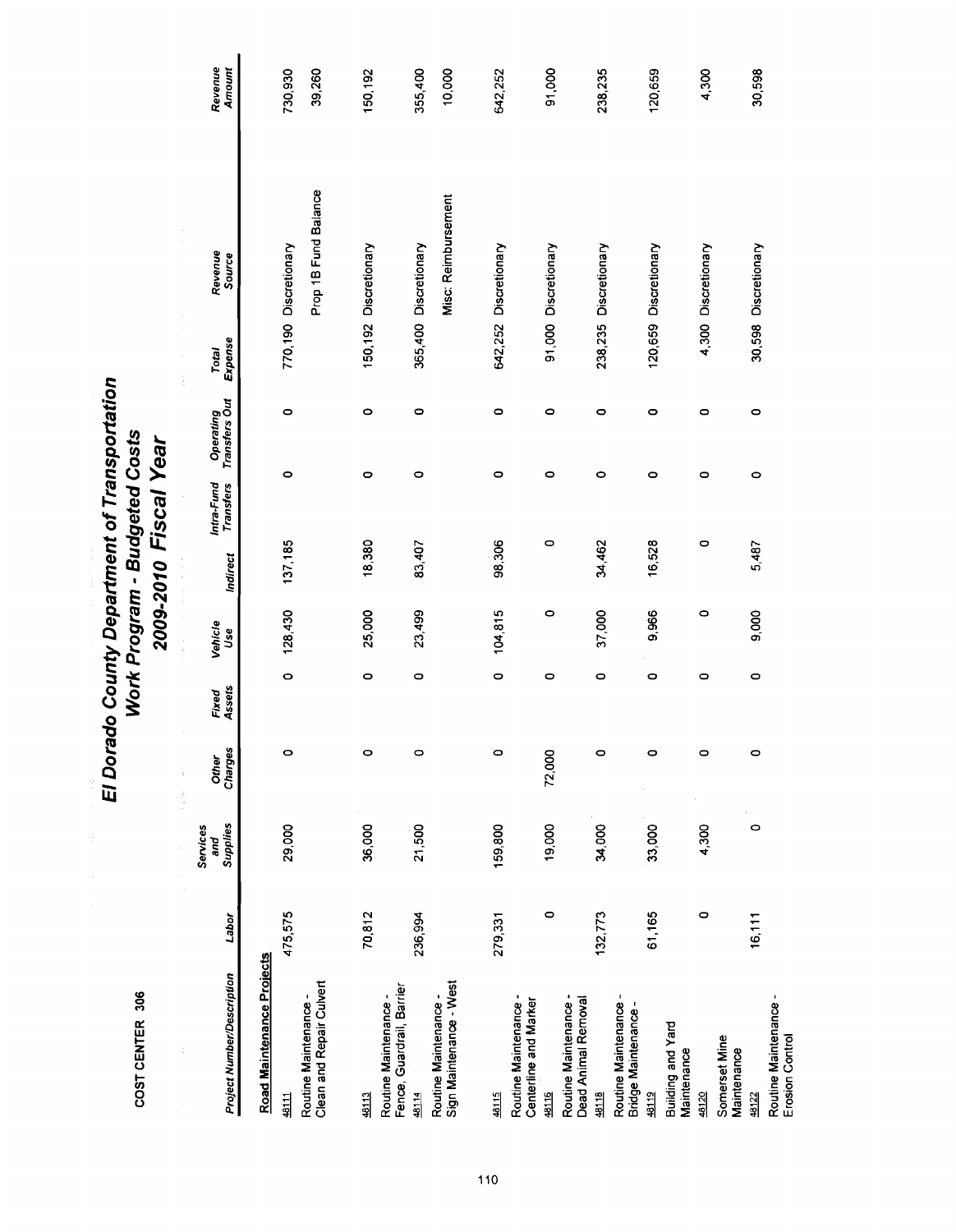# **El Dorado County Department of Transportation**  COST CENTER 306 **Work Program** - **Budgeted Costs 2009-2010 Fiscal Year**

 $\label{eq:1} \mathcal{L}(\mathcal{L}^{\text{max}}_{\text{max}}(\mathbf{x}_i) - \mathcal{L}^{\text{max}}_{\text{max}}(\mathbf{x}_i) - \mathcal{L}^{\text{max}}_{\text{max}})$ 

 $\hat{\mathcal{L}}_{\text{max}}(\hat{\mathcal{L}}_{\text{max}})$  , where  $\hat{\mathcal{L}}_{\text{max}}(\hat{\mathcal{L}}_{\text{max}})$  , where  $\hat{\mathcal{L}}_{\text{max}}$ 

| <b>Project Number/Description</b>                  | Labor   | <b>Services</b><br>and<br><b>Supplies</b> | Other<br><b>Charges</b> | <b>Fixed</b><br>Assets | Vehicle<br>Use | Indirect | Intra-Fund<br><b>Transfers</b> | Operating<br><b>Transfers Out</b> | Total<br>Expense | Revenue<br>Source          | Revenue<br>Amount |
|----------------------------------------------------|---------|-------------------------------------------|-------------------------|------------------------|----------------|----------|--------------------------------|-----------------------------------|------------------|----------------------------|-------------------|
| <b>Road Maintenance Projects</b>                   |         |                                           |                         |                        |                |          |                                |                                   |                  |                            |                   |
| 48123                                              | 17,165  | $\mathbf 0$                               | 0                       | 0                      | 3,914          | 4,896    |                                | $\mathbf 0$<br>0                  |                  | 25,975 Discretionary       | 19,975            |
| <b>Emergency Response</b>                          |         |                                           |                         |                        |                |          |                                |                                   |                  | Operating Transfer in: OES | 6,000             |
| 48124                                              | 118,984 | 64,000                                    | $\mathbf 0$             | 0                      | 30,294         | 30,883   |                                | 0<br>0                            |                  | 244,161 Discretionary      | 244,161           |
| Routine Maintenance -<br>Spraying                  |         |                                           |                         |                        |                |          |                                |                                   |                  |                            |                   |
| 48125<br>Routine Maintenance -<br>Slurry Seal      | O       | 517,000                                   | 0                       | 0                      | 0              | 0        |                                | $\mathbf 0$<br>0                  |                  | 517,000 Discretionary      | 517,000           |
| 48126                                              | 3,541   | 0                                         | 0                       | $\mathbf 0$            | 708            | 919      |                                | 0<br>0                            |                  | 5,168 Discretionary        | 5,168             |
| Routine Maintenance -<br>Landscape Maintenance     |         |                                           |                         |                        |                |          |                                |                                   |                  |                            |                   |
| 48127                                              | 178,489 | 80,000                                    | 0                       | $\mathbf{0}$           | 64,598         | 46,328   |                                | $\mathbf{o}$<br>0                 |                  | 369,415 Discretionary      | 415               |
| Routine Maintenance -<br>Durapatching              |         |                                           |                         |                        |                |          |                                |                                   |                  | ST: PROP 1B                | 369,000           |
| 48128                                              | 17.703  | 13,000                                    | 0                       | $\mathbf 0$            | 3,541          | 4,595    |                                | $\mathbf{0}$<br>$\mathbf 0$       |                  | 38,839 Discretionary       | 38,839            |
| Hazard - Tree Removal                              |         |                                           |                         |                        |                |          |                                |                                   |                  |                            |                   |
| 48131                                              | 12,091  | 4,000                                     | 0                       | 0                      | 1,470          | 4,255    |                                | O<br>0                            |                  | 21,816 Discretionary       | 21,816            |
| Routine Maintenance -<br>Sign Maintenance -        |         |                                           |                         |                        |                |          |                                |                                   |                  |                            |                   |
| 48132                                              | 45.846  | 35,200                                    | 0                       | $\mathbf 0$            | 20,261         | 16,118   |                                | 0<br>0                            |                  | 117,425 Discretionary      | 117,425           |
| Routine Maintenance -<br>Centerline Maintenance -  |         |                                           |                         |                        |                |          |                                |                                   |                  |                            |                   |
| 48134                                              | 66.261  | $\pmb{0}$                                 | 0                       | $\mathbf 0$            | 13,910         | 18,264   |                                | 0<br>0                            |                  | 98,435 Discretionary       | 98,435            |
| Routine Maintenance -<br>Fence, Guardrail, Barrier |         |                                           |                         |                        |                |          |                                |                                   |                  |                            |                   |
| 48135                                              | 2,956   | 0                                         | 0                       | 0                      | 4,000          | 767      |                                | 0<br>$\mathbf 0$                  |                  | 7,723 Discretionary        | 7,723             |
| Routine Maintenance -<br>Bridge Maintenance -      |         |                                           |                         |                        |                |          |                                |                                   |                  |                            |                   |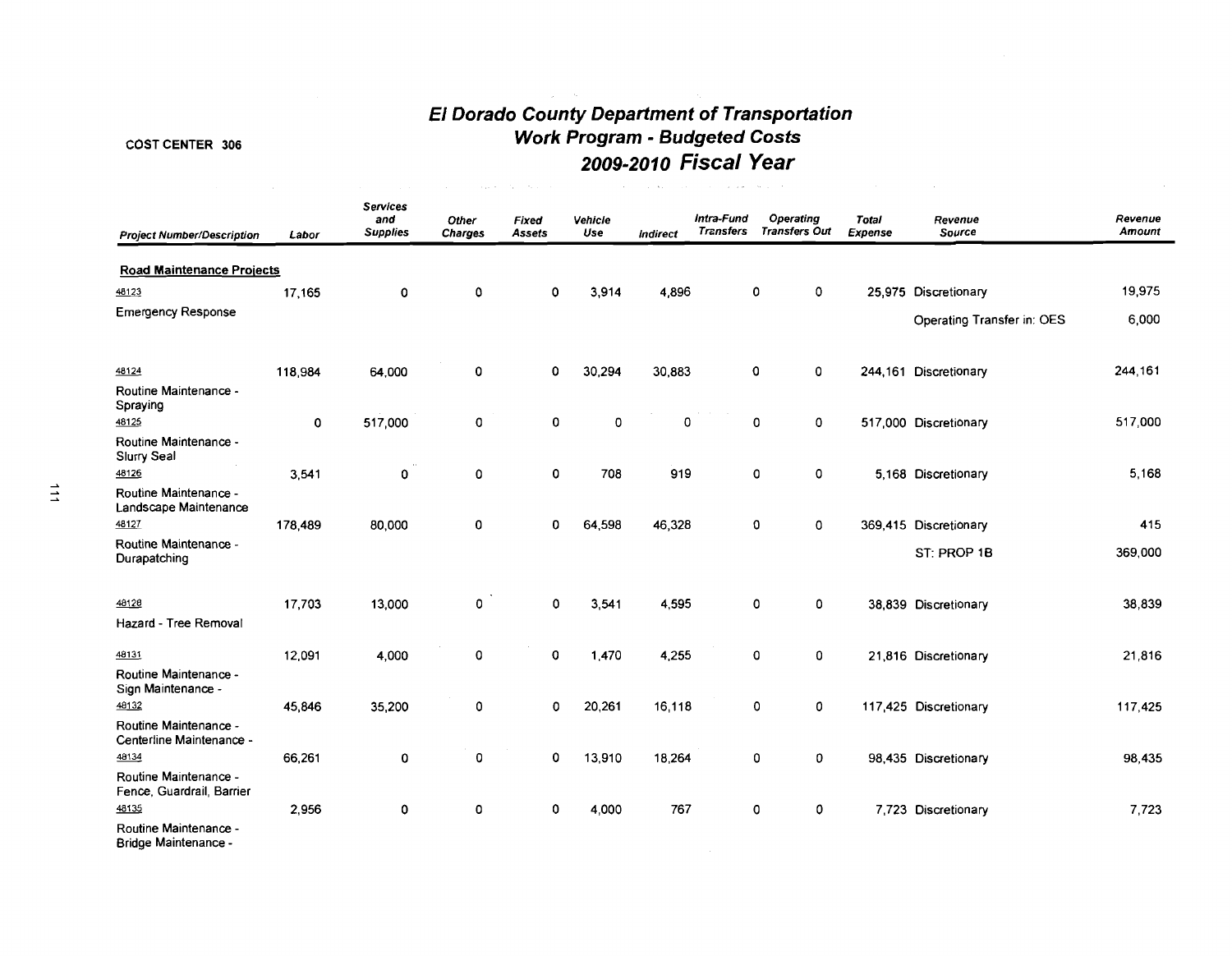# **El Dorado County DeparCment of TransporCation Work Program** - **Budgeted Costs 2009-2010 Fiscal Year**

# COST CENTER 306

 $\mathcal{L}^{\text{max}}_{\text{max}}$ 

| <b>Project Number/Description</b>             | Labor   | <b>Services</b><br>and<br><b>Supplies</b> | Other<br><b>Charges</b> | Fixed<br><b>Assets</b> | Vehicle<br>Use | Indirect | Intra-Fund<br><b>Transfers</b> | <b>Operating</b><br><b>Transfers Out</b> | <b>Total</b><br>Expense | Revenue<br>Source             | Revenue<br>Amount |
|-----------------------------------------------|---------|-------------------------------------------|-------------------------|------------------------|----------------|----------|--------------------------------|------------------------------------------|-------------------------|-------------------------------|-------------------|
| <b>Road Maintenance Projects</b>              |         |                                           |                         |                        |                |          |                                |                                          |                         |                               |                   |
| 48137                                         | 61,961  | 7,000                                     | 0                       | 0                      | 14,871         | 16,082   |                                | 0<br>0                                   |                         | 99,914 Discretionary          | 99,914            |
| Routine Maintenance -<br>Mosquito Bridge only |         |                                           |                         |                        |                |          |                                |                                          |                         |                               |                   |
| 48140                                         | 5,311   | 0                                         | 0                       | 0                      | 850            | 1,378    |                                | $\mathbf 0$<br>0                         |                         | 7,539 Discretionary           | 7,539             |
| Routine Maintenance -<br>Remove Graffiti from |         |                                           |                         |                        |                |          |                                |                                          |                         |                               |                   |
| 48141                                         | 3,541   | 0                                         | 0                       | 0                      | 0              | 919      |                                | $\mathbf 0$<br>0                         |                         | 4,460 Discretionary           | 4,460             |
| Greenwood Maintenance<br>Yard Recovery        |         |                                           |                         |                        |                |          |                                |                                          |                         |                               |                   |
| 49100                                         | 465,640 | 45,000                                    | 0                       | 0                      | 274,349        | 127,116  |                                | 0<br>$\mathbf 0$                         |                         | 912,105 Discretionary         | 474,936           |
| Snow Removal/West<br>Slope                    |         |                                           |                         |                        |                |          |                                |                                          |                         | ST: PROP 1B                   | 437,169           |
| 49101                                         |         |                                           |                         |                        |                |          |                                |                                          |                         |                               |                   |
| Snow Removal/Tahoe                            | 779,700 | 93,335                                    | 0                       | 0                      | 662,827        | 289,085  |                                | 0<br>0                                   |                         | 1,824,947 Discretionary       | 950,610           |
| Basin                                         |         |                                           |                         |                        |                |          |                                |                                          |                         | ST: PROP 1B                   | 874,337           |
| 49102                                         | 124,774 | 23,365                                    | 0                       | 0                      | 111,524        | 42,494   |                                | $\mathbf 0$<br>0                         |                         | 302.157 Discretionary         | 156,436           |
| <b>West Shore Snow</b><br>Removal             |         |                                           |                         |                        |                |          |                                |                                          |                         | ST: PROP 1B                   | 145,721           |
| 49248                                         | 5.544   | 0                                         | $\mathbf 0$             | $\mathbf 0$            | $\mathbf 0$    | 1,888    |                                | 0<br>0                                   |                         | 7,432 Discretionary           | 2,442             |
| Special Assessment                            |         |                                           |                         |                        |                |          |                                |                                          |                         |                               |                   |
| Maintenance Bonds                             |         |                                           |                         |                        |                |          |                                |                                          |                         | <b>Operating Transfers In</b> | 4,990             |
| 49250                                         | 17,591  | 0                                         | 0                       | $\circ$                | 0              | 4,566    |                                | $\mathbf 0$<br>0                         |                         | 22,157 Discretionary          | (34)              |
| Ridgeview Village Unit 5A                     |         |                                           |                         |                        |                |          |                                |                                          |                         | <b>Operating Transfers In</b> | 22,191            |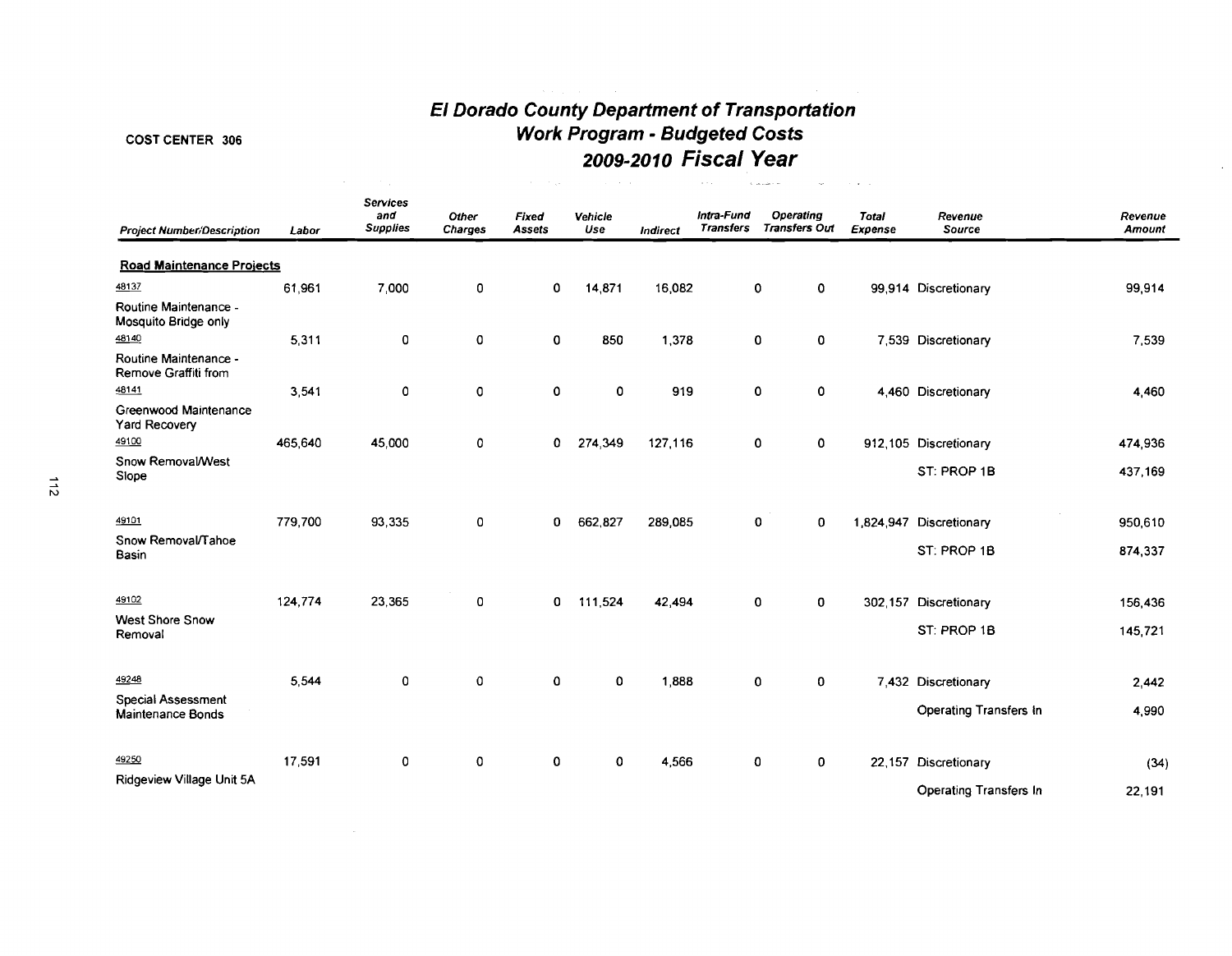# **El Dorado County Department of Transportation Work Program** - **Budgeted Costs 2009-2010 Fiscal Year**

 $\mathcal{A}^{\mathcal{A}}$  and  $\mathcal{A}^{\mathcal{A}}$  are  $\mathcal{A}^{\mathcal{A}}$  . The contribution of  $\mathcal{A}^{\mathcal{A}}$ 

# COST CENTER 306

| <b>Project Number/Description</b>                            | Labor  | <b>Services</b><br>and<br><b>Supplies</b> | Other<br>Charges | Fixed<br><b>Assets</b> | Vehicle<br>Use | <b>Indirect</b> | Intra-Fund<br><b>Transfers</b> | Operating<br><b>Transfers Out</b> | Total<br><b>Expense</b> | Revenue<br>Source                                      | Revenue<br><b>Amount</b> |
|--------------------------------------------------------------|--------|-------------------------------------------|------------------|------------------------|----------------|-----------------|--------------------------------|-----------------------------------|-------------------------|--------------------------------------------------------|--------------------------|
| <b>Road Maintenance Projects</b>                             |        |                                           |                  |                        |                |                 |                                |                                   |                         |                                                        |                          |
| 49251                                                        | 7.787  | $\mathbf 0$                               | 0                | $\mathbf 0$            | 0              | 2.021           |                                | 0<br>0                            |                         | 9,808 Discretionary                                    | (16)                     |
| <b>Barnett Business Park</b><br><b>Maintain improvements</b> |        |                                           |                  |                        |                |                 |                                |                                   |                         | Operating Transfers In                                 | 9,824                    |
| 49253                                                        | 10,320 | 0                                         | 0                | $\mathbf 0$            | $\mathbf 0$    | 3,515           |                                | 0<br>0                            |                         | 13,835 Discretionary                                   | 4,548                    |
| Tahoma Tahoe Stom<br>Drain & Erosion control                 |        |                                           |                  |                        |                |                 |                                |                                   |                         | Operating Transfers In                                 | 9,287                    |
| 49269                                                        | 15,727 | 0                                         | $\mathbf 0$      | $\mathbf 0$            | 1,625          | 5,356           |                                | 0<br>0                            |                         | 22,708 Discretionary                                   | (9)                      |
| <b>Maintenance Erosion</b><br>Control - Air Projects         |        |                                           |                  |                        |                |                 |                                |                                   |                         | <b>TRPA - Tahoe Regional</b><br><b>Planning Agency</b> | 22,717                   |
| 49271<br><b>Maintenance Erosion</b>                          | 6,032  | 0                                         | $\mathbf 0$      | 0                      | 604            | 864             |                                | 0<br>0                            |                         | 7,500 TRPA - Tahoe Regional<br><b>Planning Agency</b>  | 7,500                    |
| Control - Water Projects<br>49294                            | 13,568 | $\mathbf 0$                               | 0                | 0                      | 3.416          | 4,633           |                                | $\pmb{0}$<br>0                    |                         | 21,617 Discretionary                                   | (160)                    |
| Maint. - Pioneer Trail<br><b>Bike Path(SLT City limits</b>   |        |                                           |                  |                        |                |                 |                                |                                   |                         | Misc: Revenue                                          | 21,777                   |
| 49296                                                        | 0      | 20,000                                    | 0                | $\mathbf 0$            | $\mathbf 0$    | 0               |                                | $\mathbf{o}$<br>0                 |                         | 20,000 Other Sales                                     | 20,000                   |
| City of Pville Asphalt<br><b>Emulsions</b>                   |        |                                           |                  |                        |                |                 |                                |                                   |                         |                                                        |                          |
| 49297                                                        | 6,558  | 0                                         | 0                | 0                      | 1.109          | 2,261           |                                | 0<br>0                            |                         | 9,928 Discretionary                                    | (245)                    |
| Maint-Sawmill Bikepath                                       |        |                                           |                  |                        |                |                 |                                |                                   |                         | Misc: Revenue                                          | 10,173                   |
| 49300                                                        | 11,478 | 0                                         | 0                | $\mathbf 0$            | 121            | 3,049           |                                | 0<br>0                            |                         | 14,648 Misc: Reimbursement                             | 14,648                   |
| <b>Traffic Accident</b><br>Repair/Sign, Bridge,              |        |                                           |                  |                        |                |                 |                                |                                   |                         |                                                        |                          |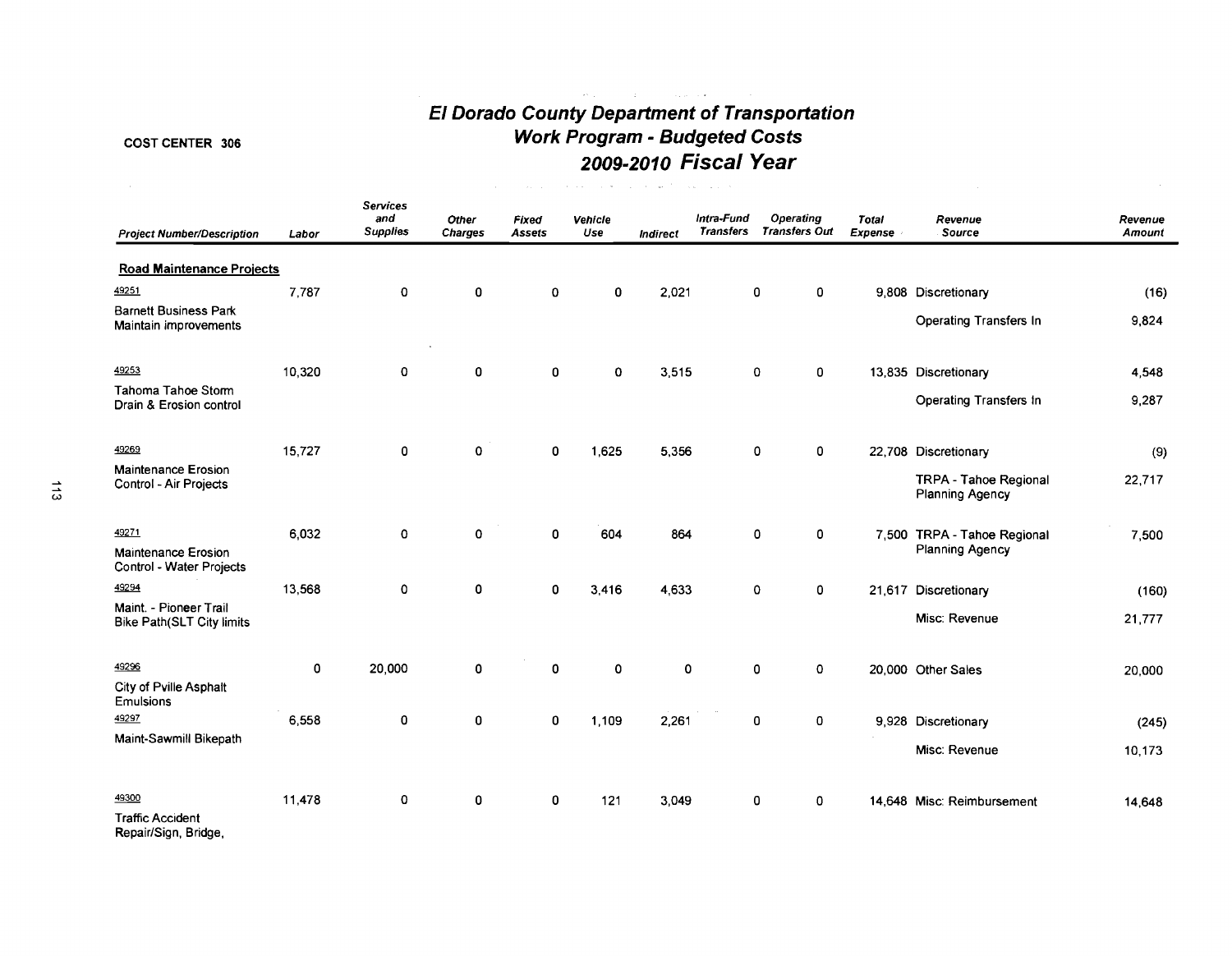# **COST CENTER 306**

 $\label{eq:2.1} \frac{1}{\sqrt{2}}\int_{\mathbb{R}^{2}}\left|\frac{d\mathbf{r}}{d\mathbf{r}}\right|^{2}d\mathbf{r}^{2}d\mathbf{r}^{2}d\mathbf{r}^{2}d\mathbf{r}^{2}d\mathbf{r}^{2}d\mathbf{r}^{2}d\mathbf{r}^{2}d\mathbf{r}^{2}d\mathbf{r}^{2}d\mathbf{r}^{2}d\mathbf{r}^{2}d\mathbf{r}^{2}d\mathbf{r}^{2}d\mathbf{r}^{2}d\mathbf{r}^{2}d\mathbf{r}^{2}d\math$ 

 $\sim 10^{-1}$ 

# **El Dorado County Department of Transportation Work Program** - **Budgeted Costs 2009-2010 Fiscal Year**

 $\mathcal{L}^{\text{max}}_{\text{max}}$  and  $\mathcal{L}^{\text{max}}_{\text{max}}$ 

 $\left\langle \psi_{\text{sing}} \right\rangle_{\text{L}} = \left\langle \psi_{\text{m}} e^{i \phi_{\text{m}} \phi_{\text{m}} \cdot \phi_{\text{m}} \right\rangle$ 

| <b>Project Number/Description</b>               | Labor                        | <b>Services</b><br>and<br><b>Supplies</b> | <b>Other</b><br>Charges                      | <b>Fixed</b><br><b>Assets</b>                                                                                       | Vehicle<br>Use                                 | Indirect                 | Intra-Fund<br><b>Transfers</b> | <b>Operating</b><br><b>Transfers Out</b> | <b>Total</b><br>Expense | Revenue<br>Source                            | Revenue<br>Amount |
|-------------------------------------------------|------------------------------|-------------------------------------------|----------------------------------------------|---------------------------------------------------------------------------------------------------------------------|------------------------------------------------|--------------------------|--------------------------------|------------------------------------------|-------------------------|----------------------------------------------|-------------------|
| <b>Road Maintenance Projects</b>                |                              |                                           |                                              |                                                                                                                     |                                                |                          |                                |                                          |                         |                                              |                   |
| <b>Total Road Maintenance</b><br>$\sim 100$     | 5,676,444<br>$\sim 10^{-11}$ | 4,285,000<br><b>Service</b>               | 172,000<br><b>Contract</b><br>$\sim 10^{-1}$ | $\alpha$ , and $\alpha$ , and $\alpha$                                                                              | 0 2,987,946                                    | 1,741,904<br>August 1970 | 0                              | 0<br>$\sim$                              | 14,863,294              |                                              | 14,863,294        |
| Reimbursables                                   |                              |                                           |                                              |                                                                                                                     |                                                |                          |                                |                                          |                         |                                              |                   |
| 60000                                           | 69.322                       | 0                                         | 0                                            | 0                                                                                                                   | 6,429                                          | 48,176                   | 0                              | 0                                        |                         | 123,927 Discretionary                        | 54,572            |
| Permits                                         |                              |                                           |                                              |                                                                                                                     |                                                |                          |                                |                                          |                         | <b>Public Utility Inspections</b>            | 54,355            |
|                                                 |                              |                                           |                                              |                                                                                                                     |                                                |                          |                                |                                          |                         | Operating Transfer In: Utility<br>Inspection | 15,000            |
| Total Reimbursables                             | 69,322                       | 0                                         | 0                                            | 0                                                                                                                   | 6,429                                          | 48,176                   | 0                              | 0                                        | 123,927                 |                                              | 123.927           |
| <b>Capital Improvement Projects</b>             | <b>Contract</b>              | $\sim$                                    | and the company                              | <b>Basic Scott</b><br>$\sim 10^{-1}$                                                                                | $\omega\omega\rightarrow -\omega\omega\lambda$ | $\sim$                   | <b>Contract</b>                | $\sim$ $\sim$                            |                         |                                              |                   |
| 70000                                           | 4,575,917                    | 0                                         | 0                                            | 0                                                                                                                   | 157,406                                        |                          | 2,643,192 (7,216,535)          | 0                                        |                         | 159,980 Discretionary                        | 159,980           |
| CIP Roll Up                                     |                              |                                           |                                              |                                                                                                                     |                                                |                          |                                |                                          |                         |                                              |                   |
| <b>Total Capital Improvement</b>                | 4,575,917                    | 0                                         | 0                                            | 0                                                                                                                   | 157,406                                        | 2,643,192 (7,216,535)    |                                | 0                                        | 159,980                 |                                              | 159,980           |
| contractors and                                 |                              | <b>COLLECT</b>                            | and in                                       | $\gamma_{\rm eff} = \epsilon_{\rm p}^{\rm th} \sim \gamma_{\rm B} \nu_{\rm e} = \sigma_{\rm m}^{\rm th}$<br>ALC: NO | $\sim 10^{-1}$                                 | A.                       |                                |                                          |                         |                                              |                   |
| <b>Fixed Assets</b>                             |                              |                                           |                                              |                                                                                                                     |                                                |                          |                                |                                          |                         |                                              |                   |
| 81134                                           | 0                            | 0                                         | 0                                            | 650,000                                                                                                             | 0                                              | 0                        | 0                              | 0                                        |                         | 650,000 Discretionary                        | 650,000           |
| Wash Rack & Sewer<br>Connection                 |                              |                                           |                                              |                                                                                                                     |                                                |                          |                                |                                          |                         |                                              |                   |
| 81156                                           | $\circ$                      | 0                                         | 0                                            | 10,000                                                                                                              | 0                                              | 0                        | 0                              | 0                                        |                         | 10,000 Discretionary                         | 10,000            |
| <b>Computer Wiring Building</b><br>Improvements |                              |                                           |                                              |                                                                                                                     |                                                |                          |                                |                                          |                         |                                              |                   |
| 82125                                           | $\pmb{0}$                    | 0                                         | 16,973                                       | 0                                                                                                                   | 0                                              | 0                        | 0                              | 0                                        |                         | 16,973 Discretionary                         | 16,973            |
| Fixed Asset - Vactor<br><b>Culvert Cleaner</b>  |                              |                                           |                                              |                                                                                                                     |                                                |                          |                                |                                          |                         |                                              |                   |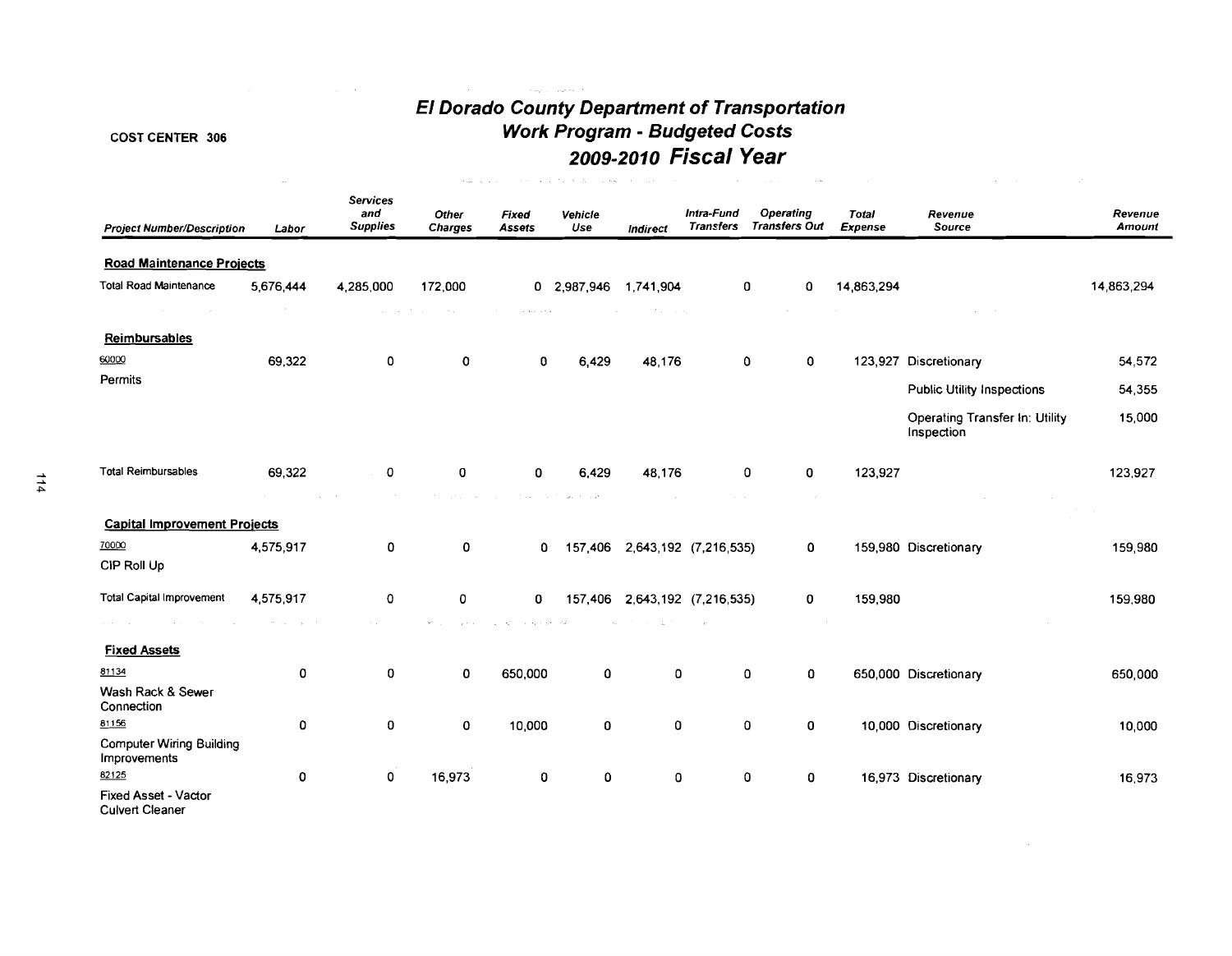# **El Dorado County Department of Transportation Work Program** - **Budgeted Costs 2009-2010 Fiscal Year**

 $\mathcal{O}(\mathcal{O}(n^2))$  . The contract of the contract of the contract of the contract of the contract of the contract of the contract of the contract of the contract of the contract of the contract of the contract of the cont

# COST CENTER 306

| <b>Project Number/Description</b>                 | Labor | <b>Services</b><br>and<br><b>Supplies</b> | Other<br>Charges | Fixed<br>Assets | Vehicle<br>Use | <b>Indirect</b> | Intra-Fund<br><b>Transfers</b> | <b>Operating</b><br><b>Transfers Out</b> | <b>Total</b><br>Expense | Revenue<br>Source     | Revenue<br><b>Amount</b> |
|---------------------------------------------------|-------|-------------------------------------------|------------------|-----------------|----------------|-----------------|--------------------------------|------------------------------------------|-------------------------|-----------------------|--------------------------|
| <b>Fixed Assets</b>                               |       |                                           |                  |                 |                |                 |                                |                                          |                         |                       |                          |
| 62126                                             | 0     | $\mathbf 0$                               | 37,196           | 0               | 0              | 0               |                                | 0<br>$\mathbf 0$                         |                         | 37,196 Discretionary  | 37,196                   |
| Fixed Asset - (2) 10-<br><b>Wheel Dump Trucks</b> |       |                                           |                  |                 |                |                 |                                |                                          |                         |                       |                          |
| 82127                                             | 0     | 0                                         | 10,750           | 0               | 0              | $\pmb{0}$       |                                | 0<br>0                                   |                         | 10,750 Discretionary  | 10,750                   |
| Fixed Asset - Backhoe                             |       |                                           |                  |                 |                |                 |                                |                                          |                         |                       |                          |
| 82128                                             | 0     | $\mathsf{o}\,$                            | 18,331           | 0               | 0              | 0               |                                | $\mathbf 0$<br>0                         |                         | 18,331 Discretionary  | 18,331                   |
| Fixed Asset - PB Patcher                          |       |                                           |                  |                 |                |                 |                                |                                          |                         |                       |                          |
| 82129                                             | 0     | $\mathbf 0$                               | 4,777            | 0               | 0              |                 | 0                              | 0<br>0                                   |                         | 4,777 Discretionary   | 4,777                    |
| Fixed Asset - Cab &<br>Chassis - Bridge Truck     |       |                                           |                  |                 |                |                 |                                |                                          |                         |                       |                          |
| 82130                                             | 0     | 0                                         | 4,777            | 0               | $\circ$        |                 | 0                              | 0<br>0                                   |                         | 4,777 Discretionary   | 4,777                    |
| Fixed Asset - Cab &<br>Chassis - Stencil Truck    |       |                                           |                  |                 |                |                 |                                |                                          |                         |                       |                          |
| 82131                                             | 0     | 0                                         | 5,302            | 0               | 0              |                 | 0                              | 0<br>0                                   |                         | 5,302 Discretionary   | 5,302                    |
| Fixed Asset - Cab &<br>Chassis - Service Truck    |       |                                           |                  |                 |                |                 |                                |                                          |                         |                       |                          |
| 82132                                             | 0     | 0                                         | 4,826            | 0               | $\mathbf 0$    | $\pmb{0}$       |                                | $\mathbf 0$<br>$\pmb{\mathsf{O}}$        |                         | 4,826 Discretionary   | 4,826                    |
| Fixed Asset - Crack Filler<br>Machine             |       |                                           |                  |                 |                |                 |                                |                                          |                         |                       |                          |
| 82133                                             | 0     | 0                                         | 3,071            | 0               | 0              |                 | 0                              | $\mathbf 0$<br>$\mathbf 0$               |                         | 3,071 Discretionary   | 3,071                    |
| Fixed Asset - Boot Pot,<br>500 gal                |       |                                           |                  |                 |                |                 |                                |                                          |                         |                       |                          |
| 82134                                             | 0     | 0                                         | 26,315           | 0               | 0              |                 | 0                              | $\mathbf 0$<br>0                         |                         | 26,315 Discretionary  | 26,315                   |
| Fixed Asset - Chip<br>Spreader                    |       |                                           |                  |                 |                |                 |                                |                                          |                         |                       |                          |
| 82161                                             | 0     | 0                                         | $\mathbf 0$      | 100,000         | 0              |                 | 0                              | 0<br>0                                   |                         | 100,000 Discretionary | 100,000                  |
| FA: Diesel Retrofit                               |       |                                           |                  |                 |                |                 |                                |                                          |                         |                       |                          |
| 82176                                             | 0     | 0                                         | 0                | 200,000         | $\mathbf 0$    |                 | 0                              | 0<br>$\mathbf 0$                         |                         | 200,000 Discretionary | 200,000                  |
| FA: Dump Truck                                    |       |                                           |                  |                 |                |                 |                                |                                          |                         |                       |                          |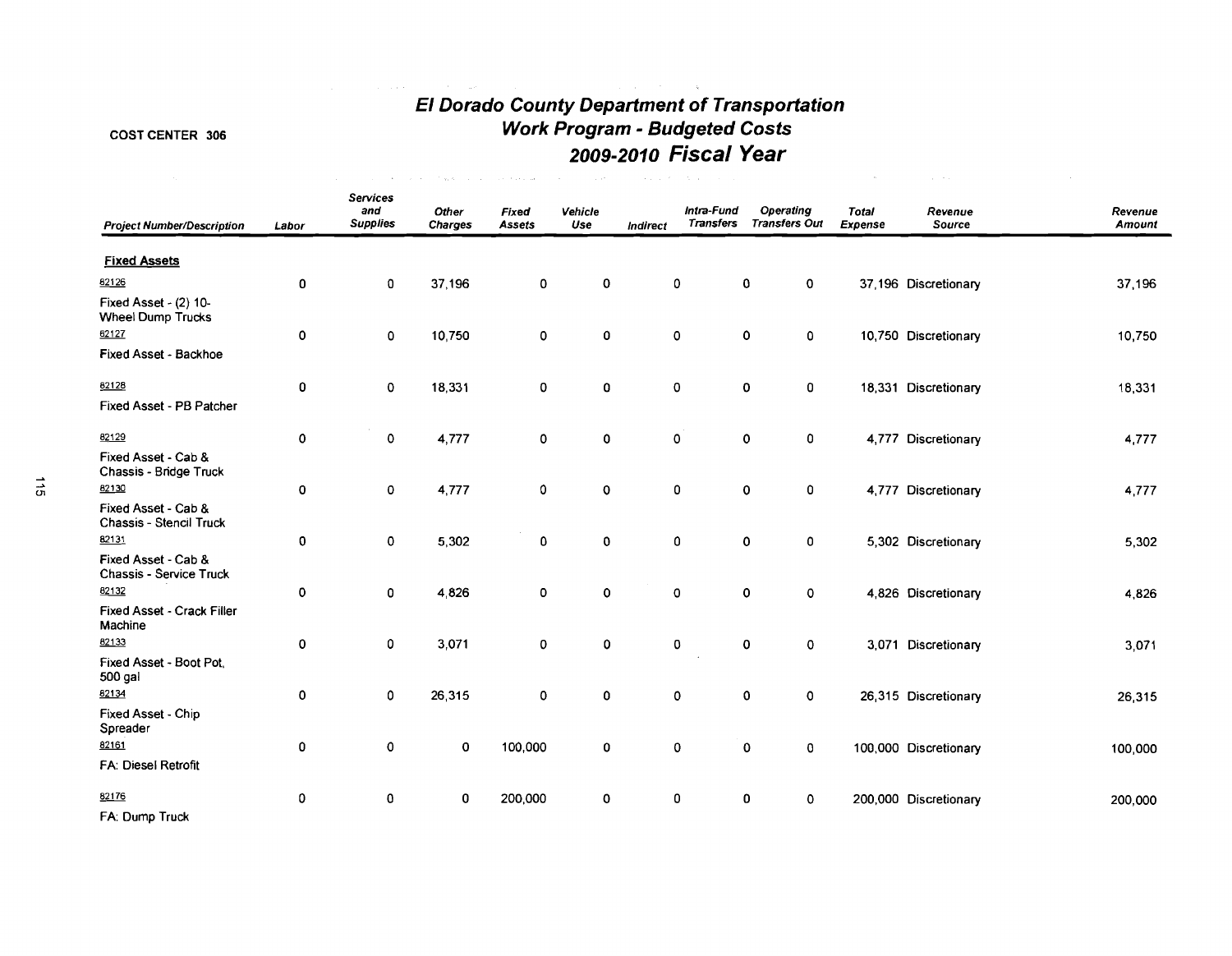# **El Dorado County Department of Transportation Work Program** - **Budgeted Costs 2009-201 0 Fiscal Year**

Contractor of the Second

 $\sim 10^7$ 

# COST CENTER 306

| <b>Project Number/Description</b>           | Labor       | <b>Services</b><br>and<br><b>Supplies</b> | Other<br><b>Charges</b> | Fixed<br><b>Assets</b> | Vehicle<br>Use     | Indirect | Intra-Fund<br><b>Transfers</b> | <b>Operating</b><br><b>Transfers Out</b>                | <b>Total</b><br>Expense | Revenue<br>Source                                  | Revenue<br>Amount |
|---------------------------------------------|-------------|-------------------------------------------|-------------------------|------------------------|--------------------|----------|--------------------------------|---------------------------------------------------------|-------------------------|----------------------------------------------------|-------------------|
| <b>Fixed Assets</b>                         |             |                                           |                         |                        |                    |          |                                |                                                         |                         |                                                    |                   |
| 82177                                       | 0           | 0                                         | 0                       | 8,000                  | 0                  | O        |                                | 0<br>0                                                  |                         | 8,000 Discretionary                                | 8,000             |
| FA: Welder                                  |             |                                           |                         |                        |                    |          |                                |                                                         |                         |                                                    |                   |
| 82178                                       | $\mathbf 0$ | $\pmb{0}$                                 | $\pmb{0}$               | 11,000                 | $\pmb{0}$          | 0        |                                | $\mathbf{0}$<br>0                                       |                         | 11,000 Discretionary                               | 11,000            |
| FA: Generator and<br><b>Transfer Switch</b> |             |                                           |                         |                        |                    |          |                                |                                                         |                         |                                                    |                   |
| 82179                                       | $\mathbf 0$ | O                                         | $\mathbf 0$             | 3,800                  | $\pmb{\mathsf{O}}$ | 0        |                                | 0<br>0                                                  |                         | 3,800 Discretionary                                | 3,800             |
| FA: Copiers                                 |             |                                           |                         |                        |                    |          |                                |                                                         |                         |                                                    |                   |
| 83110                                       | $\mathbf 0$ | 0                                         | $\pmb{0}$               | 3,500                  | $\pmb{0}$          | 0        |                                | 0<br>0                                                  |                         | 3,500 Discretionary                                | 3,500             |
| FA: Power Auger                             |             |                                           |                         |                        |                    |          |                                |                                                         |                         |                                                    |                   |
| 83111                                       | $\mathbf 0$ | $\mathbf 0$                               | $\pmb{0}$               | 1,900                  | $\mathbf 0$        | 0        |                                | $\mathbf 0$<br>0                                        |                         | 1,900 Discretionary                                | 1,900             |
| FA Durability Index<br>Apparatus            |             |                                           |                         |                        |                    |          |                                |                                                         |                         |                                                    |                   |
| 83112                                       | $\mathbf 0$ | 0                                         | 0                       | 6,500                  | $\mathbf 0$        | 0        |                                | $\mathbf{0}$<br>0                                       |                         | 6,500 Discretionary                                | 6,500             |
| FA: Asphalt Coring Drill                    |             |                                           |                         |                        |                    |          |                                |                                                         |                         |                                                    |                   |
| 83113                                       | $\mathbf 0$ | $\mathbf 0$                               | 0                       | 2,500                  | $\pmb{0}$          | 0        |                                | $\mathbf 0$<br>0                                        |                         | 2,500 Discretionary                                | 2,500             |
| Hot Mix Asphalt Test<br>Equipment           |             |                                           |                         |                        |                    |          |                                |                                                         |                         |                                                    |                   |
| <b>Total Fixed Assets</b>                   | $\mathbf 0$ | 0                                         | 132,318                 | 997,200                | $\mathbf 0$        | 0        |                                | 0<br>0                                                  | 1,129,518               |                                                    | 1,129,518         |
|                                             |             |                                           |                         |                        |                    |          |                                | $\sigma_{\rm e} \eta_{\rm e} \to \gamma \gamma_{\rm e}$ |                         |                                                    |                   |
| <b>Support to Other County Departments</b>  |             |                                           |                         |                        |                    |          |                                |                                                         |                         |                                                    |                   |
| 90010                                       | 33,626      | 0                                         | 0                       | 0                      | $\mathbf 0$        | 22,697   |                                | 0<br>0                                                  |                         | 56,323 Discretionary                               | (7, 151)          |
| <b>Facilities ACO Grant</b><br>Applications |             |                                           |                         |                        |                    |          |                                |                                                         |                         | Interfnd Rev: Service Between<br><b>Fund Types</b> | 63,474            |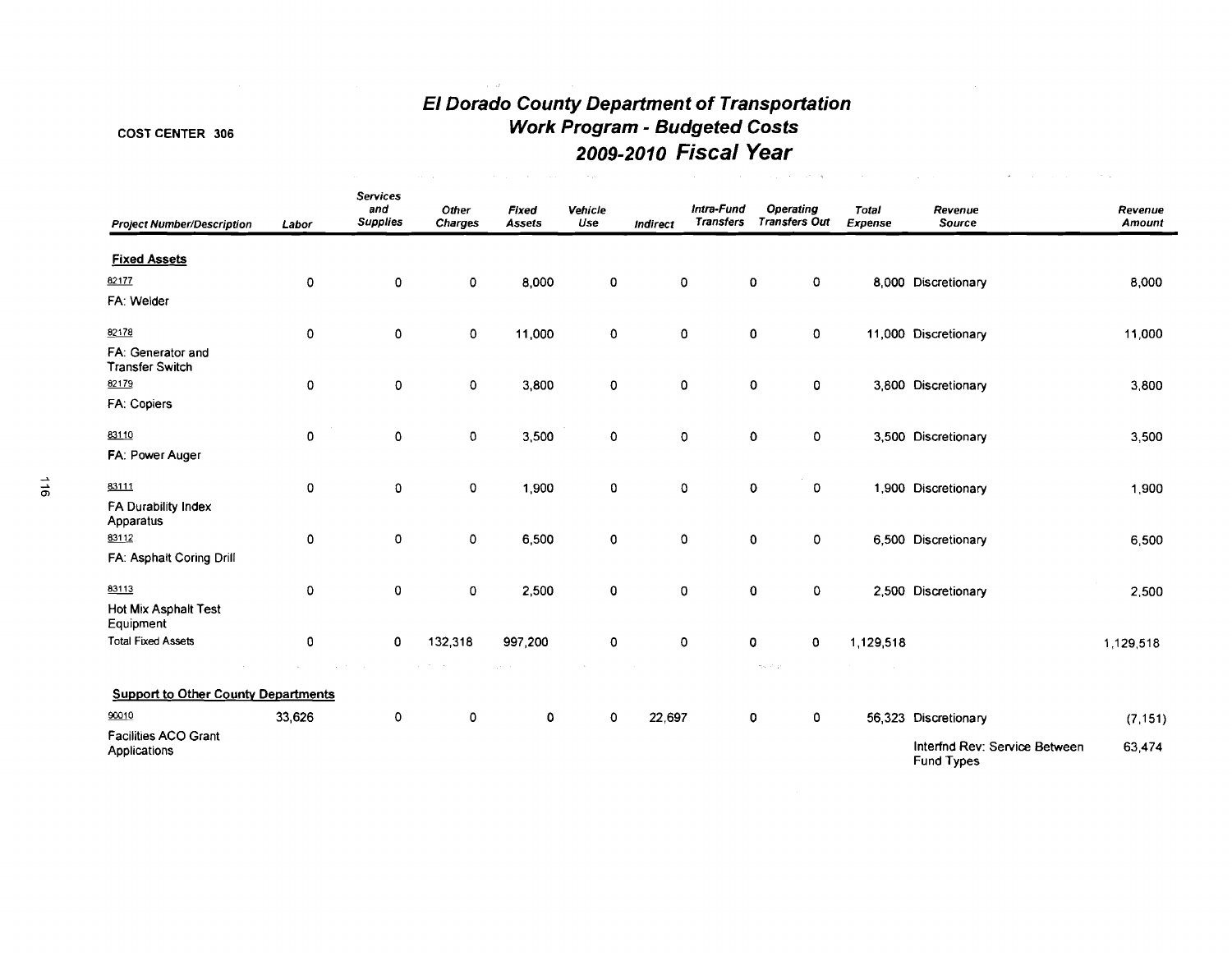# **EI Dorado County Department of Transportation Work Program** - **Budgeted Costs 2009-2010 Fiscal Year**

 $\mathcal{L}_{\text{max}}$  and  $\mathcal{L}_{\text{max}}$  and  $\mathcal{L}_{\text{max}}$ 

 $\mathcal{L}(\mathcal{F})$  , and  $\mathcal{L}(\mathcal{F})$  , and  $\mathcal{L}(\mathcal{F})$ 

**San America** 

# **COST CENTER 306**

 $\sim$ 

the control of the control of the control of the control of

| <b>Project Number/Description</b>          | Labor   | <b>Services</b><br>and<br><b>Supplies</b> | Other<br><b>Charges</b> | Fixed<br><b>Assets</b> | Vehicle<br>Use | Indirect | Intra-Fund<br><b>Transfers</b> | <b>Operating</b><br><b>Transfers Out</b> | <b>Total</b><br>Expense | Revenue<br>Source                                  | Revenue<br>Amount |
|--------------------------------------------|---------|-------------------------------------------|-------------------------|------------------------|----------------|----------|--------------------------------|------------------------------------------|-------------------------|----------------------------------------------------|-------------------|
| <b>Support to Other County Departments</b> |         |                                           |                         |                        |                |          |                                |                                          |                         |                                                    |                   |
| 90990                                      | 30,807  | 0                                         | 0                       | $\mathbf 0$            | $\mathbf 0$    | 20,303   | 0                              | $\mathbf 0$                              |                         | 51,110 Discretionary                               | (6, 535)          |
| <b>Facilities Master Plan</b>              |         |                                           |                         |                        |                |          |                                |                                          |                         | Interfnd Rev: Service Between<br><b>Fund Types</b> | 57,645            |
| 90999                                      | 613,307 | $\mathbf 0$                               | 0                       | $\mathbf 0$            | $\mathbf 0$    | 420,241  | $\mathbf 0$                    | 0                                        |                         | 1,033,548 Discretionary                            | (124,069)         |
| Miscellaneous                              |         |                                           |                         |                        |                |          |                                |                                          |                         | Interfnd Rev: Service Between<br><b>Fund Types</b> | 1,157,617         |
| 91100                                      | 9,171   | $\mathbf 0$                               | 0                       | $\mathbf 0$            | 0              | 0        |                                | $\mathbf 0$<br>$\mathbf 0$               |                         | 9.171 Interfnd Rev: Service Between                | 9.171             |
| South Lake Tahoe Transit                   |         |                                           |                         |                        |                |          |                                |                                          |                         | <b>Fund Types</b>                                  |                   |
| 91901                                      | 30,000  | 0                                         | 0                       | $\Omega$               | $\Omega$       | 13,849   | (26, 033)                      | $\mathbf 0$                              |                         | 17,816 Discretionary                               | (17)              |
| Cemetery - Not Specific                    |         |                                           |                         |                        |                |          |                                |                                          |                         | Interfnd Rev: Service Between<br><b>Fund Types</b> | 17,833            |
| 92000                                      | 3,974   | $\mathbf 0$                               | $\mathbf 0$             | $\mathbf 0$            | $\mathbf 0$    | 3,917    |                                | 0<br>0                                   |                         | 7,891 Discretionary                                | (41)              |
| Fleet Management -<br>Vehicle Maintenance  |         |                                           |                         |                        |                |          |                                |                                          |                         | Interfnd Rev: Service Between<br><b>Fund Types</b> | 7,932             |
| 93000                                      | 25,834  | $\mathbf 0$                               | $\mathbf 0$             | 0                      | 0              | 10,026   |                                | 0<br>$\mathbf 0$                         |                         | 35,860 Discretionary                               | (2,847)           |
| Airport - Activity<br>Applicable to both   |         |                                           |                         |                        |                |          |                                |                                          |                         | Interfnd Rev: Service Between<br><b>Fund Types</b> | 38,707            |
| 94002                                      | 75,710  | O                                         | 0                       | $\mathbf 0$            | $\Omega$       | 42,618   |                                | 0<br>$\mathbf 0$                         |                         | 118,328 Discretionary                              | (15,962)          |
| Lease Management                           |         |                                           |                         |                        |                |          |                                |                                          |                         | Interfnd Rev: Service Between                      | 134,290           |

Fund Types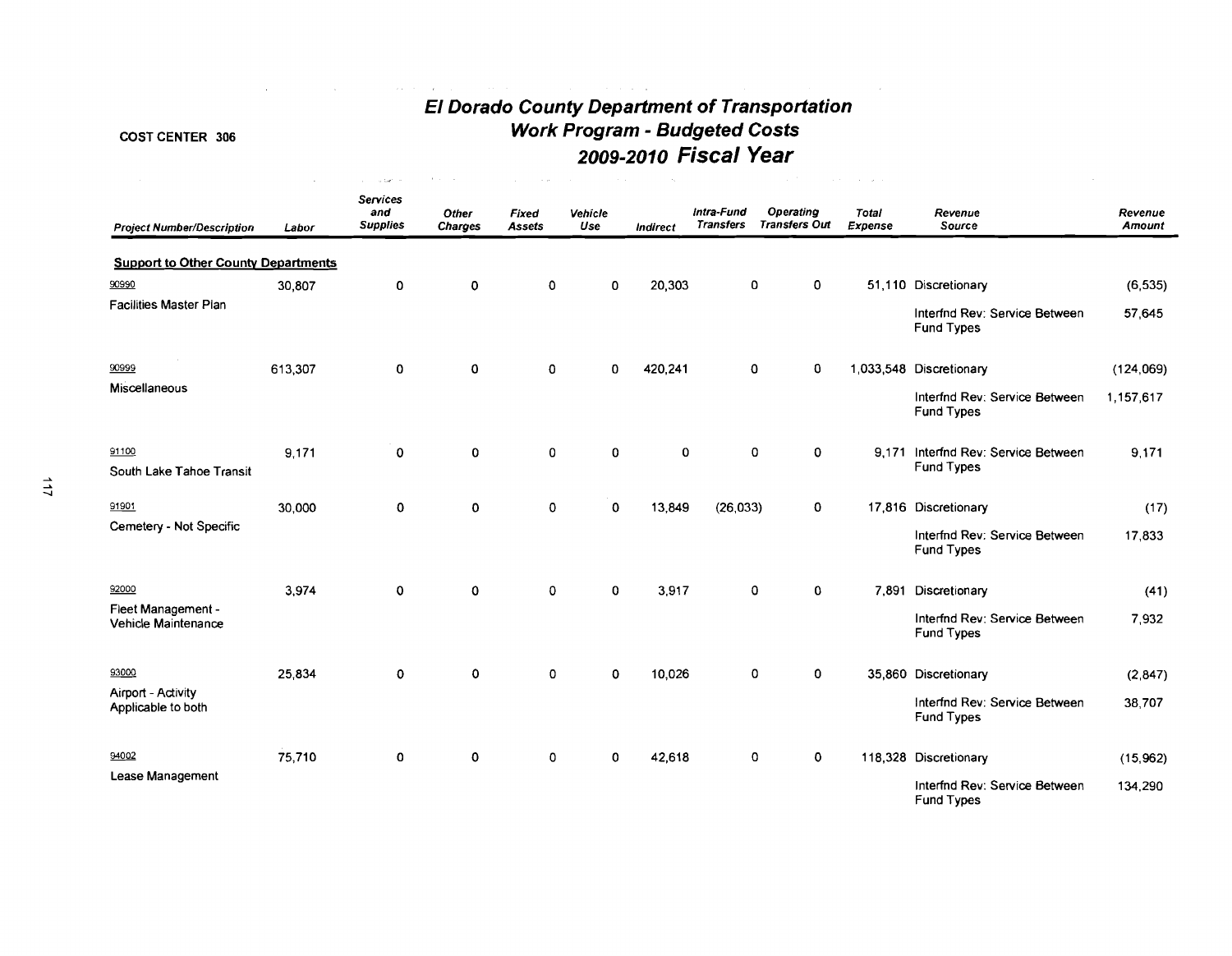# **El Dorado County Department of Transportation**  COST CENTER 306 **Work Program** - **Budgeted Costs 2009-201 0 Fiscal Year**

| <b>Project Number/Description</b>          | Labor     | <b>Services</b><br>and<br><b>Supplies</b> | Other<br><b>Charges</b> | Fixed<br>Assets | Vehicle<br>Use | 化氧化物 化二甲基二乙二甲基二甲基 医梅尔特氏试验检尿 医心脏<br>Indirect | Intra-Fund<br><b>Transfers</b> | Operating<br><b>Transfers Out</b> | <b>Total</b><br>Expense | Revenue<br>Source                                  | Revenue<br>Amount |
|--------------------------------------------|-----------|-------------------------------------------|-------------------------|-----------------|----------------|---------------------------------------------|--------------------------------|-----------------------------------|-------------------------|----------------------------------------------------|-------------------|
| <b>Support to Other County Departments</b> |           |                                           |                         |                 |                |                                             |                                |                                   |                         |                                                    |                   |
| 94003                                      | 114,675   | 0                                         | 0                       | $\mathbf 0$     | 0              | 55,694                                      | $\mathbf 0$                    | $\mathbf{0}$                      |                         | 170,369 Discretionary                              | (20, 446)         |
| <b>Real Property</b><br>Management         |           |                                           |                         | ۰               |                |                                             |                                |                                   |                         | Interfnd Rev: Service Between<br><b>Fund Types</b> | 190,815           |
| 94005                                      | 10,475    | $\mathbf 0$                               | 0                       | 0               | 0              | 5,014                                       | 0                              | 0                                 |                         | 15,489 Discretionary                               | (2, 195)          |
| <b>SPTC</b>                                |           |                                           |                         |                 |                |                                             |                                |                                   |                         | Interfnd Rev: Service Between<br>Fund Types        | 17,684            |
| 95000<br><b>Erosion Control Roll Up</b>    | 1,084,994 | 0                                         | 0                       | 0               | 31,258         |                                             | 830,898 (2,071,512)            | $\mathbf{0}$                      |                         | (124,362) Discretionary                            | (124, 362)        |
| 95183                                      | 0         | 0                                         | 0                       | 0               | 0              | 0                                           | 33,401                         | 0                                 |                         | 33,401 Discretionary                               | 33,401            |
| Apalachee Phase 3B EC<br>project           |           |                                           |                         |                 |                |                                             |                                |                                   |                         |                                                    |                   |
| 96000                                      | 355,888   | $\mathbf 0$                               | 0                       | $\mathbf 0$     | 9,109          | 334,211                                     | 0                              | 0                                 |                         | 699,208 Discretionary                              | 28,340            |
| County Engineer - Misc                     |           |                                           |                         |                 |                |                                             |                                |                                   |                         | Interfnd Rev: County Engineer                      | 670,868           |
| 97000                                      | 47.574    | $\mathbf 0$                               | 0                       | $\mathbf 0$     | $\mathbf 0$    | 23,368                                      | 0                              | 0                                 |                         | 70,942 Discretionary                               | (8, 179)          |
| Parks and Recreation                       |           |                                           |                         |                 |                |                                             |                                |                                   |                         | Interfnd Rev: Parks And<br>Recreation              | 79,121            |
| 97676                                      | 10,277    | $\mathbf 0$                               | 0                       | 0               | 328            | 8,043                                       | 0                              | 0                                 |                         | 18,648 Discretionary                               | (2, 185)          |
| 2007 ANGORA FIRE<br>ZONE A                 |           |                                           |                         |                 |                |                                             |                                |                                   |                         | ST: Ca Tahoe Conservancy                           | 20,833            |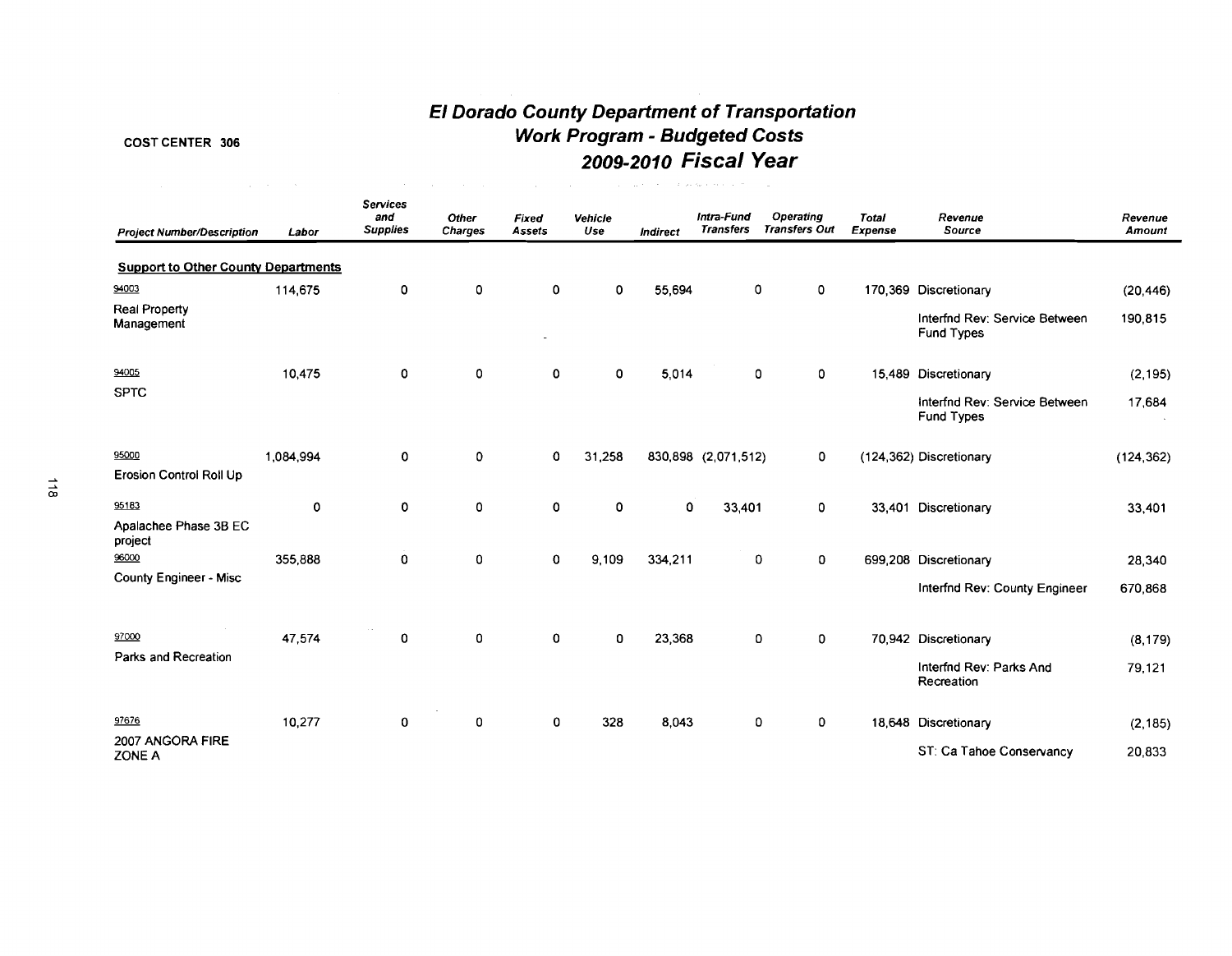# COST CENTER 306

and the state of the state

 $\mathcal{L}_{\text{max}}$  , and  $\mathcal{L}_{\text{max}}$  , and  $\mathcal{L}_{\text{max}}$ 

# **El Dorado County Department of Transportation Work Program** - **Budgeted Costs 2009-2010 Fiscal Year**

the contract of the contract of the contract of the contract of

والهادات الفاقات الهامات

| <b>Project Number/Description</b>                   | Labor   | <b>Services</b><br>and<br><b>Supplies</b> | <b>Other</b><br><b>Charges</b> | Fixed<br>Assets | Vehicle<br>Use | <b>Indirect</b> | Intra-Fund<br><b>Transfers</b> | <b>Operating</b><br><b>Transfers Out</b> | <b>Total</b><br>Expense | Revenue<br><b>Source</b>                                       | Revenue<br><b>Amount</b> |
|-----------------------------------------------------|---------|-------------------------------------------|--------------------------------|-----------------|----------------|-----------------|--------------------------------|------------------------------------------|-------------------------|----------------------------------------------------------------|--------------------------|
| <b>Support to Other County Departments</b>          |         |                                           |                                |                 |                |                 |                                |                                          |                         |                                                                |                          |
| 97677                                               | 8,309   | 0                                         | 0                              | $\mathbf 0$     | 264            | 6,503           |                                | 0<br>$\mathbf 0$                         |                         | 15,076 Discretionary                                           | (1,766)                  |
| 2007 ANGORA FIRE<br>ZONE B                          |         |                                           |                                |                 |                |                 |                                |                                          |                         | ST: Ca Tahoe Conservancy                                       | 16,842                   |
| 97678                                               | 3,656   | $\mathbf 0$                               | $\mathbf 0$                    | 0               | 116            | 2,861           |                                | $\mathbf 0$<br>0                         |                         | 6,633 Discretionary                                            | (778)                    |
| 2007 ANGORA FIRE<br>ZONE C                          |         |                                           |                                |                 |                |                 |                                |                                          |                         | ST: Ca Tahoe Conservancy                                       | 7,411                    |
| 98000                                               | 251,869 | 141.136                                   | 0                              | $\mathbf 0$     | 16,647         | 84,595          |                                | 0<br>$\mathbf 0$                         |                         | 494,247 Discretionary                                          | (9,960)                  |
| Special Districts -<br>Drainage Zones               |         |                                           |                                |                 |                |                 |                                |                                          |                         | Interfnd Rev: Special Districts                                | 504,207                  |
| 99230                                               | 116,287 | 129,805                                   | 10,500                         | $\mathbf 0$     | 1,125          | 91,012          |                                | $\mathbf 0$<br>$\mathbf 0$               |                         | 348,729 Discretionary                                          | (24, 725)                |
| NPDES- SLT (National<br><b>Pollutant Discharge</b>  |         |                                           |                                |                 |                |                 |                                |                                          |                         | Interfnd Rev: County Engineer                                  | 186,727                  |
|                                                     |         |                                           |                                |                 |                |                 |                                |                                          |                         | <b>Operating Transfer In: Utility</b><br><b>Franchise Fees</b> | 186,727                  |
| 99240                                               | 53,603  | 243,000                                   | 12,000                         | 0               | $\mathbf 0$    | 37,537          |                                | 0<br>0                                   |                         | 346,140 Discretionary                                          | (11, 396)                |
| <b>NPDES-WS</b>                                     |         |                                           |                                |                 |                |                 |                                |                                          |                         | <b>Interfnd Rev: County Engineer</b>                           | 178,768                  |
|                                                     |         |                                           |                                |                 |                |                 |                                |                                          |                         | Operating Transfer In: Utility<br><b>Franchise Fees</b>        | 178,768                  |
| 99418<br><b>RUBICON TRAIL</b><br><b>MAINTENANCE</b> | 6,501   | 13,789                                    | 0                              | $\mathbf 0$     | 1,523          | 1,687           |                                | $\mathbf 0$<br>0                         |                         | 23,500 Operating Transfers In                                  | 23,500                   |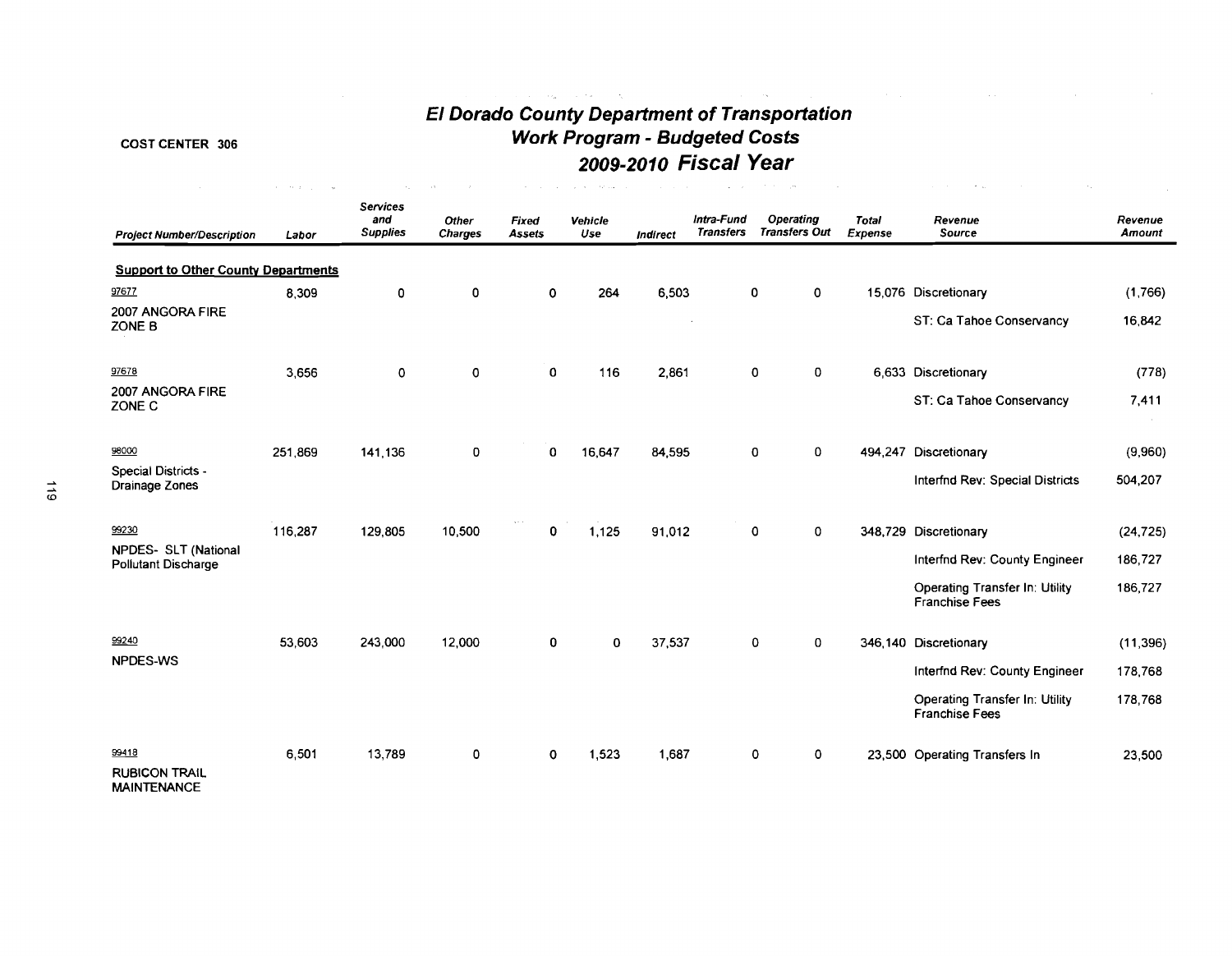$\hat{\mathcal{A}}_{\text{max}}$  and  $\hat{\mathcal{A}}_{\text{max}}$  and  $\hat{\mathcal{A}}_{\text{max}}$ 

and a proportion of the companies of

# **El Dorado County Department of Transportation**  COST CENTER 306 **Work Program** - **Budgeted Costs 2009-2010 Fiscal Year**

| <b>Project Number/Description</b>                  | Labor              | <b>Services</b><br>and<br><b>Supplies</b>                                                                 | Other<br><b>Charges</b> | Fixed<br><b>Assets</b>             | Vehicle<br>Use | <b>Indirect</b>               | Intra-Fund<br><b>Transfers</b> | Operating<br><b>Transfers Out</b>   | <b>Total</b><br>Expense | Revenue<br>Source                           | Revenue<br><b>Amount</b> |
|----------------------------------------------------|--------------------|-----------------------------------------------------------------------------------------------------------|-------------------------|------------------------------------|----------------|-------------------------------|--------------------------------|-------------------------------------|-------------------------|---------------------------------------------|--------------------------|
| <b>Support to Other County Departments</b>         |                    |                                                                                                           |                         |                                    |                |                               |                                |                                     |                         |                                             |                          |
| 99423                                              | 26,892             | 7,250                                                                                                     | 0                       | 31,000                             | 3,825          | 6,980                         | 0                              | $\mathbf 0$                         |                         | 75,947 Discretionary                        | (14)                     |
| <b>RUBICON TRAIL</b><br><b>RESTROOM/ELLIS</b>      |                    |                                                                                                           |                         |                                    |                |                               |                                |                                     |                         | ST: Other                                   | 55,000                   |
|                                                    |                    |                                                                                                           |                         |                                    |                |                               |                                |                                     |                         | Operating Transfers In                      | 20,961                   |
| 99424                                              | $\mathbf{0}$       | 36,700                                                                                                    | 0                       | 8,000                              | 7,540          | 0                             | $\Omega$                       | 0                                   |                         | 52,240 ST: Other                            | 39,000                   |
| <b>RUBICON TRAIL</b><br><b>EDUCATION / PUBLIC</b>  |                    |                                                                                                           |                         |                                    |                |                               |                                |                                     |                         | <b>Operating Transfers In</b>               | 13,240                   |
| 99425                                              | 26.542             | 26,000                                                                                                    | 0                       | 96,000                             | 2,875          | 7,204                         | 0                              | 0                                   |                         | 158,621 Discretionary                       | (50)                     |
| <b>RUBICON TRAIL</b><br><b>GROUND OPERATION</b>    |                    |                                                                                                           |                         |                                    |                |                               |                                |                                     |                         | ST: Other                                   | 115,000                  |
|                                                    |                    |                                                                                                           |                         |                                    |                |                               |                                |                                     |                         | Operating Transfers In                      | 43,671                   |
| 99558                                              | 0                  | 6,395                                                                                                     | $\mathbf 0$             | $\mathbf{0}$                       | 0              | $\mathbf 0$                   | $\mathbf 0$                    | $\mathbf 0$                         |                         | 6,395 Interfnd Rev: Parks And<br>Recreation | 6.395                    |
| General Svcs - ROW<br><b>Acquisition Bass Lake</b> |                    |                                                                                                           |                         |                                    |                |                               |                                |                                     |                         |                                             |                          |
| Total Support to Other County 2,939,971            |                    | 604,075                                                                                                   | 22,500                  | 135,000                            |                |                               | 74,610 2,029,258 (2,064,144)   | $\mathbf{o}$                        | 3,741,270               |                                             | 3,741,270                |
| contract of the state<br><b>Contract</b>           |                    | the contract of the contract of a significant contract of the contract of the contract of the contract of |                         |                                    |                | construction and construction | Contract Called C              | and the company<br><b>Carl Adam</b> |                         | $\sim 100$<br><b>Contract</b>               | $\sim 100$               |
| <b>BLD000</b>                                      | 31.095             | 0                                                                                                         | $\mathbf 0$             | 0                                  | $\Omega$       | 0                             | $\Omega$                       | 0                                   |                         | 31,095 Interfnd Rev: Service Between        | 31.095                   |
| <b>Facility Administration/OH</b>                  |                    |                                                                                                           |                         |                                    |                |                               |                                |                                     |                         | <b>Fund Types</b>                           |                          |
| Total                                              | 31,095             | 0                                                                                                         | 0                       | 0                                  | $\mathbf{0}$   | $\mathbf 0$                   | 0                              | $\mathbf 0$                         | 31,095                  |                                             | 31,095                   |
| $\sim 10^7$                                        | Article of the Art | services and control of the services of                                                                   |                         | $\omega = 2\pi/(\omega_{\rm max})$ |                | $\sim 10^{-11}$               | $\sim 10^{-1}$ km s $^{-1}$    | $\sim 100$                          |                         | and the first state                         | $\sim 10^{-11}$          |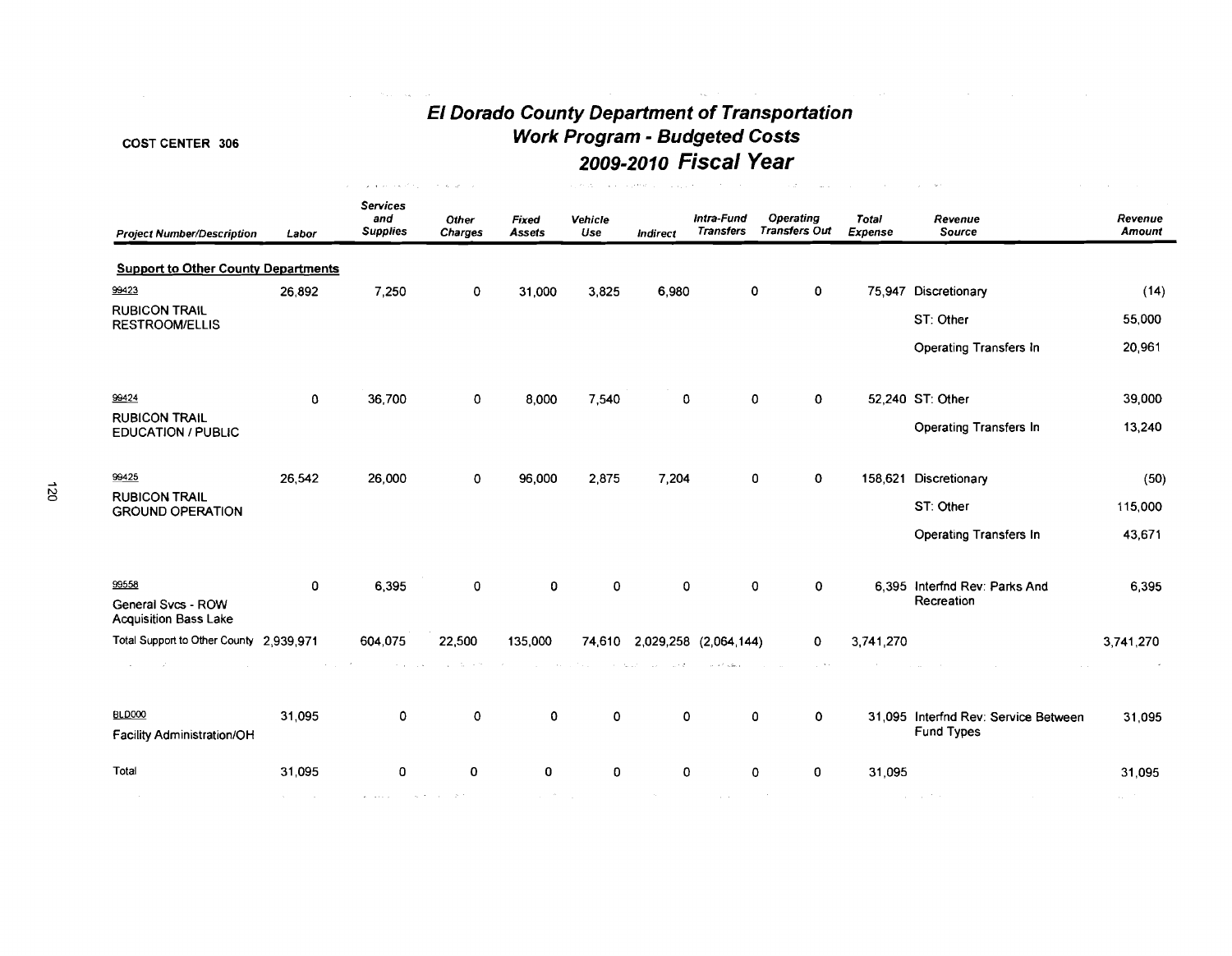# **El Dorado County Department of Transportation COST CENTER 306 Work Program** - **Budgeted Costs**

**2009-201 0 Fiscal Year** . ...-\* . .. .- ..." ", **,.-.<..b\*** ,- ".\* " **.b-..&-LL\*w.-.,** -&--&&\$--.-----\*-. - . . **P** ."

,. -- " . -.... ... . - **.,..d'** 

المستحدث للمعاري المتاريخ والمرار

**College** 

| <b>Project Number/Description</b> | Labor       | <b>Services</b><br>and<br><b>Supplies</b> | <b>Other</b><br><b>Charges</b>     | <b>Fixed</b><br>Assets | <b>Vehicle</b><br>Use | <b>Indirect</b> | Intra-Fund<br><b>Transfers</b> | Operating<br><b>Transfers Out</b> | <b>Total</b><br>Expense | Revenue<br>Source | Revenue<br><b>Amount</b> |
|-----------------------------------|-------------|-------------------------------------------|------------------------------------|------------------------|-----------------------|-----------------|--------------------------------|-----------------------------------|-------------------------|-------------------|--------------------------|
| Subtotal                          | 22,955,448  | 9.376.978                                 | 2.458,788                          | 1,146,700              | 3,257,836             | 8,165,858       | (9,263,435)                    | ٥                                 | 38,098,173              |                   | 38,098,173               |
| <b>Total Allocated Costs</b>      | (5,910,004) | (3,286,919)                               | (1,407,630)                        | (9,950)                | (15, 597)             | (781.763)       | (11, 832)                      | 0                                 | (11,423,694)            |                   | (11, 423, 694)           |
| <b>Total</b>                      | 17.045,444  | 6,090,059                                 | 1051158                            | 1,136,750              | 3,242,239             | 7,384,095       | (9,275,267)                    | ٥                                 | 26,674,479              |                   | 26.674.479               |
|                                   |             |                                           | Intrafnd: Erosion Control          |                        |                       |                 |                                | 33,401                            |                         |                   | 33,401                   |
|                                   |             |                                           | Intrind Abatement: CIP             |                        |                       |                 |                                | 7,216,535                         |                         |                   | 7,216,535                |
|                                   |             |                                           | Intrind Abatement: Erosion Control |                        |                       |                 |                                | 2,071,512                         |                         |                   | 2,071,512                |
|                                   |             |                                           | <b>Adjusted Total</b>              |                        |                       |                 |                                | 35,929,125                        |                         |                   | 35,929,125               |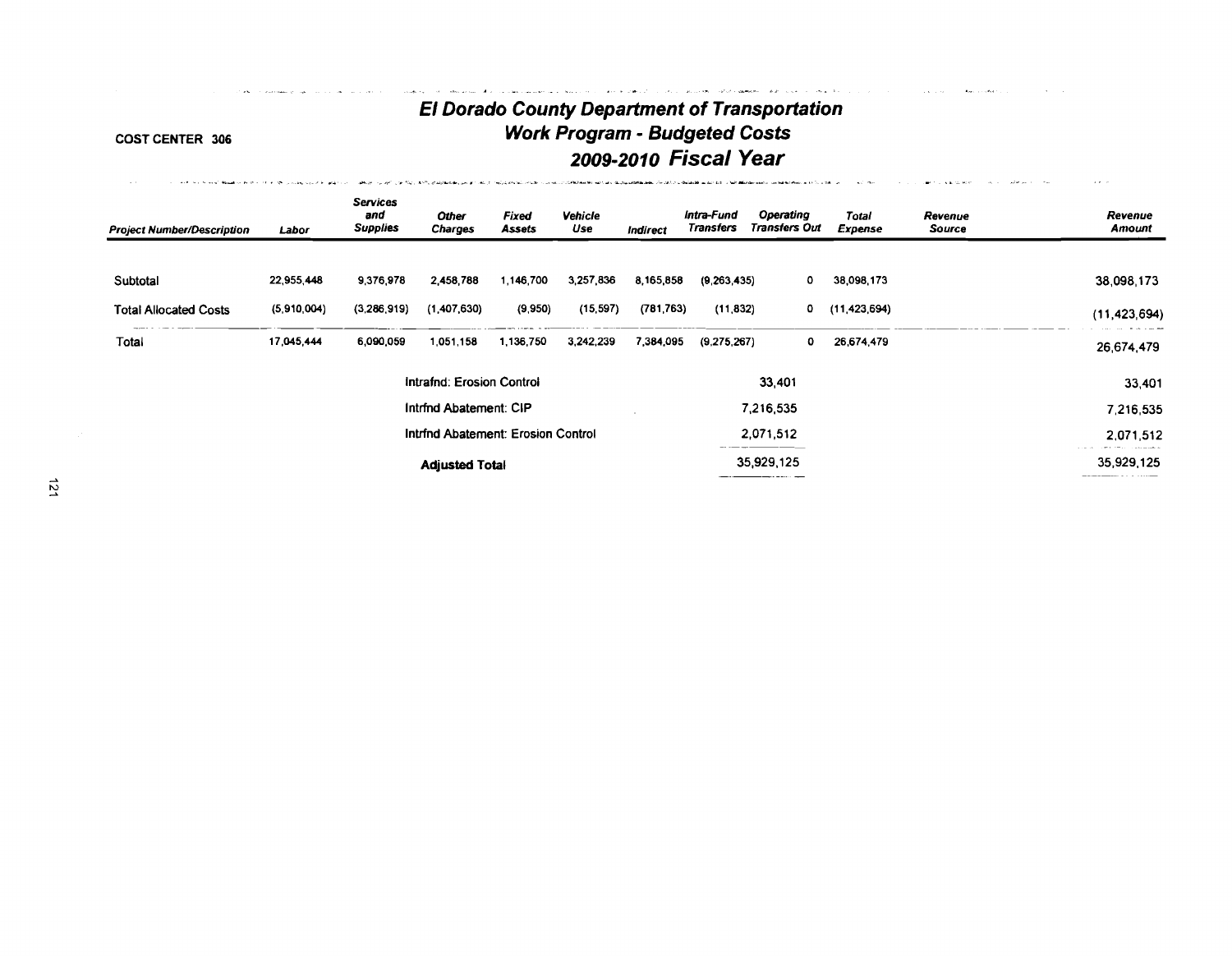# **El Dorado County Department of Transportation**  COST CENTER 305 **Work Program** - **Budgeted Costs 2009-201 0 Fiscal Year**

|                                                  |             |                                           | $\mathbf{r}_i(\mathbf{s}_i)_{i \in \mathbb{N}}$ , $\mathbf{r}_i(\mathbf{s}_i)_{i \in \mathbb{N}}$ , $\mathbf{r}_i(\mathbf{s}_i)_{i \in \mathbb{N}}$ , $\mathbf{r}_i$ |                        | <b>Page</b>    | $\sim 100$                                                  |                                |                                                        |                         |                                                    |                           |
|--------------------------------------------------|-------------|-------------------------------------------|----------------------------------------------------------------------------------------------------------------------------------------------------------------------|------------------------|----------------|-------------------------------------------------------------|--------------------------------|--------------------------------------------------------|-------------------------|----------------------------------------------------|---------------------------|
| <b>Project Number/Description</b>                | Labor       | <b>Services</b><br>and<br><b>Supplies</b> | Other<br><b>Charges</b>                                                                                                                                              | <b>Fixed</b><br>Assets | Vehicle<br>Use | <b>Indirect</b>                                             | Intra-Fund<br><b>Transfers</b> | Operating<br><b>Transfers Out</b>                      | <b>Total</b><br>Expense | Revenue<br><b>Source</b>                           | Revenue<br>Amount         |
| <b>Support to Other Government Agencies</b>      |             |                                           |                                                                                                                                                                      |                        |                |                                                             |                                |                                                        |                         |                                                    |                           |
| 53110                                            | 0           | 15,694,000                                | 20,000                                                                                                                                                               | $\mathbf 0$            | 0              |                                                             | $0$ 1,180,000                  | 0                                                      |                         | 16,894,000 ST: PROP 1B                             | 7,522,820                 |
| US 50 El Dorado Hills<br>Blvd to Bass Lake       |             |                                           |                                                                                                                                                                      |                        |                |                                                             |                                |                                                        |                         | FED: Stp - Surface Transport<br>Program            | 2,980,740                 |
|                                                  |             |                                           |                                                                                                                                                                      |                        |                |                                                             |                                |                                                        |                         | Operating Transfer In: Interim<br>HWY 50 TIM       | 6,390,440                 |
| 53113                                            | $\mathbf 0$ | 2,738,199                                 | 0                                                                                                                                                                    | $\mathbf 0$            | 0              |                                                             | 0<br>50,000                    | 0                                                      |                         | 2,788,199 Shingle Springs Rancheria                | 2,738,199                 |
| US 50 HOV Lanes Bass<br>Lake Grade to Cameron    |             |                                           |                                                                                                                                                                      |                        |                |                                                             |                                |                                                        |                         | Operating Transfer In: Interim<br>HWY 50 TIM       | 50,000                    |
| 53116                                            | 0           | 512,000                                   | 0                                                                                                                                                                    | $\mathbf 0$            | 0              |                                                             | 0                              | 0<br>$\mathbf 0$                                       |                         | 512,000 Shingle Springs Rancheria                  | 512,000                   |
| US 50 HOV Lane<br>Ponderosa to Greenstone        |             |                                           |                                                                                                                                                                      |                        |                |                                                             |                                |                                                        |                         |                                                    |                           |
| 53122                                            | 0           | 1,750,000                                 | 0                                                                                                                                                                    | 0                      | 0              |                                                             | $\mathbf 0$<br>50,000          | 0                                                      |                         | 1,800,000 Shingle Springs Rancheria                | 1,800,000                 |
| U.S. 50 HOV Lanes (Ph<br>2B)-Cameron Pk Dr to    |             |                                           |                                                                                                                                                                      |                        |                |                                                             |                                |                                                        |                         |                                                    |                           |
| Total Support to Other                           | 0           | 20.694,199                                | 20,000                                                                                                                                                               | 0                      | 0              |                                                             | $0$ 1,280,000                  | 0                                                      | 21,994,199              |                                                    | 21,994,199                |
|                                                  |             |                                           | and complete the transfer and                                                                                                                                        |                        |                | $\mathcal{A}^{\mathcal{A}}$ and $\mathcal{A}^{\mathcal{A}}$ |                                | $\alpha$ , and $\alpha$ , we can also<br>$\sim$ $\sim$ |                         | $\sim 10^{-1}$<br>$\sim$                           | $\sim$<br>$\sim 10^{-11}$ |
| Reimbursables                                    |             |                                           |                                                                                                                                                                      |                        |                |                                                             |                                |                                                        |                         |                                                    |                           |
| 66106                                            | 0           | 1,283,300                                 | 5.000                                                                                                                                                                | 0                      | 0              |                                                             | 0<br>253,300                   | 0                                                      |                         | 1,541,600 Misc: Revenue                            | 1,541,600                 |
| Bass Lake Rd/Green Vly<br>Rd Signal RIA-Silver   |             |                                           |                                                                                                                                                                      |                        |                |                                                             |                                |                                                        |                         |                                                    |                           |
| 66107                                            | 0           | 4,728,000                                 | 10,000                                                                                                                                                               | $\mathbf 0$            | 0              |                                                             | $0$ 1,330,000                  | 0                                                      |                         | 6,068,000 Misc: Revenue                            | 6,068,000                 |
| Bass Lake Rd (New)<br>Silver Springs to Grn Vly- |             |                                           |                                                                                                                                                                      |                        |                |                                                             |                                |                                                        |                         |                                                    |                           |
| 66108                                            | 0           | 12,400                                    | 1,010,000                                                                                                                                                            | $\Omega$               | 0              |                                                             | 0<br>48,000                    | 0                                                      |                         | 1,070,400 Misc: Inspections Or Services            | 70,400                    |
| Bass Lake Rd (New)<br>South of Silver Springs-   |             |                                           |                                                                                                                                                                      |                        |                |                                                             |                                |                                                        |                         | <b>Operating Transfer In: County</b><br><b>TIM</b> | 1,000,000                 |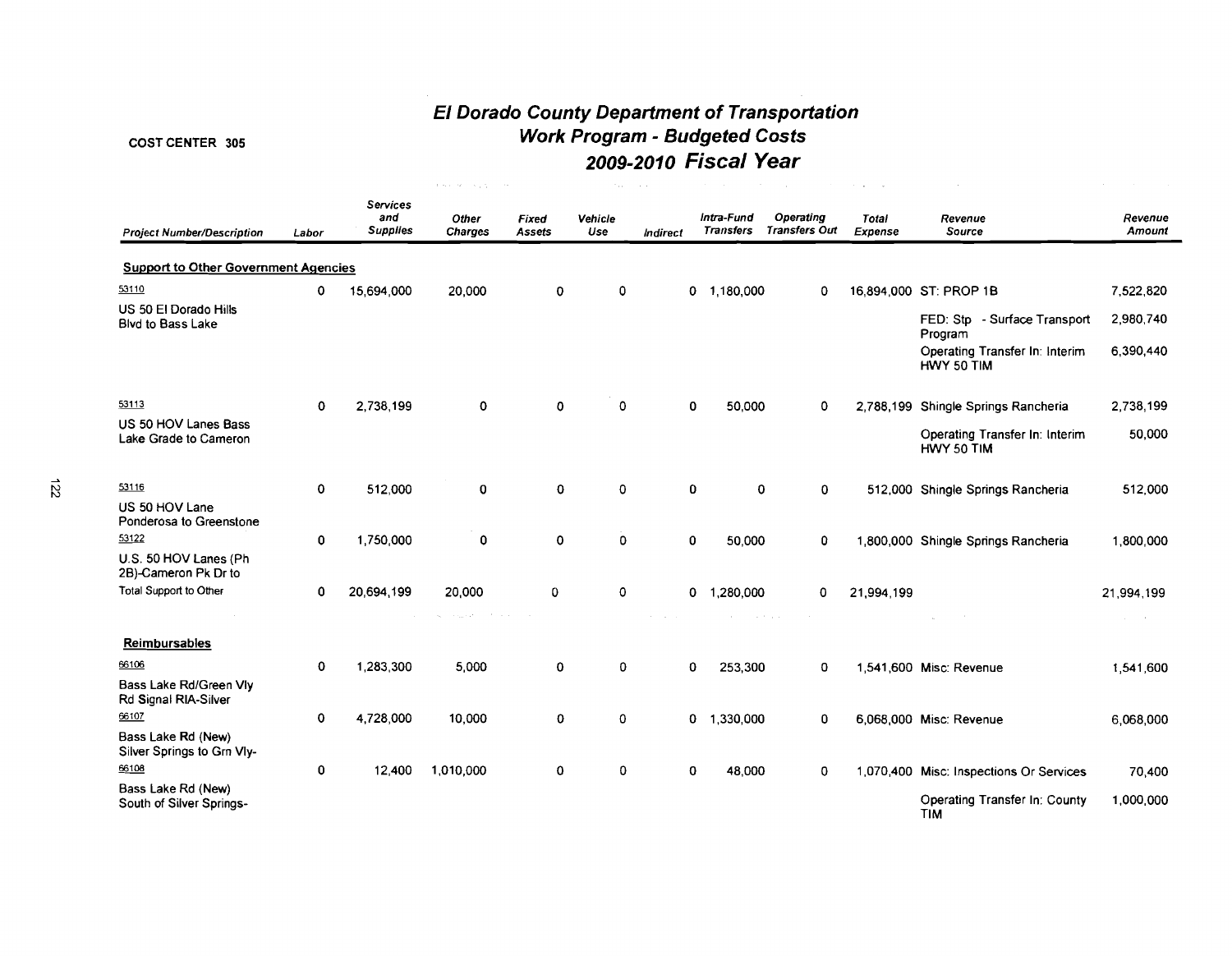#### COST CENTER 305

 $\sim$   $^{-1}$ 

# **El Dorado County Department of Transportation Work Program** - **Budgeted Costs 2009-2010 Fiscal Year**

| <b>Project Number/Description</b>                                                             | Labor       | <b>Services</b><br>and<br><b>Supplies</b> | Other<br>Charges | Fixed<br><b>Assets</b> | Vehicle<br>Use | Indirect | Intra-Fund<br><b>Transfers</b> | Operating<br><b>Transfers Out</b> | Total<br>Expense | Revenue<br>Source                                                                                   | Revenue<br>Amount  |
|-----------------------------------------------------------------------------------------------|-------------|-------------------------------------------|------------------|------------------------|----------------|----------|--------------------------------|-----------------------------------|------------------|-----------------------------------------------------------------------------------------------------|--------------------|
| Reimbursables                                                                                 |             |                                           |                  |                        |                |          |                                |                                   |                  |                                                                                                     |                    |
| 66114                                                                                         | $\mathbf 0$ | 1,100,000                                 | 5,000            | $\mathbf 0$            | 0              |          | 215,000<br>0                   | 0                                 |                  | 1.320.000 Misc: Revenue                                                                             | 1,320,000          |
| Green Valley Rd/Deer<br><b>Vly/Green Springs Turn</b>                                         |             |                                           |                  |                        |                |          |                                |                                   |                  |                                                                                                     |                    |
| 66115                                                                                         | 0           | $\mathbf 0$                               | 0                | $\mathbf 0$            | 0              |          | 110,000<br>0                   | 0                                 |                  | 110,000 Misc: Inspections Or Services                                                               | 110,000            |
| <b>Existing Bass Lake Rd</b><br>Frontage Impr-Silver Spgs                                     |             |                                           |                  |                        |                |          |                                |                                   |                  |                                                                                                     |                    |
| 66116                                                                                         | 0           | $\mathbf 0$                               | O                | $\mathbf 0$            | 0              |          | 65,000<br>$\mathbf 0$          | 0                                 |                  | 65,000 Misc: Inspections Or Services                                                                | 65,000             |
| Latrobe Road Connector<br>to White Rock Road-                                                 |             |                                           |                  |                        |                |          |                                |                                   |                  |                                                                                                     |                    |
| <b>Total Reimbursables</b>                                                                    | 0           | 7,123,700                                 | 1,030,000        | 0                      | $\mathbf 0$    |          | 2,021,300<br>0.                | $\Omega$                          | 10,175,000       |                                                                                                     | 10,175,000         |
| <b>Capital Improvement Projects</b><br>71317<br><b>Missouri Flat</b><br>Interchange - Phase I | $\mathbf 0$ | 650,000                                   | $\mathbf 0$      | $\mathbf{0}$           | 0              |          | 100,000<br>0                   | $\mathbf 0$                       |                  | 750,000 Operating Transfer In: County<br><b>TIM</b><br>Operating Transfer In: Interim<br>HWY 50 TIM | 375,000<br>375,000 |
| 71318                                                                                         | $\mathbf 0$ | 0                                         | 10,000           | 0                      | $\Omega$       |          | 0                              | 0<br>0                            |                  | 10,000 Operating Transfers In: RIF                                                                  | 10,000             |
| El Dorado Hills Boulevard<br>Interchange                                                      |             |                                           |                  |                        |                |          |                                |                                   |                  |                                                                                                     |                    |
| 71319                                                                                         | 0           | 140,000                                   | 2,000            | $\mathbf 0$            | $\mathbf 0$    |          | $\mathbf{0}$<br>60.000         | 0                                 |                  | 202,000 Operating Transfer In: Interim                                                              | 202,000            |
| US 50 through Camino -<br>Interchange                                                         |             |                                           |                  |                        |                |          |                                |                                   |                  | HWY 50 TIM                                                                                          |                    |
| 71321                                                                                         | 0           | 25,000                                    | 755,646          | 0                      | 0              |          | 25,000<br>0                    | 0                                 |                  | 805,646 Operating Transfers In: RIF                                                                 | 805,646            |
| <b>EDH Boulevard</b><br>Interchange Saratoga<br>71323                                         | 0           | 20,000                                    | 0                | 0                      | 0              |          | 10,000<br>0                    | 0                                 |                  | 30,000 Operating Transfers In: RIF                                                                  | 30.000             |
| El Dorado Hills Blvd                                                                          |             |                                           |                  |                        |                |          |                                |                                   |                  |                                                                                                     |                    |
|                                                                                               |             |                                           |                  |                        |                |          |                                |                                   |                  |                                                                                                     |                    |

lnterchange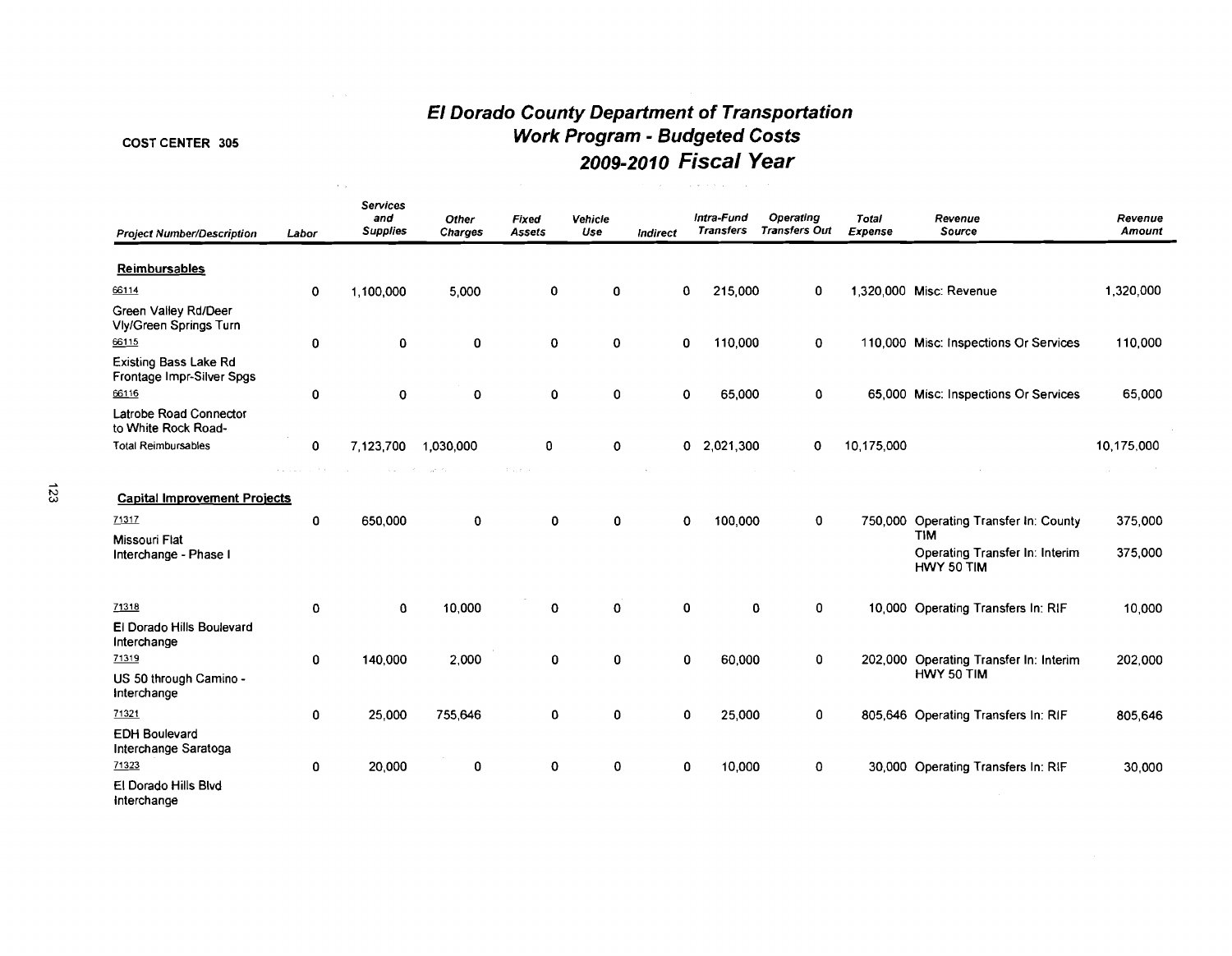and the state of the state of the state of

# **El Dorado County Department of Transportation**  COST CENTER 305 **Work Program** - **Budgeted Costs 2009-201 0 Fiscal Year**

 $\label{eq:1.1} \mathcal{L}=\left\{ \left\langle \mathbf{z}_{1},\cdots,\mathbf{z}_{N}\right\rangle \in\mathbb{R}^{N_{\mathrm{H}}}\left(\mathbf{z}_{1},\cdots,\mathbf{z}_{N}\right)\right\} ,\quad \mathcal{L}=\left\{ \mathbf{z}_{1},\cdots,\mathbf{z}_{N}\right\} ,\quad \mathcal{L}=\left\{ \mathbf{z}_{1},\cdots,\mathbf{z}_{N}\right\} ,$ 

| <b>Project Number/Description</b>                | Labor       | <b>Services</b><br>and<br><b>Supplies</b> | Other<br><b>Charges</b> | <b>Fixed</b><br><b>Assets</b> | Venicle<br>Use | Indirect | Intra-Fund<br><b>Transfers</b> | <b>Operating</b><br>Transfers Out | Total<br>Expense     | Revenue<br>Source                                   | Revenue<br>Amount |
|--------------------------------------------------|-------------|-------------------------------------------|-------------------------|-------------------------------|----------------|----------|--------------------------------|-----------------------------------|----------------------|-----------------------------------------------------|-------------------|
| <b>Capital Improvement Projects</b>              |             |                                           |                         |                               |                |          |                                |                                   |                      |                                                     |                   |
| 71324                                            | 0           | 0                                         | $\pmb{0}$               | 0                             | $\circ$        |          | 0<br>50,000                    | 0                                 |                      | 50,000 Operating Transfers In: RIF                  | 50,000            |
| Saratoga Way Extension<br>to County Line         |             |                                           |                         |                               |                |          |                                |                                   |                      |                                                     |                   |
| 71328                                            | 0           | 90,000                                    | 15,000                  | 0                             | 0              |          | 210,000<br>0                   | 0                                 |                      | 315,000 Operating Transfer In: Silva                | 315,000           |
| US 50 Silva Valley Road<br>Interchange           |             |                                           |                         |                               |                |          |                                |                                   |                      | Valley Interchange                                  |                   |
| 71333<br>US 50/Ponderosa/S.                      | 0           | 210,000                                   | 2,500                   | 0                             | $\mathbf 0$    |          | 45,000<br>0                    | 0                                 |                      | 257,500 Operating Transfer In: County<br><b>TIM</b> | 128,750           |
| Shingle Interchange                              |             |                                           |                         |                               |                |          |                                |                                   |                      | Operating Transfer In: Interim<br>HWY 50 TIM        | 128,750           |
| 71335                                            | $\mathbf 0$ | 380,000                                   | 3,320,000               | $\mathbf 0$                   | $\mathbf 0$    |          | 0<br>295,000                   | 0                                 |                      | 3,995,000 Operating Transfer In: Silva              | 3,995,000         |
| US 50/Silva Valley<br>Parkway IC Phase 1         |             |                                           |                         |                               |                |          |                                |                                   |                      | Valley Interchange                                  |                   |
| 71336                                            | 0           | 17,350,000                                | 10,000                  | 0                             | $\mathbf 0$    |          | 0<br>1,543,000                 | 0                                 | 18,903,000 ST: Other |                                                     | 8,524,480         |
| US 50/Missouri Flat                              |             |                                           |                         |                               |                |          |                                |                                   |                      | ST: Cal Trans                                       | 2,950,000         |
| Interchange Phase 1B                             |             |                                           |                         |                               |                |          |                                |                                   |                      |                                                     |                   |
|                                                  |             |                                           |                         |                               |                |          |                                |                                   |                      | FED: Other                                          | 7.233,520         |
|                                                  |             |                                           |                         |                               |                |          |                                |                                   |                      | <b>Charges For Services</b>                         | 195,000           |
| 71340                                            | 0           | 126,000                                   | 0                       | 0                             | $\mathbf 0$    |          | 0<br>51,000                    | 0                                 |                      | 177,000 Operating Transfers In: RIF                 | 177,000           |
| US 50/EDH Blvd I/C<br>Pedestrian Overcrossing    |             |                                           |                         |                               |                |          |                                |                                   |                      |                                                     |                   |
| 71346                                            | 0           | 106,500                                   | O                       | 0                             | $\mathbf 0$    |          | 0<br>18,500                    | 0                                 |                      | 125,000 Charges For Services                        | 125,000           |
| Missouri Flat Interchange<br>Phase 1C - Riparian |             |                                           |                         |                               |                |          |                                |                                   |                      |                                                     |                   |
| 71355                                            | 0           | 0                                         | $\mathbf 0$             | 181,150                       | $\mathbf 0$    | 0        | $\mathbf{0}$                   | 0                                 |                      | 181,150 Operating Transfers In: RIF                 | 181,150           |
| <b>Bass Lake Road</b><br>Connection to Serrano   |             |                                           |                         |                               |                |          |                                |                                   |                      |                                                     |                   |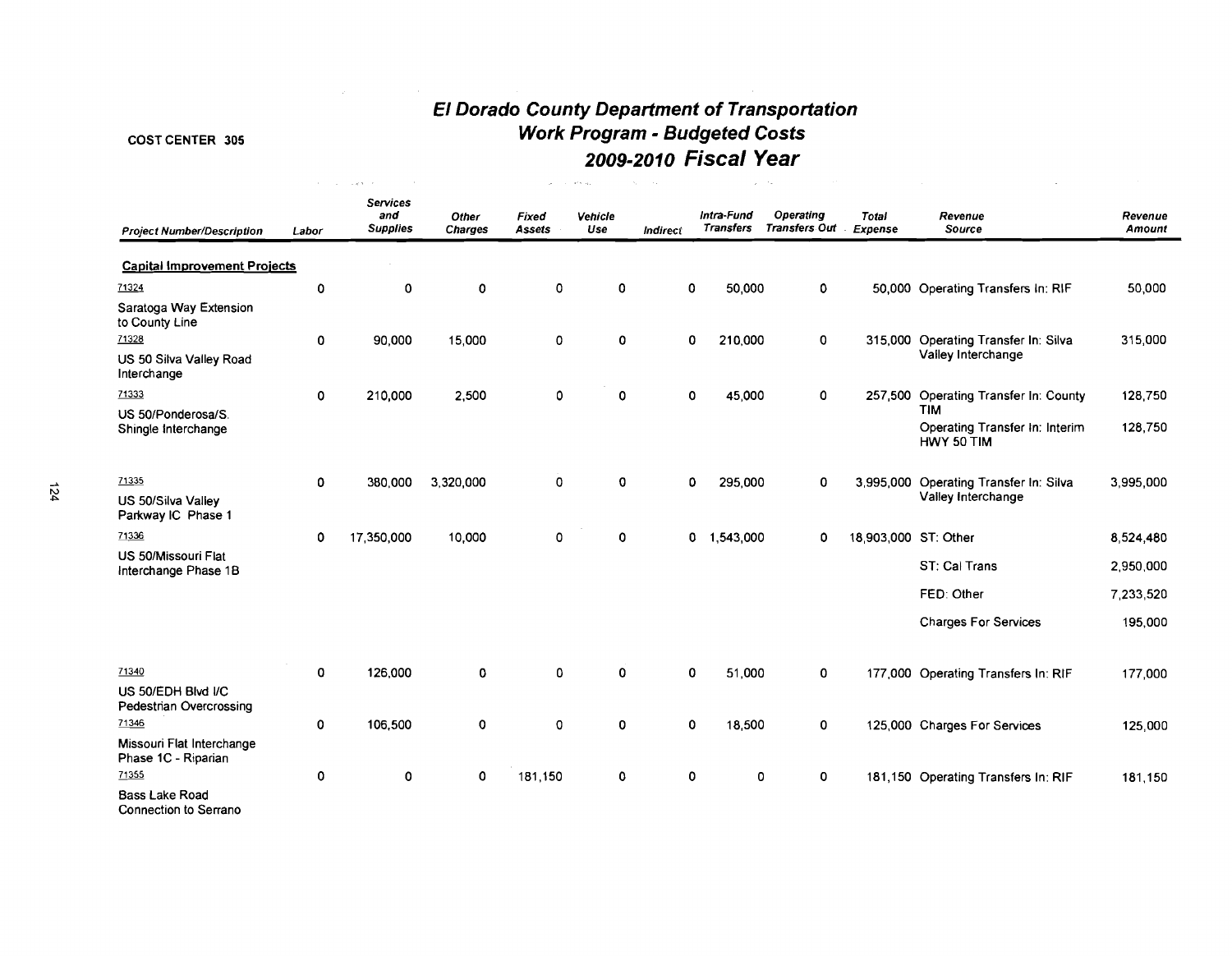| t<br>g |
|--------|
|        |
|        |

i<br>I

# El Dorado County Department of Transportation<br>Work Program - Budgeted Costs<br>2009-2010 Fiscal Year

医子宫神经 医骨髓

| Project Number/Description                                | Lapor     | Supplies<br>Services<br>and | Charges<br><b>Other</b> | Assets<br>Fixed | Vehicle<br>Use | Indirect | Intra-Fund<br>Transters | Operating<br>Transfers Out | Expense<br>Total  | Revenue<br>Source                          | Revenue<br>Amount |
|-----------------------------------------------------------|-----------|-----------------------------|-------------------------|-----------------|----------------|----------|-------------------------|----------------------------|-------------------|--------------------------------------------|-------------------|
| <b>Capital Improvement Projects</b>                       |           |                             |                         |                 |                |          |                         |                            |                   |                                            |                   |
| Missouri Flat Rd to El<br><b>Headington Road</b><br>71375 | o         | 82,500                      | 5,000                   | 0               | 0              | $\circ$  | 185,000                 | $\circ$                    |                   | 272,500 Operating Transfer In: County      | 272,500           |
| 71380                                                     | $\bullet$ | 761,060                     | $\circ$                 | 0               | $\circ$        | $\circ$  | 200,000                 | $\circ$                    | 961,060 ST: Other |                                            | 288,345           |
| El Dorado Trail Bike Path<br>Forni to Missouri Flat       |           |                             |                         |                 |                |          |                         |                            |                   | ST: Cal Trans                              | 140,976           |
|                                                           |           |                             |                         |                 |                |          |                         |                            |                   | FED: Tea - Transport<br>Enhancement Act    | 418,506           |
|                                                           |           |                             |                         |                 |                |          |                         |                            |                   | Local Transportation<br>Commission         | 30,331            |
|                                                           |           |                             |                         |                 |                |          |                         |                            |                   | Operating Transfers In                     | 82,902            |
| 72164                                                     | 0         | 340,000                     | $\circ$                 | 0               | $\bullet$      | 0        | 10,000                  | o                          |                   | 350,000 Operating Transfers In             | 350,000           |
| Pioneer Trail (2.0 Miles)<br>Contract Overlay -           |           |                             |                         |                 |                |          |                         |                            |                   |                                            |                   |
| 72166                                                     | 0         | 657,967                     | $\circ$                 | 0               | $\circ$        | 0        | 10,000                  | $\circ$                    | 667,967           | -Surface Transport<br>FED: Stp             | 667,967           |
| Express Trail (2.25 Miles)<br>Contract Overlay - Pony     |           |                             |                         |                 |                |          |                         |                            |                   | Program                                    |                   |
| 72177                                                     | 0         | 2,419,896                   | $\circ$                 | 0               | 0              | $\circ$  | 50,000                  | $\bullet$                  | 2,469,896         | Fund Balance                               | 175,000           |
| Contract Overlay-Lotus<br>Road (6.66 miles)               |           |                             |                         |                 |                |          |                         |                            |                   | FED: Stp - Surface Transport<br>Program    | 2,294,896         |
| Contract Overlay-<br>72180                                | $\circ$   | 601,135                     | $\circ$                 | 0               | $\circ$        | $\circ$  | 10,000                  | 0                          | 611, 135          | - Surface Transport<br>FED: Stp<br>Program | 611,135           |
| Malcolm Dixon Road<br>72181                               | $\circ$   | 164,468                     | $\circ$                 | 0               | $\circ$        | $\circ$  | 5,000                   | $\circ$                    | 169,468           | - Surface Transport<br>FED: Stp            | 169,468           |
| Rd Gold Ngt to Pvl (0.7<br>Contract Overlay-Forni         |           |                             |                         |                 |                |          |                         |                            |                   | Program                                    |                   |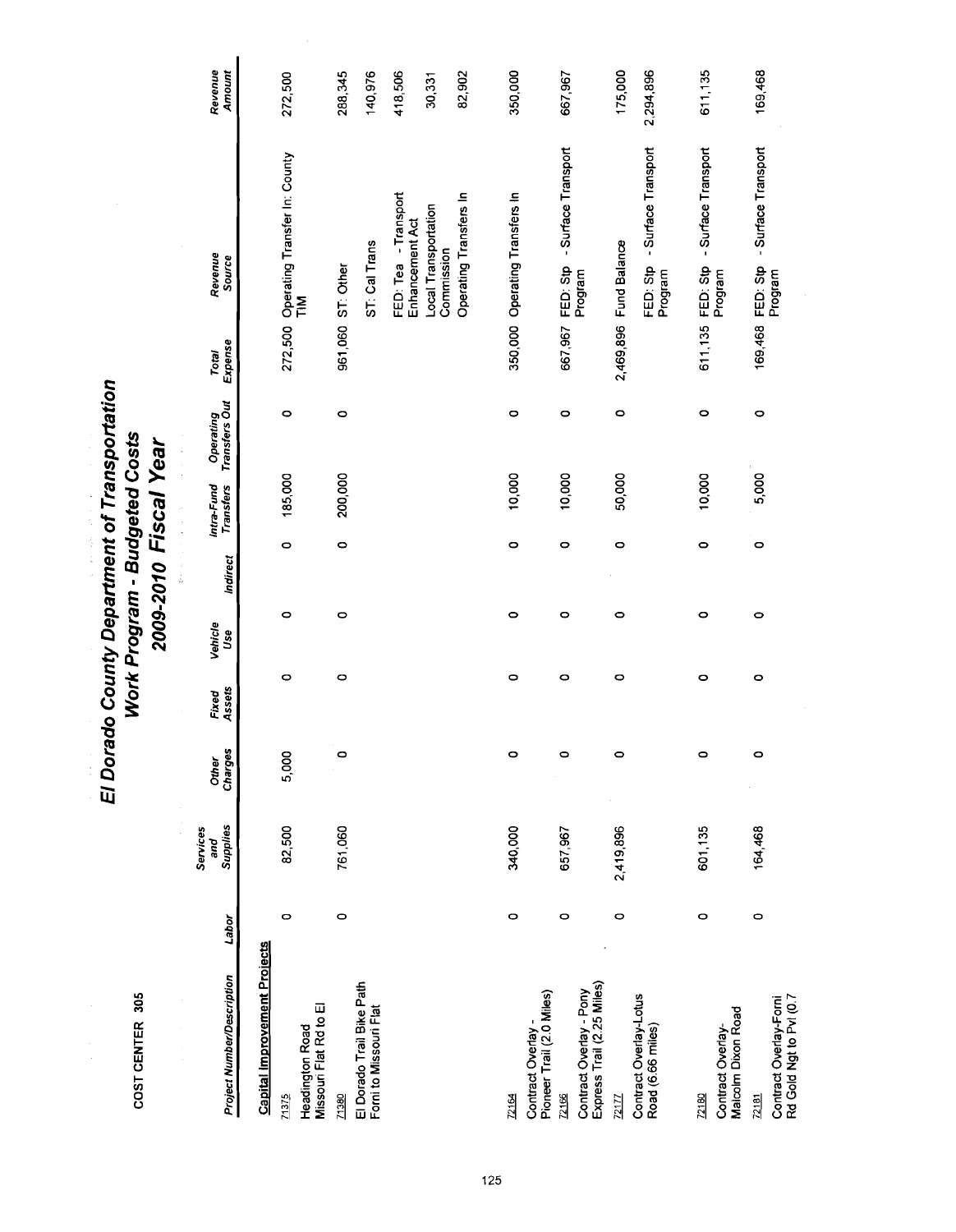# **El Dorado County Department of Transportation Work Program** - **Budgeted Costs 2009-2010 Fiscal Year**

 $\mathcal{A}^{\pm}$ 

# COST CENTER 305

| <b>Project Number/Description</b>               | Labor | <b>Services</b><br>and<br><b>Supplies</b> | Other<br><b>Charges</b> | Fixed<br>Assets | Vehicle<br>Use | Indirect | Intra-Fund<br><b>Transfers</b> | Operating<br><b>Transfers Out</b> | <b>Total</b><br>Expense | Revenue<br>Source                                   | Revenue<br>Amount |
|-------------------------------------------------|-------|-------------------------------------------|-------------------------|-----------------|----------------|----------|--------------------------------|-----------------------------------|-------------------------|-----------------------------------------------------|-------------------|
| <b>Capital Improvement Projects</b>             |       |                                           |                         |                 |                |          |                                |                                   |                         |                                                     |                   |
| 72304                                           | 0     | 0                                         | 28,000                  | 0               | 0              | 0        | 81,500                         | 0                                 |                         | 109,500 RSTP Fund Balance                           | 10,000            |
| Northside School Class 1<br>Bike Path - SR 193  |       |                                           |                         |                 |                |          |                                |                                   |                         | FED: Hazard Elimination                             | 99,500            |
| 72306                                           | 0     | 54,000                                    | 10,000                  | 0               | 0              | 0        | 141,000                        | 0                                 |                         | 205,000 ST: Other                                   | 184,500           |
| Northside School Class 1<br>Bike Path - SR 49   |       |                                           |                         |                 |                |          |                                |                                   |                         | <b>Local Transportation</b><br>Commission           | 20,500            |
| 72334                                           | 0     | 425,000                                   | 7,228,345               | 609,521         | 0              | 0        | 915,000                        | 0                                 |                         | 9,177,866 Operating Transfer In: County             | 2,064,049         |
| Diamond Springs<br>Parkway                      |       |                                           |                         |                 |                |          |                                |                                   |                         | TIM<br>Operating Transfer In: Utility<br>Inspection | 7,113,817         |
| 72343                                           | 0     | 0                                         | 0                       | 0               | 0              | 0        | 40,000                         | 0                                 |                         | 40,000 RSTP Fund Balance                            | 40,000            |
| Cameron Park Drive/Hwy<br>50 to Green Valley    |       |                                           |                         |                 |                |          |                                |                                   |                         |                                                     |                   |
| 72350                                           | 0     | 0                                         | 5,000                   | 0               | 0              | 0        | 370,000                        | 0                                 |                         | 375,000 Operating Transfers In                      | 200,000           |
| Latrobe Rd Widening<br>Golden Foothill Prkwy to |       |                                           |                         |                 |                |          |                                |                                   |                         | Operating Transfers In: RIF                         | 175,000           |
| 72355                                           | 0     | 30,000                                    | $\mathbf 0$             | 0               | 0              | 0        | 2,000                          | 0                                 |                         | 32,000 Operating Transfers In: RIF                  | 32,000            |
| Green Valley Road<br>Widening - County Line     |       |                                           |                         |                 |                |          |                                |                                   |                         |                                                     |                   |
| 72360                                           | 0     | 0                                         | $\mathbf 0$             | 504,487         | 0              | 0        |                                | 0<br>0                            |                         | 504,487 Operating Transfers In: RIF                 | 504,487           |
| White Rock Road West<br>County Line to          |       |                                           |                         |                 |                |          |                                |                                   |                         |                                                     |                   |
| 72361<br><b>Cameron Park Drive</b>              | 0     | 20,000                                    | 0                       | 0               | 0              | 0        | 10,000                         | 0                                 |                         | 30,000 Operating Transfer In: County<br><b>TIM</b>  | 15,000            |
| Interchange                                     |       |                                           |                         |                 |                |          |                                |                                   |                         | Operating Transfer In: Interim<br>HWY 50 TIM        | 15,000            |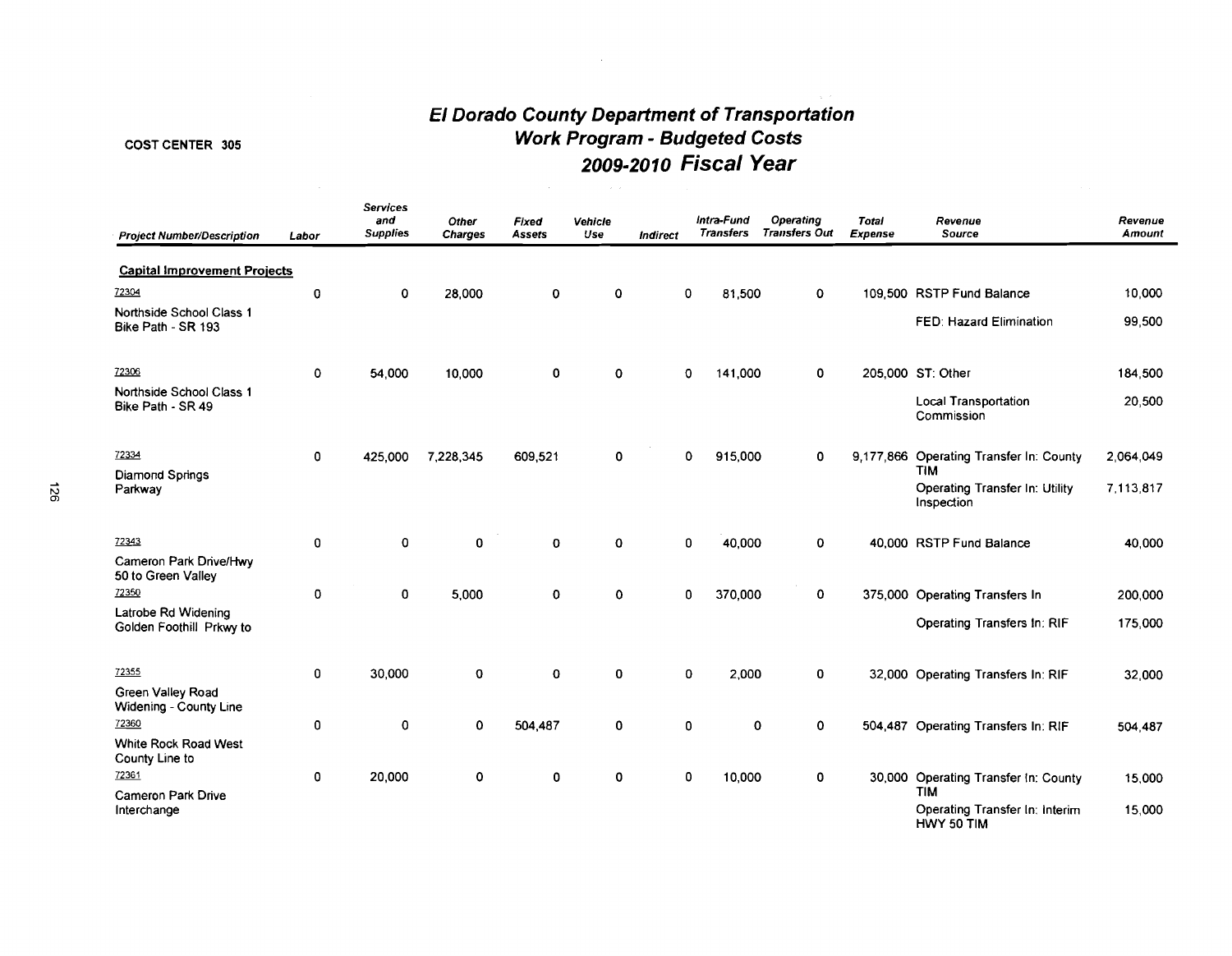# **El Dorado County Department of Transportation**  COST CENTER 305 **Work Program** - **Budgeted Costs 2009-201 o Fiscal Year**

 $\sim 10^{-1}$ 

| <b>Project Number/Description</b>                         | Labor              | <b>Services</b><br>and<br><b>Supplies</b> | Other<br><b>Charges</b> | Fixed<br><b>Assets</b> | Vehicle<br>Use | Indirect | Intra-Fund<br><b>Transfers</b> | <b>Operating</b><br><b>Transfers Out</b> | Total<br>Expense | Revenue<br>Source                          | Revenue<br>Amount |
|-----------------------------------------------------------|--------------------|-------------------------------------------|-------------------------|------------------------|----------------|----------|--------------------------------|------------------------------------------|------------------|--------------------------------------------|-------------------|
| <b>Capital Improvement Projects</b>                       |                    |                                           |                         |                        |                |          |                                |                                          |                  |                                            |                   |
| 72369                                                     | $\pmb{\mathsf{O}}$ | 300,000                                   | 5,000                   | 0                      | 0              |          | $\mathbf 0$<br>55,000          | 0                                        |                  | 360,000 Capital Improvement Project        | 360,000           |
| Hollow Oak Drainage<br><b>Bass Lake Hills Specific</b>    |                    |                                           |                         |                        |                |          |                                |                                          |                  |                                            |                   |
| 72370                                                     | 0                  | $\mathbf 0$                               | 0                       | 0                      | 0              |          | 0<br>150,000                   | 0                                        |                  | 150,000 Operating Transfers In: RIF        | 150,000           |
| U.S. 50/Silva Valley IC<br>Ph 1-Widen Silva Vly           |                    |                                           |                         |                        |                |          |                                |                                          |                  |                                            |                   |
| 72372                                                     | $\mathbf 0$        | 15,000                                    | 5.000                   | $\mathbf 0$            | 0              |          | 0<br>70,000                    | 0                                        |                  | 90,000 Operating Transfers In: RIF         | 90,000            |
| White Rock Rd - Latrobe<br>Road to Keables                |                    |                                           |                         |                        |                |          |                                |                                          |                  |                                            |                   |
| 72374                                                     | $\mathbf 0$        | 0                                         | 5,000                   | O                      | 0              |          | 0<br>15,000                    | 0                                        |                  | 20,000 Operating Transfers In: RIF         | 20,000            |
| White Rock Rd - Keables<br>to Silva Valley IC             |                    |                                           |                         |                        |                |          |                                |                                          |                  |                                            |                   |
| 72403                                                     | $\mathbf 0$        | 1,400,000                                 | 0                       | O                      | 0              |          | 0<br>200,000                   | 0                                        |                  | 1,600,000 Operating Transfers In: RIF      | 1,600,000         |
| Latrobe Road - Suncast<br>Lane to Golden Foothill         |                    |                                           |                         |                        |                |          |                                |                                          |                  |                                            |                   |
| 73120                                                     | $\mathbf 0$        | 154,000                                   | 0                       | 0                      | 0              |          | $\mathbf{0}$<br>135,683        | $\mathbf{0}$                             |                  | 289.683 RSTP Fund Balance                  | 200,000           |
| Signal - Apache Ave/US<br>50 Interchange                  |                    |                                           |                         |                        |                |          |                                |                                          |                  | FED: Cmaq - Congest<br>Mitigatn Air Qualty | 89.683            |
| 73129                                                     | $\mathbf 0$        | 0                                         | $\mathbf 0$             | 315,000                | 0              |          | 0                              | 0<br>0                                   |                  | 315,000 Operating Transfers In: RIF        | 315,000           |
| El Dorado Hills<br>Boulvevard and Olson                   |                    |                                           |                         |                        |                |          |                                |                                          |                  |                                            |                   |
| 73150                                                     | 0                  | 25,000                                    | 35,000                  | 0                      | 0              |          | 440,000<br>$\mathbf{0}$        | 0                                        |                  | 500,000 Operating Transfer In: County      | 500,000           |
| Cameron Park/Green<br>Valley Intersesction Impr           |                    |                                           |                         |                        |                |          |                                |                                          |                  | <b>TIM</b>                                 |                   |
| 73320                                                     | 0                  | 60,000                                    | 341,000                 | 0                      | 0              |          | 0<br>443,500                   | 0                                        |                  | 844,500 Operating Transfer In: County      | 844,500           |
| <b>Pleasant Valley</b><br>Rd/Patterson Dr                 |                    |                                           |                         |                        |                |          |                                |                                          |                  | <b>TIM</b>                                 |                   |
| 73354                                                     | 0                  | 1,625,950                                 | 10,000                  | 0                      | 0              |          | $\mathbf 0$<br>522,000         | 0                                        |                  | 2,157,950 Operating Transfer In: County    | 2,157,950         |
| <b>Durock Road/Business</b><br>Center Drive Signalization |                    |                                           |                         |                        |                |          |                                |                                          |                  | <b>TIM</b>                                 |                   |

 $\sim 10^7$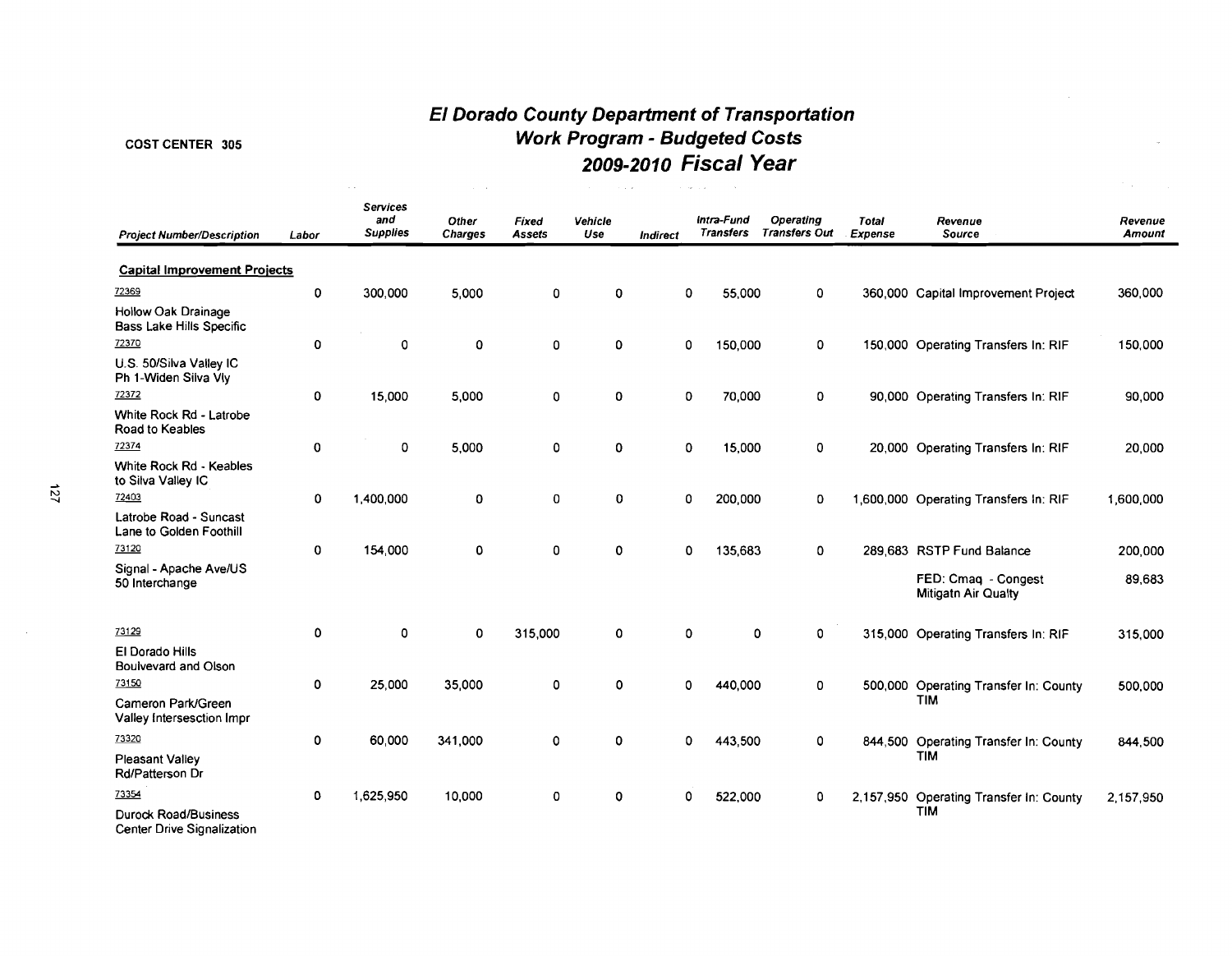# **El Dorado County Department of Transportation**  COST CENTER 305 **Work Program** - **Budgeted Costs**

الی ہے۔<br>اس کے مطابق اس کے اس کے مطابق اس کے مطابق اس کے مطابق اس کا مطابق اس کے مطابق اس کے مطابق اس کا مطابق استعمال

| 110m mugram - Daugeteu Oosts |  |
|------------------------------|--|
| 2009-2010 Fiscal Year        |  |

| <b>Project Number/Description</b>                   | Labor       | <b>Services</b><br>and<br><b>Supplies</b> | Other<br><b>Charges</b> | Fixed<br>Assets | Vehicle<br>Use | <b>Indirect</b> |             | Intra-Fund<br><b>Transfers</b> | <b>Operating</b><br><b>Transfers Out</b> | <b>Total</b><br>Expense | Revenue<br>Source                                         | Revenue<br>Amount |
|-----------------------------------------------------|-------------|-------------------------------------------|-------------------------|-----------------|----------------|-----------------|-------------|--------------------------------|------------------------------------------|-------------------------|-----------------------------------------------------------|-------------------|
| <b>Capital Improvement Projects</b>                 |             |                                           |                         |                 |                |                 |             |                                |                                          |                         |                                                           |                   |
| 73358                                               | $\pmb{0}$   | 30,000                                    | 37,000                  | 0               | 0              |                 | 0           | 153,000                        | 0                                        |                         | 220,000 FED: Hazard Elimination                           | 198,000           |
| Pleasant Valley Rd/Oak<br>Hill Rd Intersection Impr |             |                                           |                         |                 |                |                 |             |                                |                                          |                         | Operating Transfer In: County<br><b>TIM</b>               | 22,000            |
| 73359                                               | 0           | 867,000                                   | 105,500                 | 0               | 0              |                 | 0           | 221,500                        | 0                                        |                         | 1,194,000 RSTP Fund Balance                               | 31,800            |
| Latrobe Rd. N of Ryan<br>Ranch MP 7.0-7.35          |             |                                           |                         |                 |                |                 |             |                                |                                          |                         | ST: Rstp 182.9<br><b>Rgnl Surface</b><br><b>Tran Plan</b> | 100,000           |
|                                                     |             |                                           |                         |                 |                |                 |             |                                |                                          |                         | FED: Hazard Elimination                                   | 1,062,200         |
| 77109                                               | 0           | 2,163,446                                 | 5,000                   | 0               | 0              |                 | $\mathbf 0$ | 377,570                        | $\mathbf{0}$                             |                         | 2,546,016 RSTP Fund Balance                               | 134,678           |
| Green Valley Road at<br>Tennessee Creek -           |             |                                           |                         |                 |                |                 |             |                                |                                          |                         | FED: Hbrd - Highway Bridges                               | 1,811,338         |
|                                                     |             |                                           |                         |                 |                |                 |             |                                |                                          |                         | FED: Hazard Elimination                                   | 450,000           |
|                                                     |             |                                           |                         |                 |                |                 |             |                                |                                          |                         | Operating Transfer In: County<br><b>TIM</b>               | 150,000           |
| 77114                                               | $\mathbf 0$ | 315,000                                   | 605,000                 | 0               | 0              |                 | 0           | 620,000                        | $\mathbf 0$                              |                         | 1,540,000 RSTP Fund Balance                               | 34,868            |
| Green Valley Rd. at<br>Weber Creek-Bridge           |             |                                           |                         |                 |                |                 |             |                                |                                          |                         | ST: Rstp 182.6h Rgnl<br>Surface Tran Plan                 | 100,000           |
|                                                     |             |                                           |                         |                 |                |                 |             |                                |                                          |                         | FED: Hbrd - Highway Bridges                               | 1,363,332         |
|                                                     |             |                                           |                         |                 |                |                 |             |                                |                                          |                         | Operating Transfer In: County<br><b>TIM</b>               | 41,800            |
| 77115                                               | $\mathbf 0$ | 48,700                                    | 182,000                 | 0               | 0              |                 | 0           | 304,200                        | $\mathbf 0$                              |                         | 534,900 RSTP Fund Balance                                 | 61.353            |
| Sly Park Rd/Clear Creek<br>Crossing - Bridge Rehab  |             |                                           |                         |                 |                |                 |             |                                |                                          |                         | FED: Hbrd - Highway Bridges                               | 473,547           |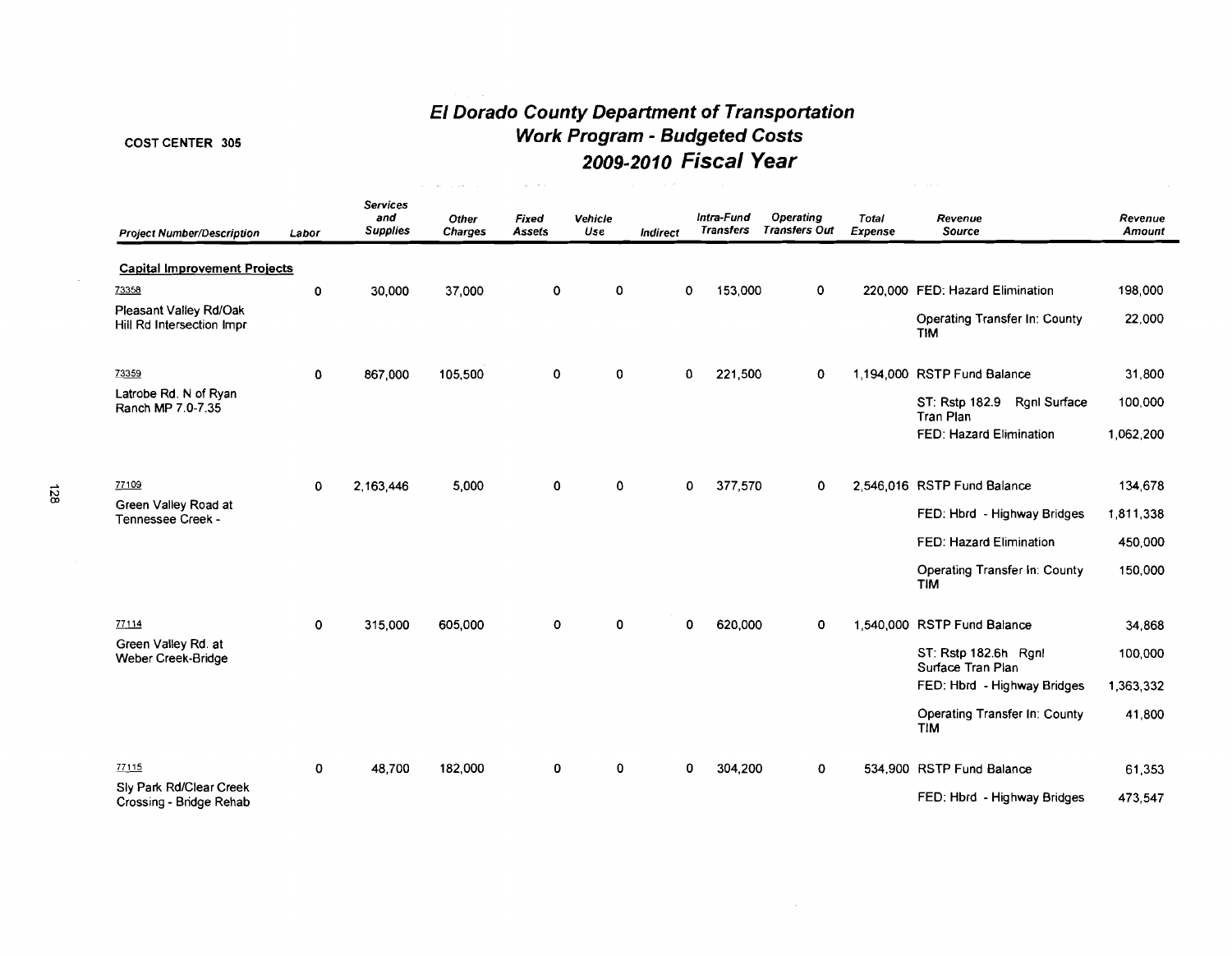# **El Dorado County Department of Transportation Work Program** - **Budgeted Costs 2009-2010 Fiscal Year**

# COST CENTER 305

| $\sim$                                                | $\sim$      | and a string of the state                 |                  | Walter Street          |                | $\omega_{\rm{eff}}=1$ . |                                | $\mathbf{y}=(x_1,\ldots,x_n)$ . Notice $\mathbf{y}$ |                  |                                           |                   |
|-------------------------------------------------------|-------------|-------------------------------------------|------------------|------------------------|----------------|-------------------------|--------------------------------|-----------------------------------------------------|------------------|-------------------------------------------|-------------------|
| <b>Project Number/Description</b>                     | Labor       | <b>Services</b><br>and<br><b>Supplies</b> | Other<br>Charges | Fixed<br><b>Assets</b> | Vehicle<br>Use | <b>Indirect</b>         | Intra-Fund<br><b>Transfers</b> | Operating<br><b>Transfers Out</b>                   | Total<br>Expense | Revenue<br>Source                         | Revenue<br>Amount |
| <b>Capital Improvement Projects</b>                   |             |                                           |                  |                        |                |                         |                                |                                                     |                  |                                           |                   |
| 77116                                                 | 0           | 300,000                                   | 0                | 0                      | 0              |                         | 25,000<br>$\Omega$             | $\Omega$                                            |                  | 325,000 RSTP Fund Balance                 | 58,497            |
| Bucks Bar/N. Fork<br><b>Cosumnes River Bridge</b>     |             |                                           |                  |                        |                |                         |                                |                                                     |                  | FED: Hbrd - Highway Bridges               | 266,503           |
| 77117                                                 | $\mathbf 0$ | 125,000                                   | 0                | $\mathbf 0$            | 0              |                         | 150,000<br>O                   | $\mathbf{0}$                                        |                  | 275,000 ST: Other                         | 31,542            |
| Rubicon Bridge at Ellis<br>Creek                      |             |                                           |                  |                        |                |                         |                                |                                                     |                  | FED: Hbrd - Highway Bridges               | 243,458           |
| 77118                                                 | $\mathbf 0$ | 151,000                                   | $\mathbf 0$      | 0                      | $\mathbf 0$    |                         | 0<br>150,000                   | 0                                                   |                  | 301,000 ST: Other                         | 34,525            |
| Wentworth Springs Rd.<br><b>Bridge at Gerle Creek</b> |             |                                           |                  |                        |                |                         |                                |                                                     |                  | FED: Hbrd - Highway Bridges               | 266,475           |
| 77120                                                 | 0           | 242,000                                   | 1,000            | $\mathbf 0$            | 0              |                         | 61,000<br>$\mathbf{0}$         | 0                                                   |                  | 304,000 RSTP Fund Balance                 | 34,869            |
| Mosquito Road Bridge at<br>South Fork American        |             |                                           |                  |                        |                |                         |                                |                                                     |                  | FED: Hbrd - Highway Bridges               | 269.131           |
| 77121                                                 | $\mathbf 0$ | 800,000                                   | 2.000            | $\mathbf 0$            | 0              |                         | 268,000<br>0                   | 0                                                   |                  | 1,070,000 RSTP Fund Balance               | 32,729            |
| Ice House Road Bridges<br><b>Maintenance Project</b>  |             |                                           |                  |                        |                |                         |                                |                                                     |                  | ST: Rstp 182.6h Rgnl<br>Surface Tran Plan | 90,000            |
|                                                       |             |                                           |                  |                        |                |                         |                                |                                                     |                  | FED: Hbrd - Highway Bridges               | 947,271           |
| 77122                                                 | 0           | 0                                         | 0                | 0                      | 0              |                         | 120,000<br>0                   | 0                                                   |                  | 120,000 RSTP Fund Balance                 | 13,764            |
| Newtown Road at S. Fork<br>of Weber Creek - Bridge    |             |                                           |                  |                        |                |                         |                                |                                                     |                  | FED: Hbrd - Highway Bridges               | 106,236           |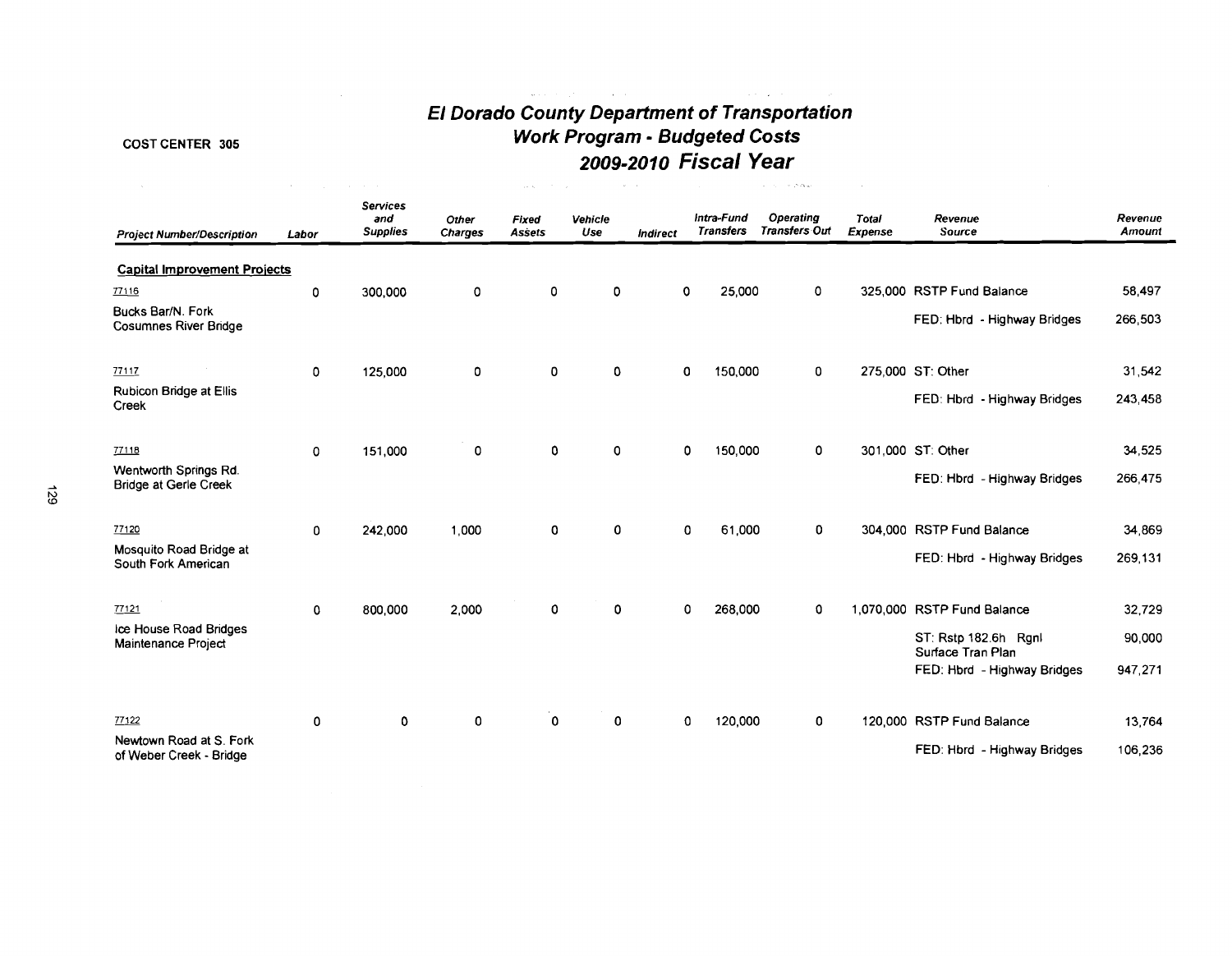# **El Dorado County Department of Transportation Work Program** - **Budgeted Costs 2009-2010 Fiscal Year**

# **COST CENTER 305**

|                                                      |          |                                           | <b>Contract</b><br><b>Contractor</b> |                        |                | All Corp.                                     |                                | $\sim$                            |                         | <b>STAR</b>                                                      |                          |
|------------------------------------------------------|----------|-------------------------------------------|--------------------------------------|------------------------|----------------|-----------------------------------------------|--------------------------------|-----------------------------------|-------------------------|------------------------------------------------------------------|--------------------------|
| <b>Project Number/Description</b>                    | Labor    | <b>Services</b><br>and<br><b>Supplies</b> | <b>Other</b><br>Charges              | Fixed<br><b>Assets</b> | Vehicle<br>Use | <b>Indirect</b>                               | Intra-Fund<br><b>Transfers</b> | Operating<br><b>Transfers Out</b> | <b>Total</b><br>Expense | Revenue<br>Source                                                | Revenue<br>Amount        |
| <b>Capital improvement Projects</b>                  |          |                                           |                                      |                        |                |                                               |                                |                                   |                         |                                                                  |                          |
| 78654                                                | 0        | 0                                         | 0                                    | 0                      | 0              |                                               | 0                              | 0<br>0                            |                         | 0 Fund Balance                                                   | (16, 800)                |
| 2006 Mosquito Road -<br><b>Hazard Mitigation</b>     |          |                                           |                                      |                        |                |                                               |                                |                                   |                         | Operation Transfer in: FEMA                                      | 6,800                    |
|                                                      |          |                                           |                                      |                        |                |                                               |                                |                                   |                         | Operating Transfer in: OES                                       | 10,000                   |
| 79999                                                | 0        | 5,199,630                                 | (64, 500)                            | 51,525                 | 0              |                                               | 0(5,003,221)                   | $\mathbf{o}$                      |                         | 183,434 ST: Rstp 182.6h Rgnl                                     | 131,909                  |
| Capital Improvement<br><b>Projects Not Completed</b> |          |                                           |                                      |                        |                |                                               |                                |                                   |                         | Surface Tran Plan<br>Operating Transfer In: County<br><b>TIM</b> | 51,525                   |
| <b>Total Capital Improvement</b>                     | $\Omega$ | 38.475.252 12.665.491                     |                                      | 1,661,683              | $\mathbf 0$    |                                               | $0$ 3,915,232                  | 0                                 | 56,717,658              |                                                                  | 56,717,658               |
|                                                      |          |                                           | and the first standard contact       |                        |                | state and the state of the state of the state |                                | structure in the control of the   | <b>Contractor</b>       |                                                                  | <b>Contract Contract</b> |

*Grand Total Revenue:* 88,886,857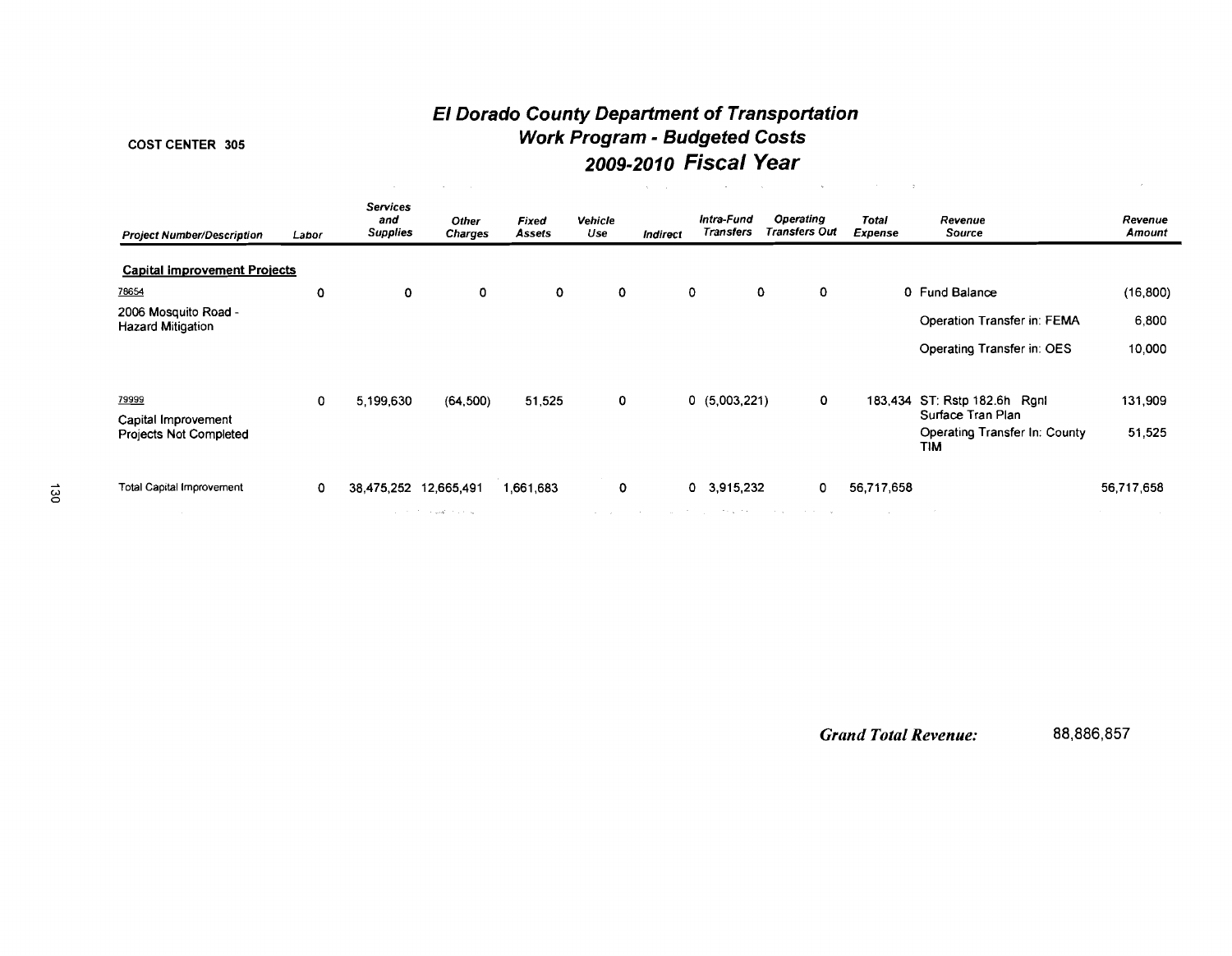SCHEDULE 9

#### Fund: Road District Tax Fund

Activity: Public Ways

| Sub-<br>Obj.                | <b>Financing Uses</b><br><b>Classification</b>                    | Actual<br>2007-2008 | Actual<br>2008-2009 | Dept<br>Requested<br>2009-2010 | CAO<br>Recm'd<br>2009-2010 | Adopted by<br><b>BOS</b><br>2009-2010 |
|-----------------------------|-------------------------------------------------------------------|---------------------|---------------------|--------------------------------|----------------------------|---------------------------------------|
|                             | 5240 Contribution To Non-county Governmental                      | 19,915              | 10.564              | 10.881                         | 10,881                     | 10,881                                |
| <b>Other Charges</b>        |                                                                   | 19,915              | 10,564              | 10,881                         | 10,881                     | 10,881                                |
|                             | 7000 Operating Transfers Out                                      | 5,754,650           | 5,447,643           | 5,463,767                      | 5,463,767                  | 5,286,112                             |
| <b>Other Financing Uses</b> |                                                                   | 5,754,650           | 5,447,643           | 5,463,767                      | 5,463,767                  | 5,286,112                             |
|                             | <b>Total Financing Uses</b>                                       | 5,774,565           | 5,458,207           | 5,474,648                      | 5,474,648                  | 5,296,993                             |
|                             | <b>Less Department Estimated Revenues</b>                         | 5,328,993           | 5,468,053           | 5,474,648                      | 5,474,648                  | 5,286,528                             |
|                             | <b>Department Use of Road District</b><br><b>Tax Fund Balance</b> | 445,572             | $-9,845$            | 0                              | 0                          | 10,465                                |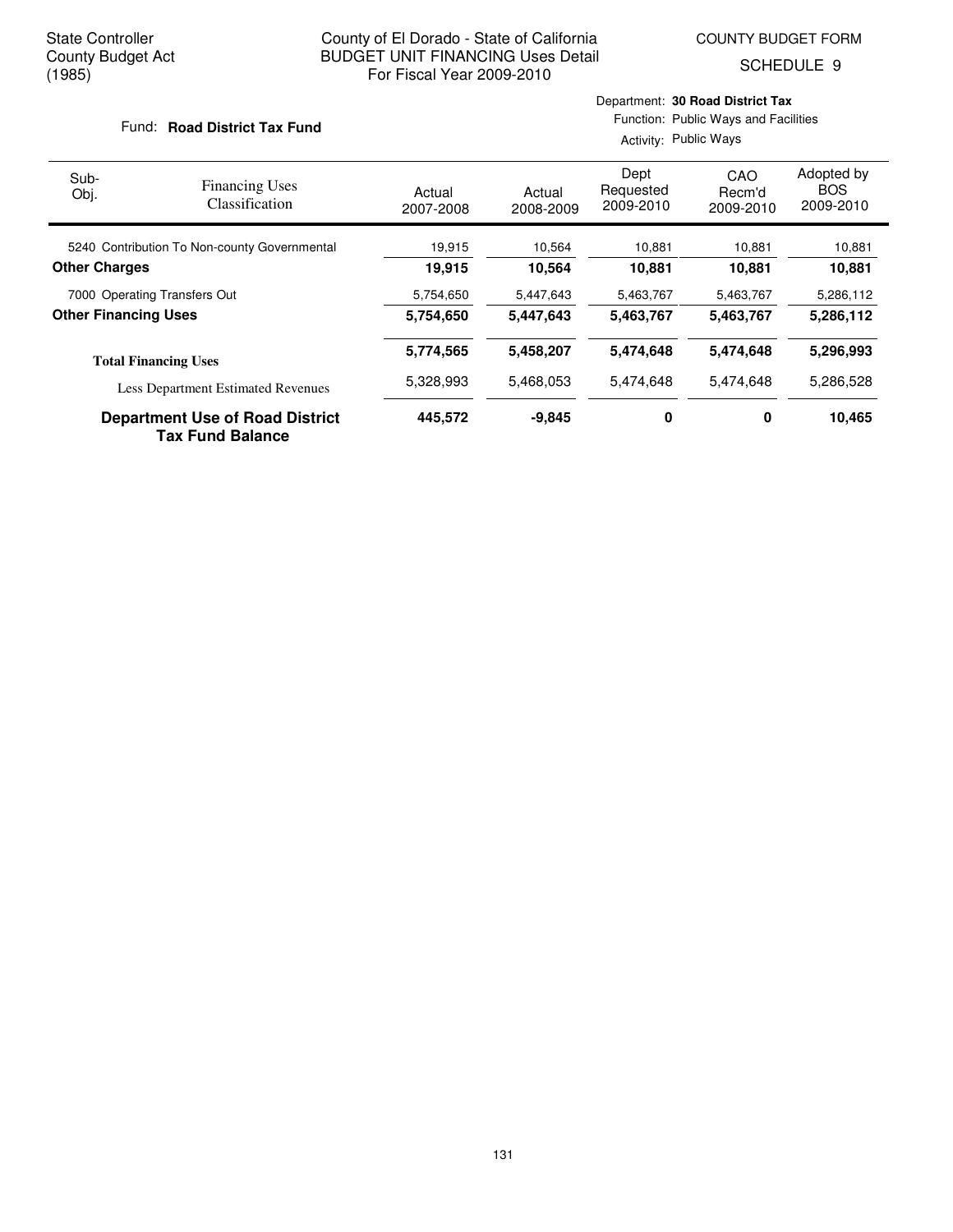SCHEDULE 9

#### Fund: Special Aviation

Activity: Transportation Terminals

| Sub-<br>Obj.                | <b>Financing Uses</b><br>Classification                          | Actual<br>2007-2008 | Actual<br>2008-2009 | Dept<br>Requested<br>2009-2010 | CAO<br>Recm'd<br>2009-2010 | Adopted by<br><b>BOS</b><br>2009-2010 |
|-----------------------------|------------------------------------------------------------------|---------------------|---------------------|--------------------------------|----------------------------|---------------------------------------|
|                             | 7000 Operating Transfers Out                                     | 20,000              | 20,000              | 20,200                         | 20,200                     | 20,200                                |
| <b>Other Financing Uses</b> |                                                                  | 20,000              | 20,000              | 20,200                         | 20,200                     | 20,200                                |
|                             | <b>Total Financing Uses</b>                                      | 20,000              | 20,000              | 20,200                         | 20,200                     | 20,200                                |
|                             | <b>Less Department Estimated Revenues</b>                        | 20.106              | 20.051              | 20,200                         | 20,200                     | 20,200                                |
|                             | <b>Department Use of Special Aviation</b><br><b>Fund Balance</b> | $-106$              | -51                 | 0                              | 0                          | 0                                     |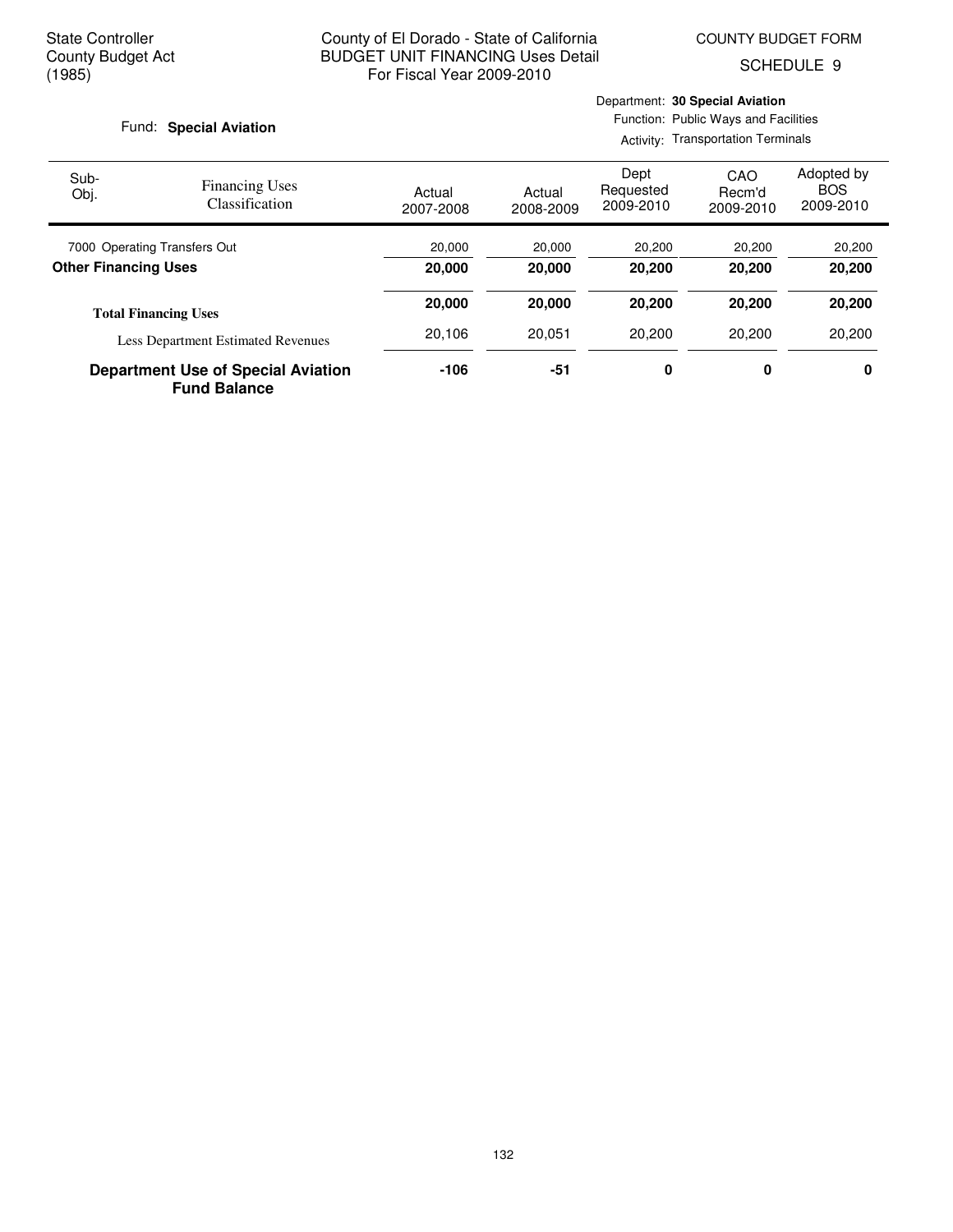COUNTY BUDGET FORM

SCHEDULE 9

# Fund: Placerville Union Cemetery

Department: **30 Placerville Union Cemetery**

Function: Public Protection Activity: Other Protection

| Sub-<br>Obj.                 | <b>Financing Uses</b><br>Classification                                    | Actual<br>2007-2008 | Actual<br>2008-2009 | Dept<br>Requested<br>2009-2010 | CAO<br>Recm'd<br>2009-2010 | Adopted by<br><b>BOS</b><br>2009-2010 |
|------------------------------|----------------------------------------------------------------------------|---------------------|---------------------|--------------------------------|----------------------------|---------------------------------------|
|                              | 4183 Maintenance - Grounds                                                 | 137                 | 233                 | 0                              | 0                          | $\Omega$                              |
|                              | 4184 Maintenance - Cemetery                                                | 22,499              | 2,813               | 35,500                         | 35,500                     | 35,500                                |
| 4261 Postage                 |                                                                            | 8                   | 0                   | 0                              | 0                          | O                                     |
|                              | 4300 Professional and Specialized Services                                 | 25,935              | 13,998              | 0                              | 0                          | 0                                     |
| 4333 Burial Services         |                                                                            | 10,275              | 16,500              | 17,230                         | 17,230                     | 17,230                                |
| 4337                         | <b>Other Governmental Agencies</b>                                         | 0                   | 448                 | 0                              | 0                          | 0                                     |
|                              | 4400 Publication and Legal Notices                                         | 0                   | 0                   | 100                            | 100                        | 0                                     |
|                              | 4460 Small Tools and Instruments                                           | 0                   | 32                  | 100                            | 100                        | 100                                   |
|                              | 4500 Special Departmental Expense                                          | 0                   | 2,996               | 0                              | 0                          | $\Omega$                              |
| 4620 Utilities               |                                                                            | 248                 | 229                 | 0                              | 0                          | 0                                     |
| <b>Services And Supplies</b> |                                                                            | 59,102              | 37,249              | 52,930                         | 52,930                     | 52,830                                |
|                              | 5300 Interfund Expenditures                                                | 0                   | 0                   | 27,744                         | 27,744                     | 31,620                                |
| <b>Other Charges</b>         |                                                                            | 0                   | 0                   | 27,744                         | 27,744                     | 31,620                                |
|                              | 7250 Intrafnd: Non General Fund Types                                      | 0                   | 0                   | 26,033                         | 26,033                     | 26,033                                |
| <b>Intrafund Transfers</b>   |                                                                            | 0                   | 0                   | 26,033                         | 26,033                     | 26,033                                |
|                              | <b>Total Financing Uses</b>                                                | 59,102              | 37,249              | 106,707                        | 106,707                    | 110,483                               |
|                              | Less Department Estimated Revenues                                         | 24,680              | 22,879              | 30,400                         | 30,400                     | 30,400                                |
|                              | <b>Department Use of Placerville</b><br><b>Union Cemetery Fund Balance</b> | 34,421              | 14,370              | 76,307                         | 76,307                     | 80,083                                |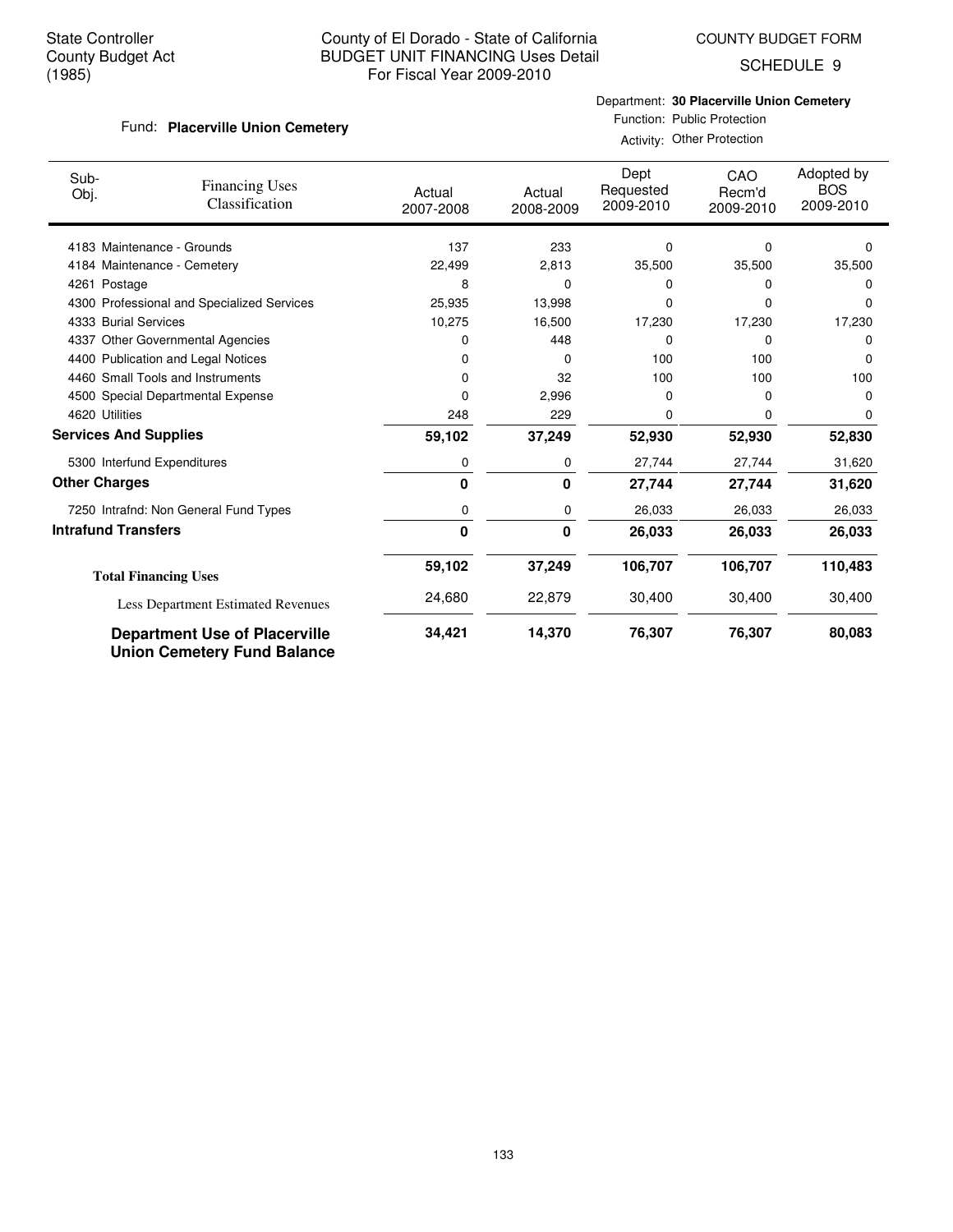COUNTY BUDGET FORM

SCHEDULE 9

#### Fund: Accum. Capital Outlay

Department: **30 Accumulative Capital Outlay**

Function: General Government Activity: Plant Acquisition

| Sub-<br>Obj.         | <b>Financing Uses</b><br>Classification       | Actual<br>2007-2008 | Actual<br>2008-2009 | Dept<br>Requested<br>2009-2010 | CAO<br>Recm'd<br>2009-2010 | Adopted by<br><b>BOS</b><br>2009-2010 |
|----------------------|-----------------------------------------------|---------------------|---------------------|--------------------------------|----------------------------|---------------------------------------|
|                      | 4041 Cnty Pass thru Telephone Chrges to Depts | 1                   | 0                   | 0                              | $\Omega$                   | $\Omega$                              |
|                      | 4187 Maintenance - Trail                      | 213                 | $\Omega$            | 0                              | 0                          | 0                                     |
|                      | 4261 Postage                                  | 1,041               | 361                 | 0                              | 0                          | $\Omega$                              |
|                      | 4300 Professional and Specialized Services    | 230,313             | 0                   | 202,762                        | 202,762                    | 587,641                               |
|                      | 4400 Publication and Legal Notices            | 3,809               | 740                 | 0                              | 0                          | 0                                     |
|                      | 4461 Minor Equipment                          | 11,151              | 0                   | 0                              | 0                          | 0                                     |
|                      | 4501 Special Projects                         | 82,000              | 0                   | 0                              | 0                          | 0                                     |
|                      | <b>Services And Supplies</b>                  | 328,527             | 1,101               | 202,762                        | 202,762                    | 587,641                               |
|                      | 5300 Interfund Expenditures                   | 149,575             | 109,676             | 1,232,220                      | 1,232,220                  | 1,278,736                             |
|                      | 5301 Intrfnd Exp: Telephone Equip & Support   | 9,974               | 8,675               | 0                              | 0                          | 0                                     |
|                      | 5306 Intrfnd Exp: Central Duplicating         | 10,069              | 6,297               | 0                              | $\Omega$                   | 0                                     |
|                      | 5308 Intrfnd Exp: Internal Data Processing    | 3,674               | 3,647               | 3,657                          | 3,657                      | 0                                     |
|                      | 5318 Intrfnd Exp: Maint Buildg & Imprvmnts    | 1,277               | 4,295               | 0                              | 0                          | O                                     |
|                      | 5320 Intrfnd Exp: Network Support             | 0                   | 0                   | 276                            | 276                        | n                                     |
|                      | 5350 Intrfnd Exp: IS Programming Support      | 0                   | 0                   | 82,184                         | 82,184                     | 85,516                                |
| <b>Other Charges</b> |                                               | 174,570             | 132,590             | 1,318,337                      | 1,318,337                  | 1,364,252                             |
|                      | 6000 Fixed Assets - Land                      | 65,000              | 0                   | 0                              | 0                          | 0                                     |
|                      | 6020 Fixed Assets - Building and Improvement  | 0                   | 8,130               | 0                              | 0                          | 0                                     |
|                      | 6022 Fixed Assets - Project Management        | 756,035             | 0                   | 0                              | 0                          | 0                                     |
|                      | 6023 Fixed Assets - Construction              | 4,955,936           | 2,299,110           | 8,868,087                      | 8,868,087                  | 9,428,142                             |
|                      | 6040 Fixed Assets - Equipment                 | 10,890              | 0                   | 0                              | 0                          | 0                                     |
| <b>Fixed Assets</b>  |                                               | 5,787,861           | 2,307,239           | 8,868,087                      | 8,868,087                  | 9,428,142                             |
|                      | 7000 Operating Transfers Out                  | 320,000             | 420,000             | 456,965                        | 602,965                    | 602,865                               |
|                      | <b>Other Financing Uses</b>                   | 320,000             | 420,000             | 456,965                        | 602,965                    | 602,865                               |
|                      | <b>Total Financing Uses</b>                   | 6,610,958           | 2,860,930           | 10,846,151                     | 10,992,151                 | 11,982,900                            |
|                      | Less Department Estimated Revenues            | 6,047,907           | 2,101,869           | 10,221,240                     | 10,221,271                 | 11,041,314                            |
|                      | <b>Department Use of Accum. Capital</b>       | 563,051             | 759,061             | 624,911                        | 770,880                    | 941,586                               |

**Outlay Fund Balance and Reserves**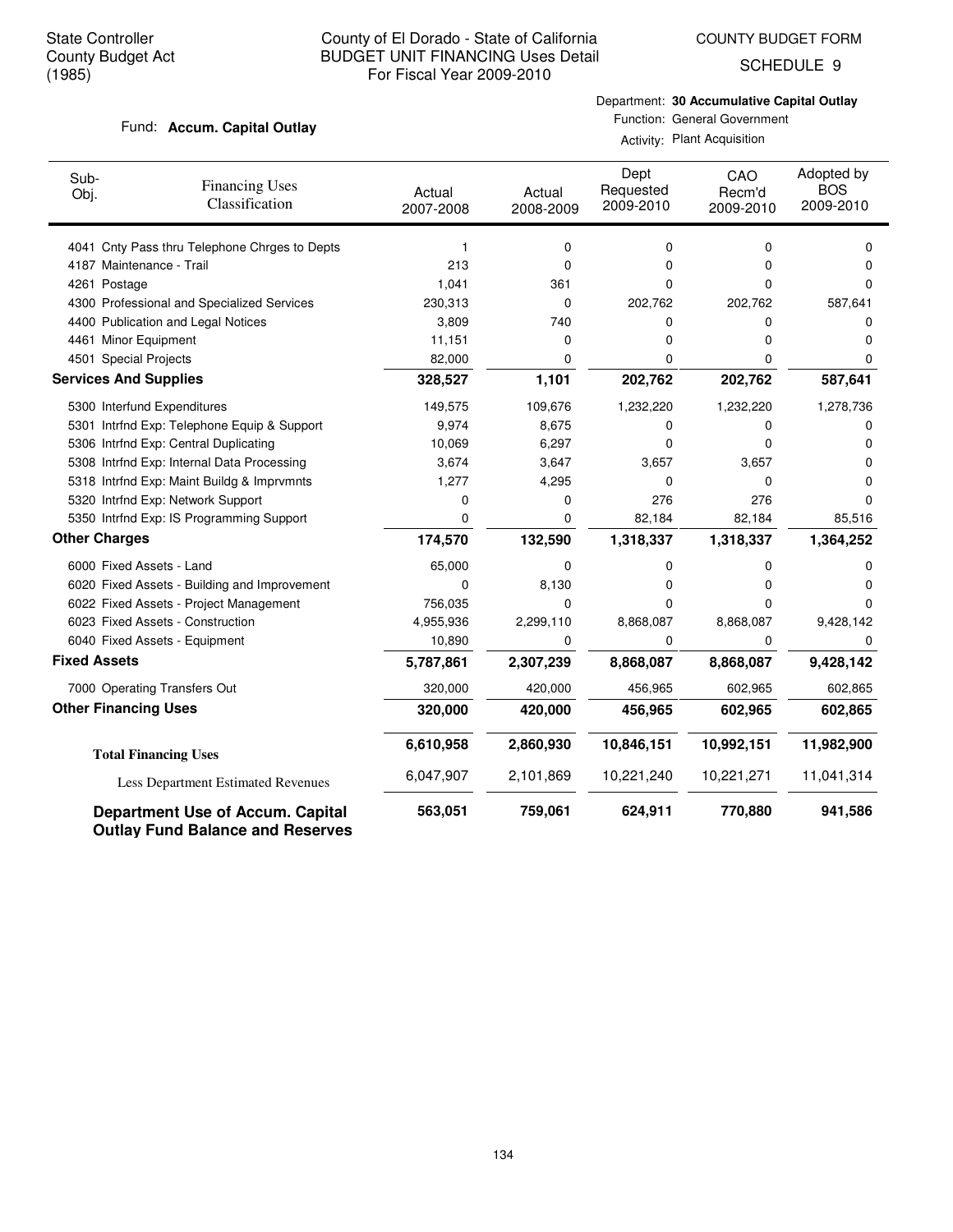| <b>Department of Transportation</b><br>FY 2009-10 ACO Fund Budget |                         |                                                                      |                           |                                                              |  |
|-------------------------------------------------------------------|-------------------------|----------------------------------------------------------------------|---------------------------|--------------------------------------------------------------|--|
| PROPOSED WORKPLAN                                                 |                         |                                                                      |                           |                                                              |  |
| <b>Carryover Facility Projects</b>                                |                         |                                                                      |                           |                                                              |  |
| GS<br>Project #                                                   | <b>DOT</b><br>Project # | Project Title                                                        | Amount Budgeted<br>in ACO | <b>Funding Source</b>                                        |  |
| 09-00                                                             | 90001                   | Countywide Special Projects                                          |                           | 104,000 ACO Fund                                             |  |
| 09-23                                                             | 90001                   | SLT - Kitchen Doors / Carpet                                         |                           | 4,700 ACO Fund                                               |  |
| 09-35                                                             | 90001                   | Child Support Services - Lobby Remodel                               |                           | 2,000 ACO Fund                                               |  |
| 09-00                                                             | 90001                   | Countywide Deferred Maintenance                                      |                           | 104,000 ACO Fund                                             |  |
| 09-01                                                             | 90002                   | <b>Countywide Security</b>                                           |                           | 52,000 ACO Fund                                              |  |
| 09-02                                                             | 90003                   | Countywide HVAC Repairs                                              | 78,000                    | <b>ACO Fund</b>                                              |  |
| 09-03                                                             | 90004                   | Countywide Exterior Paint                                            |                           | 78,000 ACO Fund                                              |  |
| 09-04                                                             | 90005                   | Countywide Mold, Lead & Asbestos Abatement                           |                           | 26,000 ACO Fund                                              |  |
| 09-05                                                             | 90006                   | Countywide Parking Lot Repair & Lighting                             |                           | 32,240 ACO Fund                                              |  |
| 09-08                                                             | 90006                   | Countywide Parking Lot Improvements                                  |                           | 105,040 ACO Fund                                             |  |
| 09-16                                                             | 90007                   | Countywide ADA Evaluation                                            | 208,000                   | <b>ACO Fund</b>                                              |  |
| 09-06                                                             | 90008                   | Countywide Bird Control                                              |                           | 20,800 ACO Fund                                              |  |
| $01 - 16$                                                         | 90100                   | Court PVL - Courthouse Main Street -<br>Corbel Replace/Repair/Remove |                           | 150,176 Court Construction Spec. Rev. Fund                   |  |
| 01-17C                                                            | 90101                   | Court SLT - Re-roof                                                  | 130,087                   | Criminal Justice Spec. Rev. Fund                             |  |
| $05 - 28$                                                         | 90102                   | Court SLT - Facilities Retrofit                                      | 41,238                    | <b>ACO Fund</b>                                              |  |
|                                                                   |                         |                                                                      | 64,660                    | Court Construction Spec. Rev. Fund                           |  |
| $09-14$                                                           | 90103                   | Court ADA Improvements CP/SLT                                        | 311,182                   | Court Construction Spec. Rev. Fund                           |  |
| $09-15$                                                           | 90104                   | ADA Improvements - Court - Bldg C                                    | 276,756                   | Court Construction Spec. Rev. Fund                           |  |
|                                                                   |                         |                                                                      |                           | 110,929 ADR Court Improvements                               |  |
| 06-48                                                             | 90107                   | Court Cameron Park Modular                                           | 186,362                   | Court Construction Spec. Rev. Fund                           |  |
|                                                                   |                         |                                                                      |                           | (297,291) ACO Fund                                           |  |
| $05 - 17$                                                         | 90200                   | District Attorney PVL - Parking Lot Striping &<br>Handicap Space     |                           | 4,700 ACO Fund                                               |  |
| $05 - 18$                                                         | 90201                   | Probation Juvenile Hall PVL - Control Room<br>Ergonomic Upgrade      |                           | 60,900 Criminal Justice Spec. Rev. Fund                      |  |
| $06-16$                                                           | 90202                   | Sheriff PVL - Jail Replace Smoke Detectors                           |                           | 30,368 Criminal Justice Spec. Rev. Fund                      |  |
| $07 - 47*$                                                        | 90203                   | Sheriff PVL - Administration Building                                | 110,000                   | Sheriff's Department Funding                                 |  |
| 99-32                                                             | 90204                   | SLT Old Jail Shingle Replacement                                     | 121,283                   | Criminal Justice Spec. Rev. Fund                             |  |
| $07 - 48$                                                         | 90205                   | PVL Jail Expansion - Architectural Services                          | 25,000                    | Criminal Justice Spec. Rev. Fund                             |  |
| $05 - 20$                                                         | 90300                   | Public Health SLT - Clinic Assessment /<br>Correction for TB         |                           | 31,200 ACO Fund                                              |  |
|                                                                   |                         | Human Services PVL - 931 Spring - Install Card                       |                           |                                                              |  |
| 06-31                                                             | 90400                   | Lock System                                                          |                           | 5,200 ACO Fund                                               |  |
|                                                                   |                         | Human Services PVL - Sr. Day - Remodel                               |                           |                                                              |  |
| 06-32                                                             | 90401                   | Front Entry                                                          |                           | 7,309 ACO Fund                                               |  |
| 07-45A                                                            | 90402                   | Human Services EDH - Sr. Center - Phase II                           | 100,000                   | ACO Fund                                                     |  |
| $04-18$                                                           | 90600                   | Animal Control PVL - Animal Control                                  | 1,736,973<br>4,500,000    | General Fund Contribution<br><b>Tobacco Settlement Funds</b> |  |
| 06-37                                                             | 90900                   | Advanced Planning & Asset Management<br>- SLT                        |                           | 10,400 ACO Fund                                              |  |
| $07 - 41$                                                         | 90901                   | UCCE - Relocate and Remodel Space<br><b>Under Library</b>            |                           | 86,764 ACO Fund                                              |  |
| 07-49                                                             | 90902                   | Railroad Museum Planning                                             | 20,000                    | <b>ACO Fund</b>                                              |  |
| $07 - 40$                                                         | N.Y.A. *                | SLT Jail - Mold/Kitchen Remodel                                      | 166,400                   | Criminal Justice Spec. Rev. Fund                             |  |
| 09-09                                                             | N.Y.A. *                | PVL Jail Infrastructure Improvements                                 | 341,250                   | Criminal Justice Spec. Rev. Fund                             |  |
| 09-12                                                             | N.Y.A. *                | <b>District Attorney Building Improvements</b>                       | 52,000                    | Criminal Justice Spec. Rev. Fund                             |  |
| $09-12$                                                           | N.Y.A. *                | District Attorney HVAC Improvements                                  | 78,000                    | Criminal Justice Spec. Rev. Fund                             |  |
| <b>Total Carryover Projects</b><br>9,276,626                      |                         |                                                                      |                           |                                                              |  |

\* Not Yet Assigned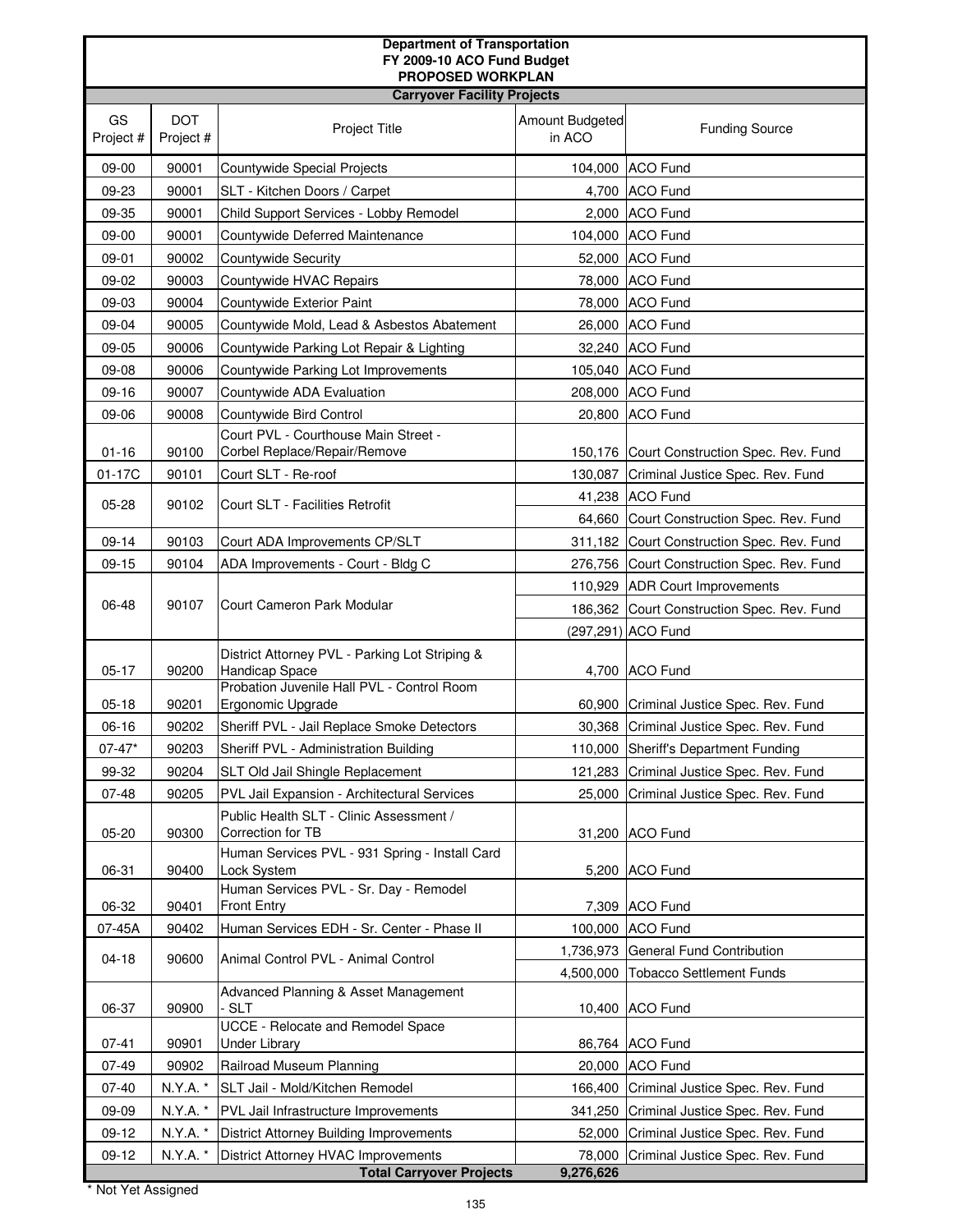| <b>Department of Transportation</b><br>FY 2009-10 ACO Fund Budget<br><b>PROPOSED WORKPLAN</b><br><b>New Facility Projects</b> |                                                  |           |                                     |  |
|-------------------------------------------------------------------------------------------------------------------------------|--------------------------------------------------|-----------|-------------------------------------|--|
| <b>DOT</b><br>Project #                                                                                                       | <b>Project Title</b>                             | Amount    | <b>Funding Source</b>               |  |
|                                                                                                                               |                                                  |           |                                     |  |
| 90050                                                                                                                         | SLT - El Dorado Center Moves                     |           | 204,000 ACO Fund                    |  |
| 90106                                                                                                                         | Juvenile Hall Construction / Remodel / Courtroom | 1,000,000 | Court Construction Special Rev Fund |  |
| 90903                                                                                                                         | <b>Bedford Vault</b>                             |           | 31,700 ACO Fund                     |  |
| 90999                                                                                                                         | Miscellaneous - (Funding w/ no defined project)  |           | 154,552 ACO Fund                    |  |
| N.Y.A.                                                                                                                        | PVL Juvenile Hall - R&R Carpet                   | 20,000    | Criminal Justice Spec. Rev. Fund    |  |
| N.Y.A.                                                                                                                        | Facilities Remodel Suite - ADA / Flooring        |           | 40,000 ACO Fund                     |  |
|                                                                                                                               | Georgetown Airport CIP Match                     |           | 36,865 ACO Fund                     |  |
| <b>Total New Projects</b><br>1,487,117                                                                                        |                                                  |           |                                     |  |

\* Not Yet Assigned